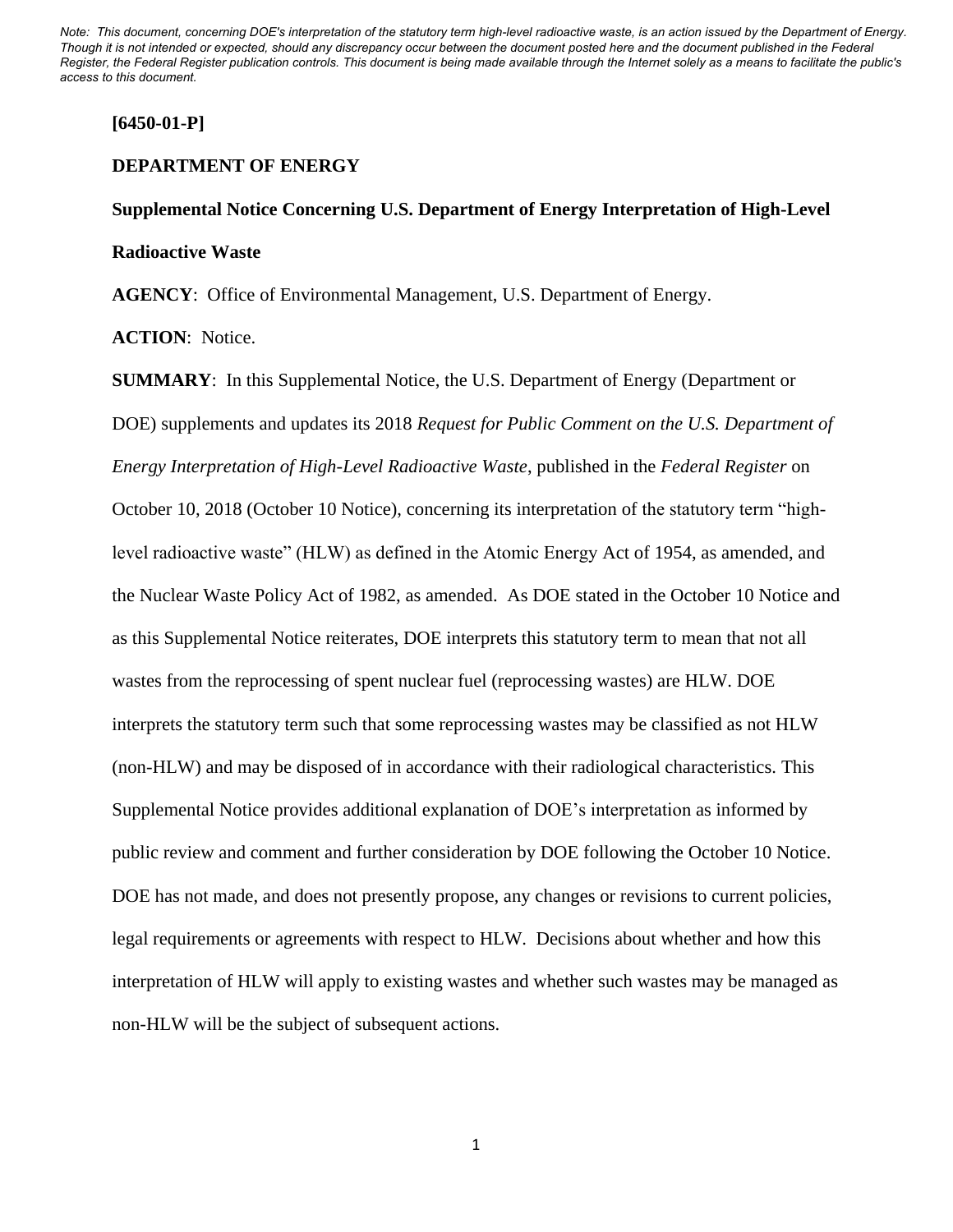**ADDRESSES:** This *Federal Register Notice* (Notice) is available on the Department's Web site

at: <https://www.energy.gov/em/high-level-radioactive-waste-hlw-interpretation>.

## **FOR FURTHER INFORMATION CONTACT:** James Joyce, U.S. Department of Energy,

Office of Environmental Management, Office of Waste and Materials Management (EM-4.2),

1000 Independence Avenue, S.W., Washington, DC 20585. Telephone: (301) 903-2151. Email: *James.Joyce@em.doe.gov*.

## **SUPPLEMENTARY INFORMATION**

#### **I. Background**

The Department sought public comments on its HLW interpretation through its *Request for Public Comment on the U.S. Department of Energy Interpretation of High-Level Radioactive Waste*, 83 FR 50909 (October 10, 2018). The 90-day public comment period, including a 30-day extension to submit comments, invited public input in order to better understand stakeholder perspectives, and sought to increase transparency and enhance public understanding of DOE's views of its legal authority. DOE received a total of 5,555 comments, roughly 360 of which were distinct, unrepeated comments, from a variety of stakeholders: members of the public, Native American tribes, members of Congress, numerous state and local governments, and one federal agency, the Nuclear Regulatory Commission (NRC).

All input is important to the process and all comments were carefully and fully considered by DOE. DOE is issuing this Supplemental Notice to provide the public additional information about its HLW interpretation, informed by public comments. This interpretation does not change or revise any current policies, legal requirements, or agreements with respect to HLW. Decisions about whether and how this interpretation of HLW will apply to existing wastes and whether such wastes may be managed as non-HLW will be the subject of subsequent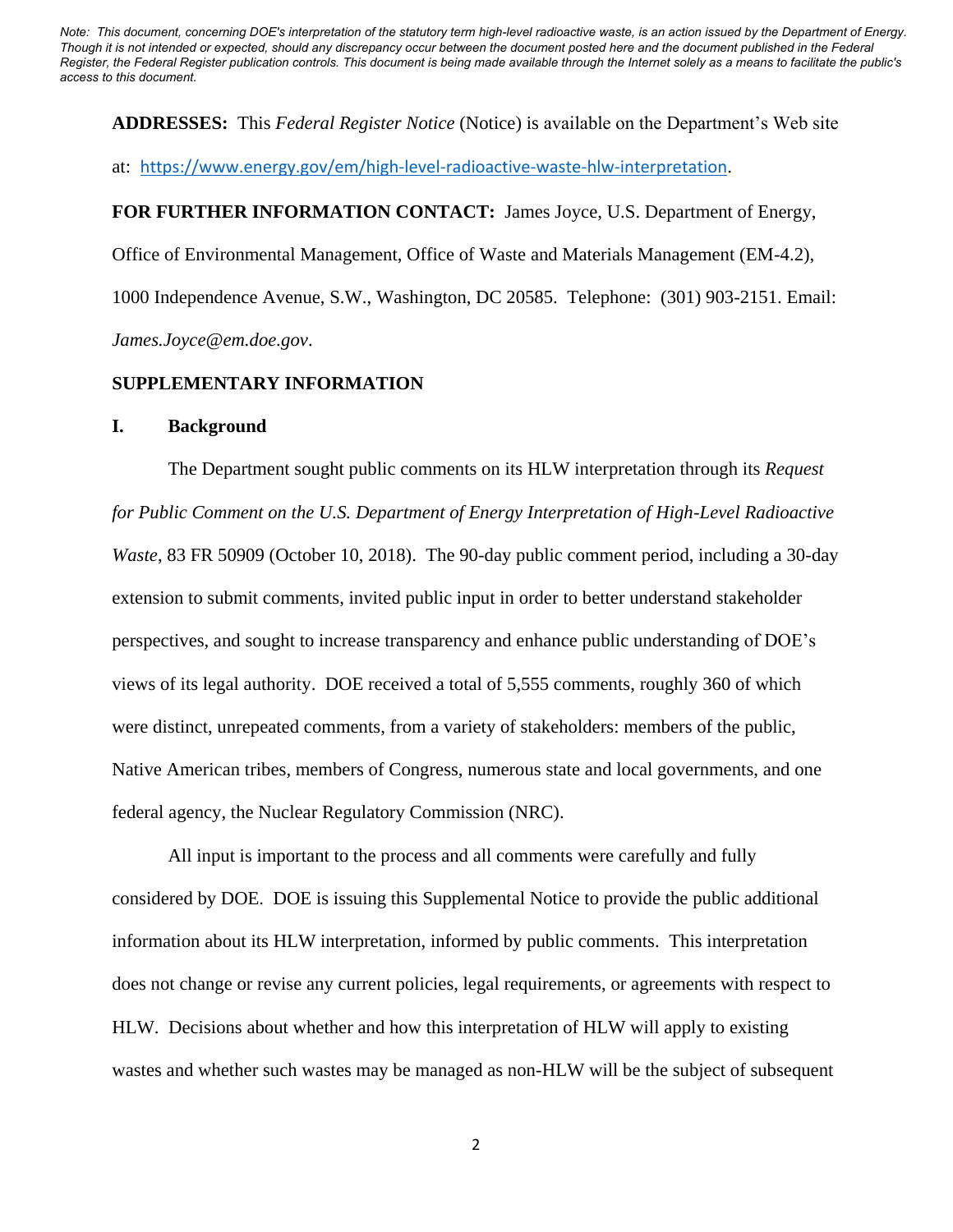actions. The following sections of this Supplemental Notice describe the Department's HLW interpretation, and provide summary responses to significant and recurring comments received through the public comment process.

As a first step in determining whether and how to implement this HLW interpretation specific to a particular waste stream, DOE is initiating a public process under the National Environmental Policy Act (NEPA) to analyze the potential environmental impacts associated with disposing of certain waste from the Savannah River Site at a commercial disposal facility outside South Carolina licensed by either the Nuclear Regulatory Commission (NRC) or an Agreement State under 10 CFR part 61 to receive low-level radioactive waste. This NEPA process is explained further in a separate Notice, *Environmental Assessment for the Commercial Disposal of Defense Waste Processing Facility Recycle Wastewater from the Savannah River Site* (NOI) that was submitted concurrently with this Supplemental Notice for publication in the *Federal Register*. At this time, DOE is not considering whether to implement the HLW interpretation at any other site or for any other waste stream. While DOE will continue in the normal course to evaluate its waste inventories and related management and disposal options, and expects to engage openly with stakeholders regarding potential future opportunities to implement the HLW interpretation more broadly, any decisions about whether and how the interpretation will apply to other wastes at any specific site will be the subject of subsequent actions.

## **II. Summary Description**

In this Supplemental Notice, DOE explains its interpretation of the term HLW, as defined in the Atomic Energy Act of 1954, as amended (AEA, 42 U.S.C. 2011 *et seq*.) and the Nuclear Waste Policy Act of 1982, as amended (NWPA, 42 U.S.C. 10101 *et seq*.). DOE has the long-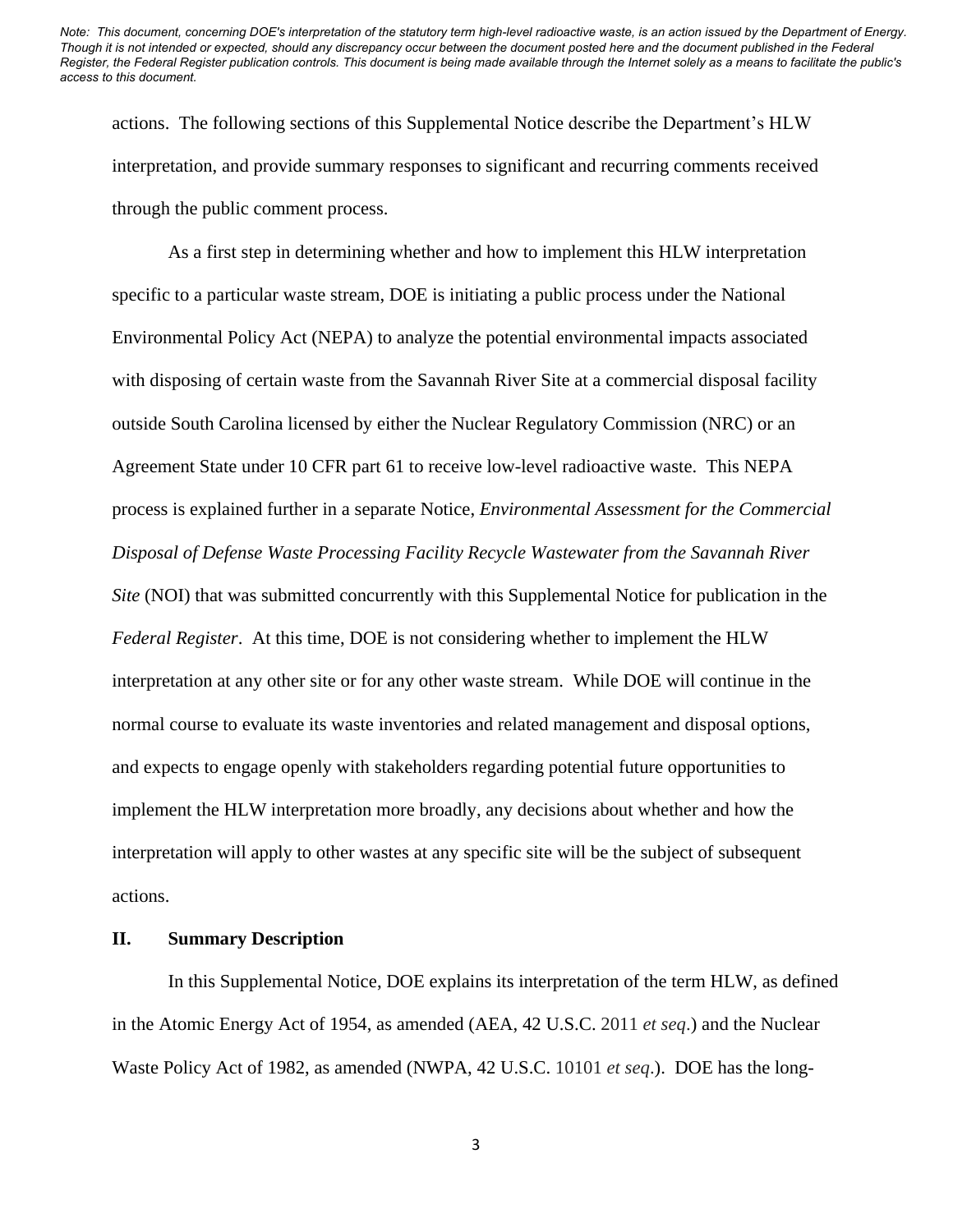standing authority and responsibility under the AEA to ensure that all radioactive waste from the United States' defense program – including reprocessing waste – is managed and disposed of in a safe manner. The AEA and NWPA define HLW as:

(A) the highly radioactive material resulting from the reprocessing of spent nuclear fuel, including liquid waste produced directly in reprocessing and any solid material derived from such liquid waste that contains fission products in sufficient concentrations; and

(B) other highly radioactive material that the Commission, consistent with existing law, determines by rule requires permanent isolation.

42 U.S.C. 10101(12); *see* 42 U.S.C. 2014(dd). This definition of HLW makes clear that not all radioactive wastes from nuclear fuel reprocessing are HLW. DOE has the legal authority to interpret the term HLW in these statutes to determine that certain of its reprocessing wastes are not HLW based on their radiological characteristics. Accordingly, DOE interprets those statutes to provide that reprocessing wastes are properly classified as non-HLW where the radiological characteristics of the waste in combination with appropriate disposal facility requirements for safe disposal demonstrate that disposal of such waste is fully protective of human health and the environment.

DOE has revised the interpretation stated in its October 10 Notice after consideration of public comments, in particular those of the NRC and affected state and local stakeholders, in order to clarify its meaning and import. Based on those comments, DOE interprets the statutes to provide that a reprocessing waste may be determined to be non-HLW if the waste meets either of the following two criteria:

I) does not exceed concentration limits for Class C low-level radioactive waste as set out in section 61.55 of title 10, Code of Federal Regulations, and meets the performance objectives of a disposal facility; or

II) does not require disposal in a deep geologic repository and meets the performance objectives of a disposal facility as demonstrated through a performance assessment conducted in accordance with applicable requirements.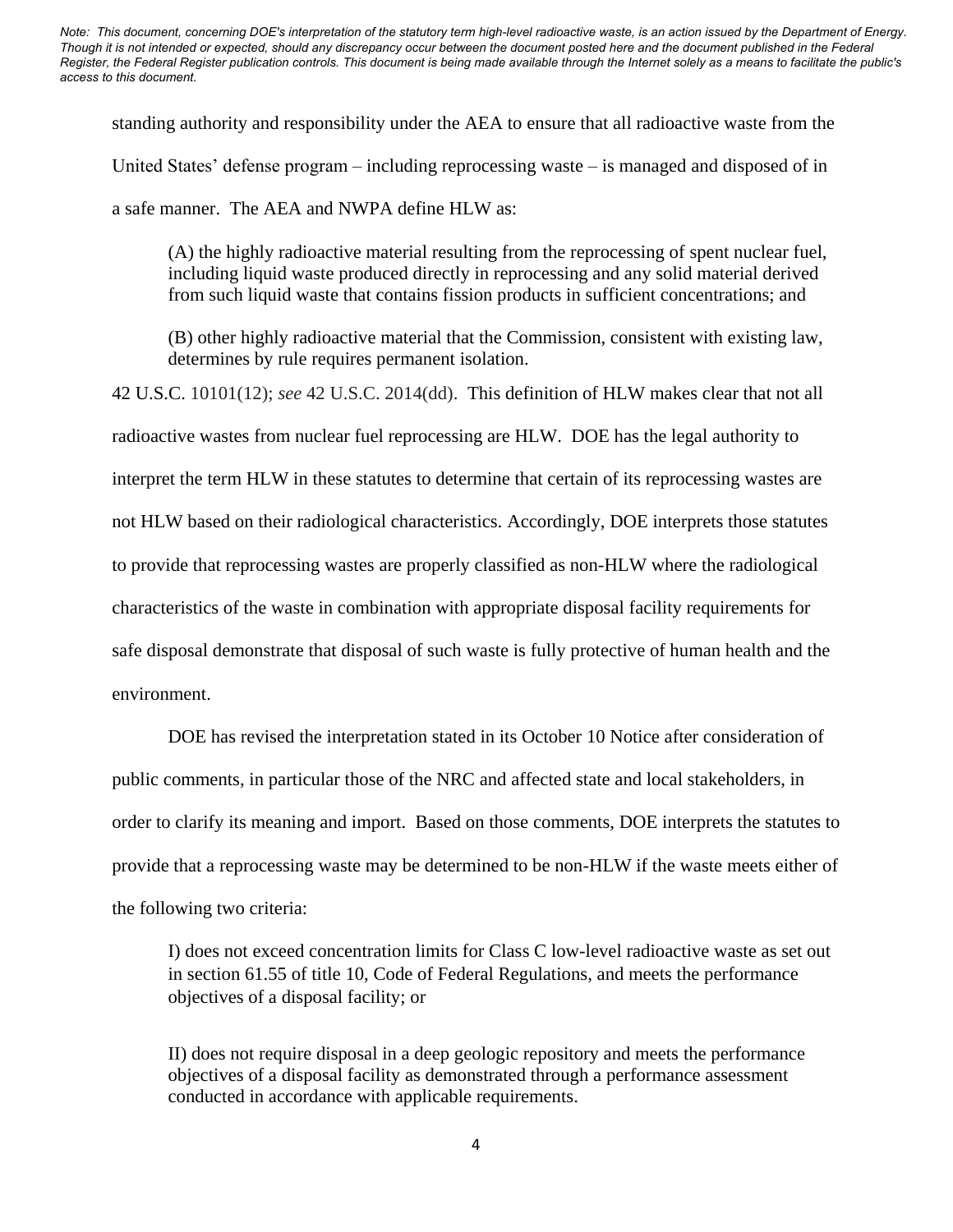Performance objectives are the quantitative radiological standards set by the NRC or DOE to ensure protection of the health and safety of individuals and the environment during operation, and after permanent closure of the disposal facility. The technical means to demonstrate compliance with performance objectives are through a modeling and analytical tool commonly referred to as a performance assessment. Safe disposal also entails compliance with other facility requirements, such as waste acceptance criteria – the technical and administrative requirements associated with waste acceptance, including but not limited to: allowable radionuclide content; waste form and packaging; and required waste generator certifications and approvals. Reprocessing waste meeting either I or II of the above criteria is non-HLW, and – pursuant to appropriate processes – may be classified and disposed in accordance with its radiological characteristics in an appropriate facility provided all applicable requirements of the disposal facility are met.

As noted, additional, subsequent DOE action is required before the interpretation in this Supplemental Notice can be implemented. This Supplemental Notice, therefore, does not alter the Department's current management of reprocessing waste for any specific waste stream. Each reprocessing waste stream has unique radiological characteristics and, accordingly, the interpretation will be implemented in subsequent actions on a site-specific basis, following consideration of: evaluation and characterization of specific reprocessing waste streams in conjunction with the waste acceptance criteria and requirements of a specific waste disposal facility; input from affected stakeholders (*e.g.*, federal, state, local and tribal officials; and members of the public); and compliance with applicable federal and state laws, regulations, and agreements. This interpretation does not, and will not be used to, abrogate DOE's responsibilities under existing laws, regulations, agreements, or permit requirements. Nor does it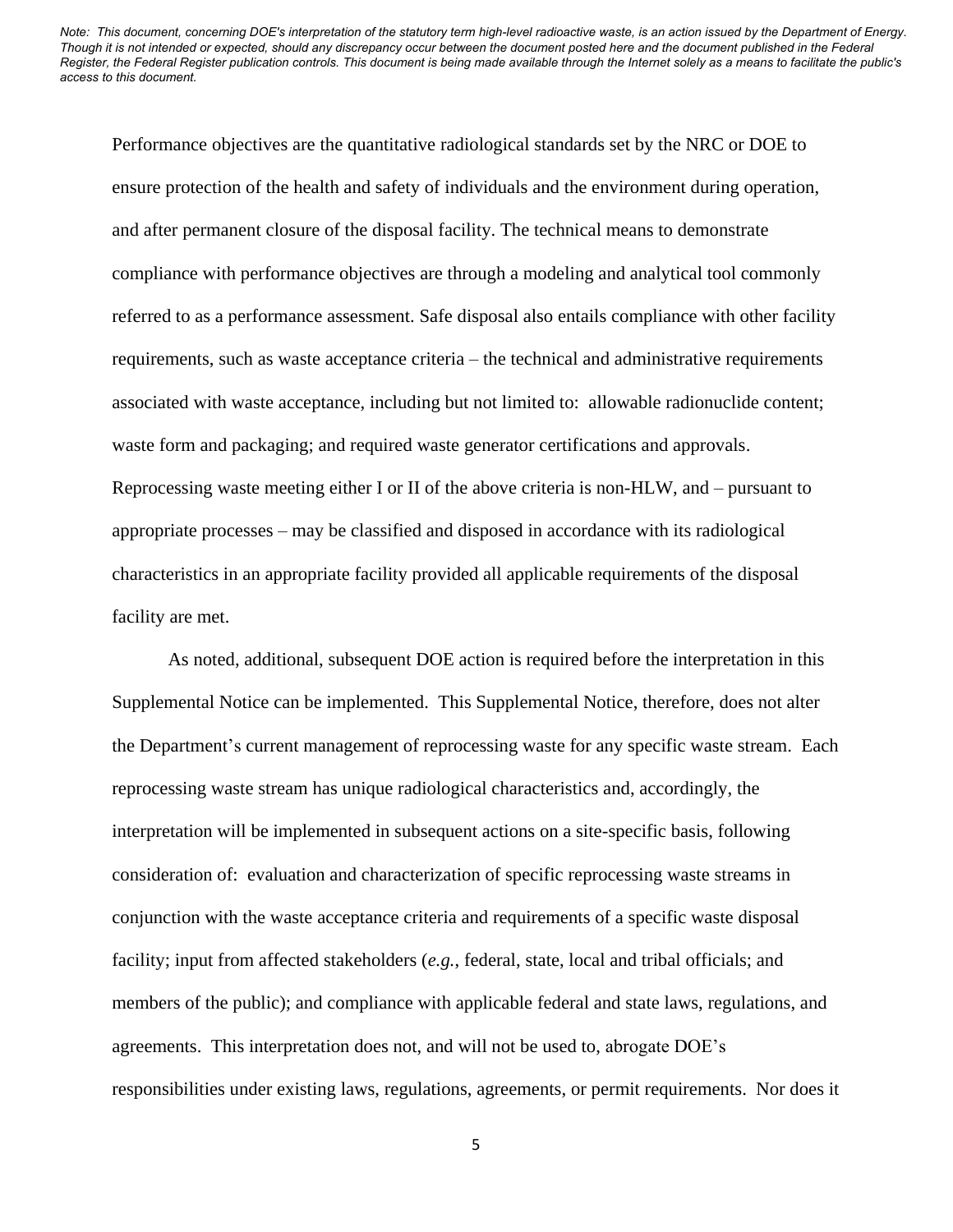change DOE's existing statutory authorities or those of its regulators at the federal, state, or local level. DOE anticipates continued engagement and productive involvement of members of the public and the regulatory community in subsequent activities that may follow this HLW interpretation, including the NEPA process described in the NOI.

#### **III. Response to Comments**

DOE received 5,555 comments on its proposed interpretation that break down to roughly 360 distinct comments (that is, excluding duplicative form comments). DOE received both critical and supportive comments, with the majority of comments expressing concerns or questions relating to health and safety and environmental outcomes associated with the interpretation. The following sections of this Supplemental Notice provide additional detail and explanation of DOE's HLW interpretation in response to the significant and recurring comments received. DOE is providing this additional information in response to comments, while recognizing that not all of this information is central to, or necessary for an understanding of DOE's interpretation. To aid in organizing the comments, this section categorizes public comments in broad terms relating to the legal authority, technical basis, implementation, and other comments on the HLW interpretation.

#### **A. Legal Authority for HLW Interpretation**

As DOE explained in the October 10 Notice, DOE interprets the term "high-level radioactive waste," as stated in the AEA and the NWPA, in a manner that defines DOE reprocessing wastes to be classified as either HLW or non-HLW based on the radiological characteristics of the waste and whether the waste can be disposed of safely in a facility other than a deep geologic repository. Having fully considered all comments received, DOE continues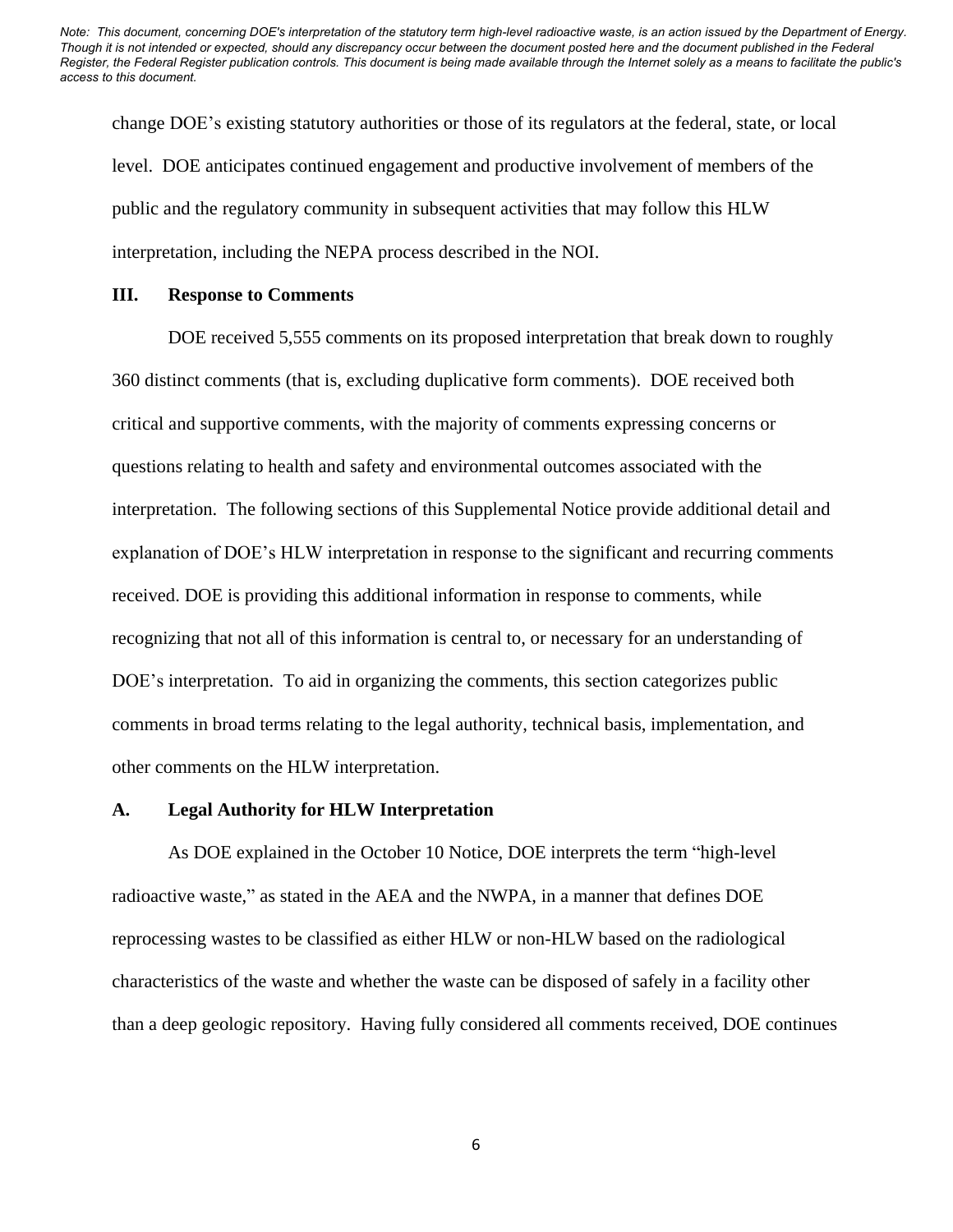to believe that the HLW interpretation is legally sound, technically appropriate, and fully protective of human health and the environment.

DOE's purpose in issuing the interpretation in the form of an interpretative rule within the meaning of section 553(b) of the Administrative Procedure Act (APA, 5 U.S.C. 553(b)) is to provide the public with a clear and transparent explanation of DOE's view of a specific legal question – the meaning of the term HLW, including the authority that Congress conferred on DOE through that term. DOE's interpretation is, however, only one factor in initiating a broader process of identifying potential options for disposing of reprocessing wastes that are determined to not require disposal in a deep geologic repository. DOE will continue its current practice of managing all its reprocessing wastes as if they were HLW unless and until a specific waste is determined to be another category of waste based on detailed technical assessments of its characteristics and an evaluation of potential disposal pathways.

#### **1. DOE Authorities**

Consistent with its long-standing authority under the AEA to ensure that radioactive waste from the United States' defense program is managed and disposed of in a safe manner, DOE has the legal authority to interpret the term HLW in the AEA and the NWPA to determine that certain of its reprocessing wastes are not HLW based on their radiological characteristics. This interpretation is consistent with the AEA, the NWPA, and Section 3116 of the 2005 Ronald Reagan National Defense Authorization Act (Section 3116, Public Law 108-375).

**The significance of "highly radioactive."** Commenters stated that under the NWPA DOE lacks the legal authority to determine that certain reprocessing wastes are non-HLW based on their radiological characteristics because Congress defined HLW based only on its source.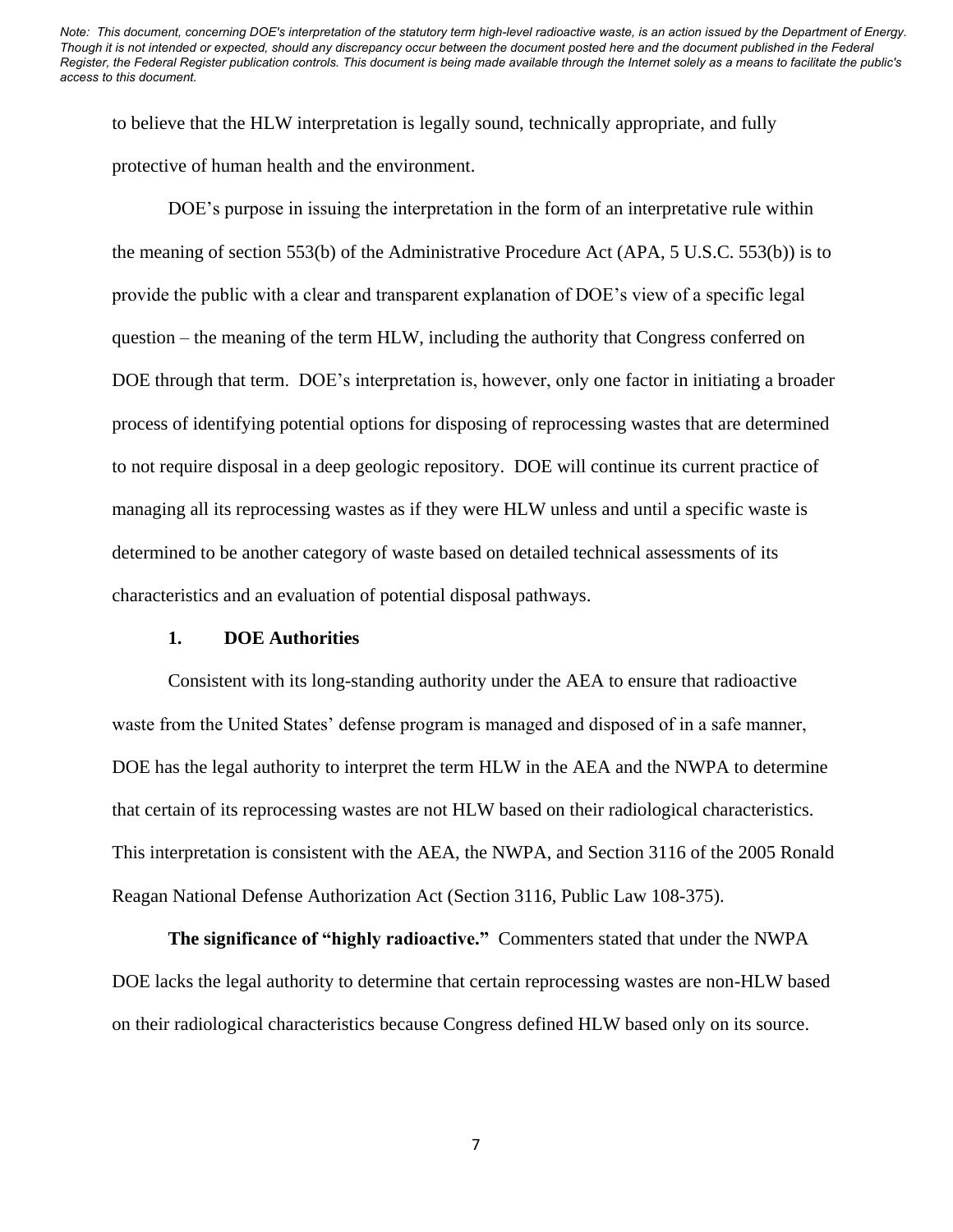The plain language of the HLW definition contradicts this exclusively "source-based"

interpretation.

The AEA and NWPA define HLW as:

(A) the highly radioactive material resulting from the reprocessing of spent nuclear fuel, including liquid waste produced directly in reprocessing and any solid material derived from such liquid waste that contains fission products in sufficient concentrations; and

(B) other highly radioactive material that the Commission, consistent with existing law, determines by rule requires permanent isolation.

42 U.S.C. 10101(12); *see also* 42 U.S.C. 2014(dd). In Paragraph A, Congress limited HLW to those materials that are "highly radioactive." This limiting term applies to all reprocessing waste, including the "liquid waste produced directly in reprocessing" and "any solid material derived from such liquid waste." The use of the limiting term "highly radioactive" demonstrates that Congress intended to distinguish between waste that is "highly radioactive" and waste that is not. If Congress had intended to define all reprocessing waste as HLW regardless of its radiological characteristics, it would not have included the "highly radioactive" requirement and instead defined HLW as "*all* waste material resulting from the reprocessing of spent nuclear fuel." Similarly, for "any solid material derived from" the "liquid waste produced directly in reprocessing," Congress also specified that in addition to being "highly radioactive" it must also contain fission products in "sufficient concentrations."

The terms "highly radioactive" and "sufficient concentrations" are not defined in the AEA or the NWPA. By providing in Paragraph A that liquid reprocessing waste is HLW only if it is "highly radioactive," and that solid material derived from liquid reprocessing waste is HLW only if it is "highly radioactive" and contains fission products in "sufficient concentrations" without further defining these standards, Congress left it to DOE, for its reprocessing wastes, to determine when the standards are met. That is what DOE has done through its interpretation.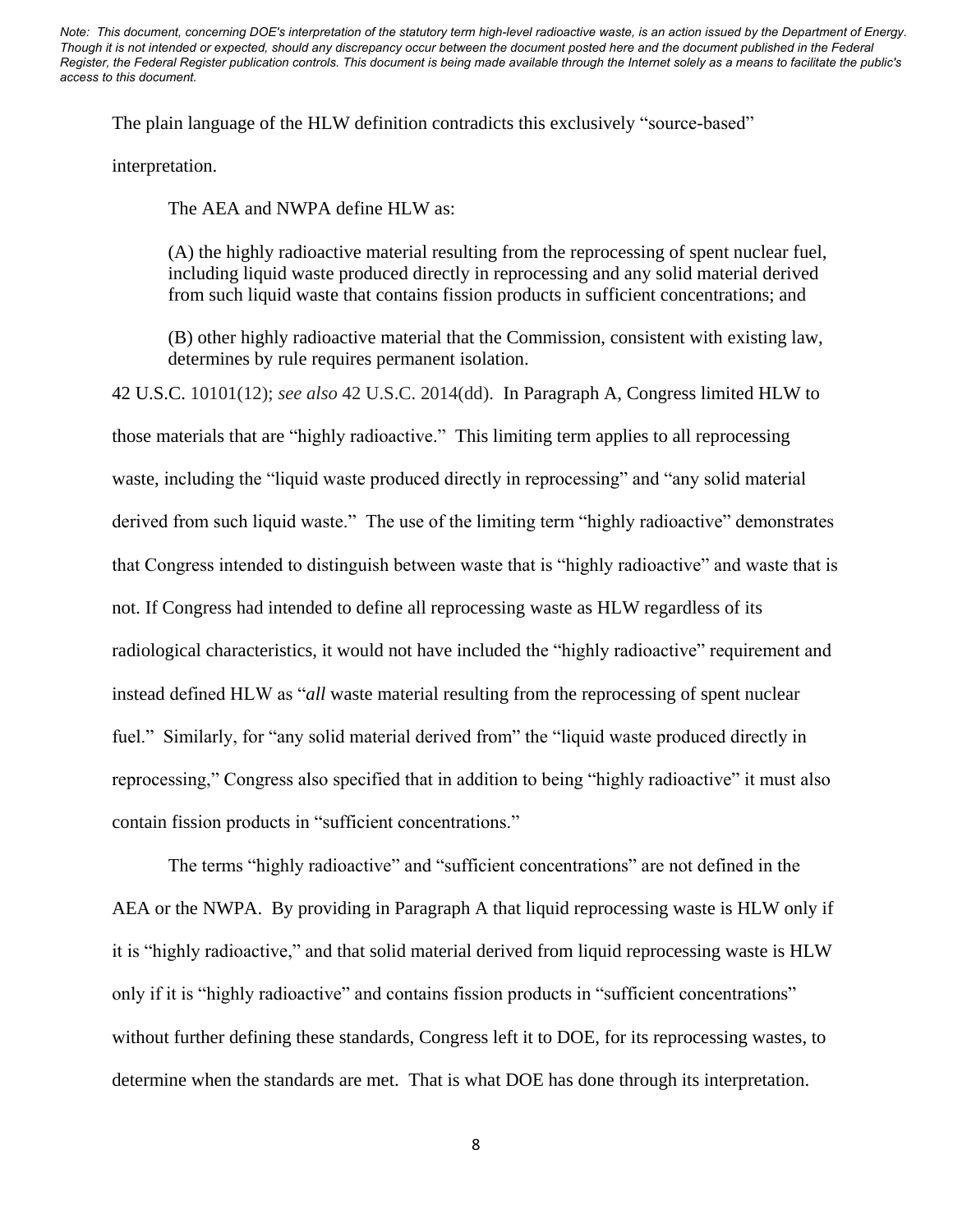DOE has evaluated the meaning of those terms based on its historical knowledge, experience, and expertise in managing reprocessing wastes. DOE's interpretation is an articulation of the technical criteria that can be applied to individual waste streams on a case-by-case basis to determine whether the standard for HLW has been met. DOE also notes that in their comments on the interpretation, the NRC staff stated that they "agree with the concept proposed in *Federal Register* October 10 Notice (83 FR 50909) that radioactive waste may be classified and disposed of in accordance with its radiological characteristics." DOE places significant weight on the NRC's views of matters relating to the safe management and disposal of radioactive waste, including this HLW interpretation.

**Distinguishing between HLW and non-HLW based on the need for disposal in a deep geologic repository**. Commenters stated that DOE's interpretation is circular, and that there is no basis for the interpretation that if waste does not require disposal in a deep geologic repository then it is not HLW. DOE disagrees. DOE's interpretation is consistent with the statutory text, the underlying purposes of the AEA and the NWPA, and the well-established principles of the NRC's regulatory structure for the disposal of low-level radioactive wastes (LLW).

As discussed above, without further defining the terms "highly radioactive" and "sufficient concentrations," Congress left it to DOE to determine when reprocessing waste meets the standards. The statutory context is fundamental to determining the meaning of the terms "highly radioactive" and "sufficient concentrations." Through the AEA Congress conferred on DOE the responsibility to "provide for safe storage, processing, transportation, and disposal of" reprocessing and other radioactive wastes resulting from the United States' defense program. *See* 42 U.S.C. 2121(a)(3), 5814, 7151(a). DOE's primary objective in fulfilling this statutory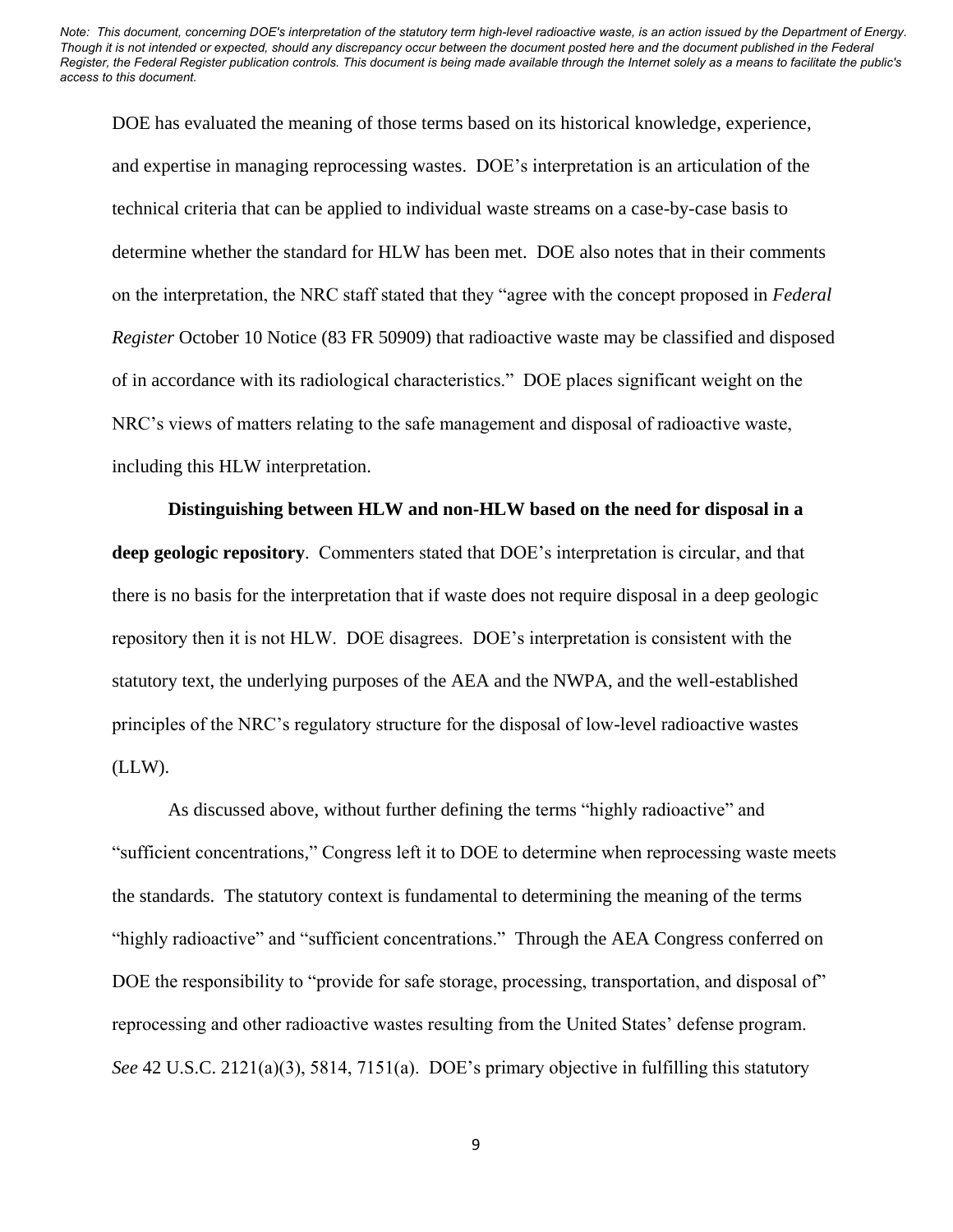responsibility is to manage and dispose of radioactive waste in a manner that fully protects the public and the environment from the hazards posed by the waste. Similarly, a primary purpose of the NWPA is to identify those materials for which disposal in a deep geologic repository is the only method that would provide reasonable assurance that the public and the environment will be adequately protected from the radiological hazards the materials pose. *See* 42 U.S.C. 10131(b); 10101(12), (18). As the NRC has explained,

Th[e] combination of highly-concentrated, short-lived nuclides together with other very long-lived nuclides has historically been described by the term 'high-level radioactive wastes' (HLW). There has long been a recognition that such waste materials require longterm isolation from man's biological environment…

Advance Notice of Proposed Rulemaking, *Definition of High-Level Radioactive Waste,* 52 FR 5992, 5993 (February 27, 1987). Deep geologic disposal is the internationally recognized and technically viable means to provide such long-term isolation for waste with both highly concentrated short-lived radionuclides and long-lived radionuclides. However, not all radioactive wastes have these properties, and therefore do not require the same disposal methods. Because not all radioactive wastes have the same radiological characteristics, there is a wellestablished statutory and regulatory regime for the safe and technically sound disposal of radioactive waste commensurate with the radiological hazard posed by the waste. Consequently, determining whether a particular reprocessing waste can be disposed of safely in a facility other than a deep geologic repository is the appropriate basis for differentiating between waste that is "highly radioactive" and waste that is not, and, for solid material, waste that contains fission products in "sufficient concentrations" and waste that does not.

In its regulations, the NRC has identified classes of  $LLW - Class A$ , B, or  $C - for$ which near-surface disposal is safe for public health and the environment. Waste that exceeds the Class C tables in 10 CFR 61.55 also may be safely disposed in a near-surface disposal facility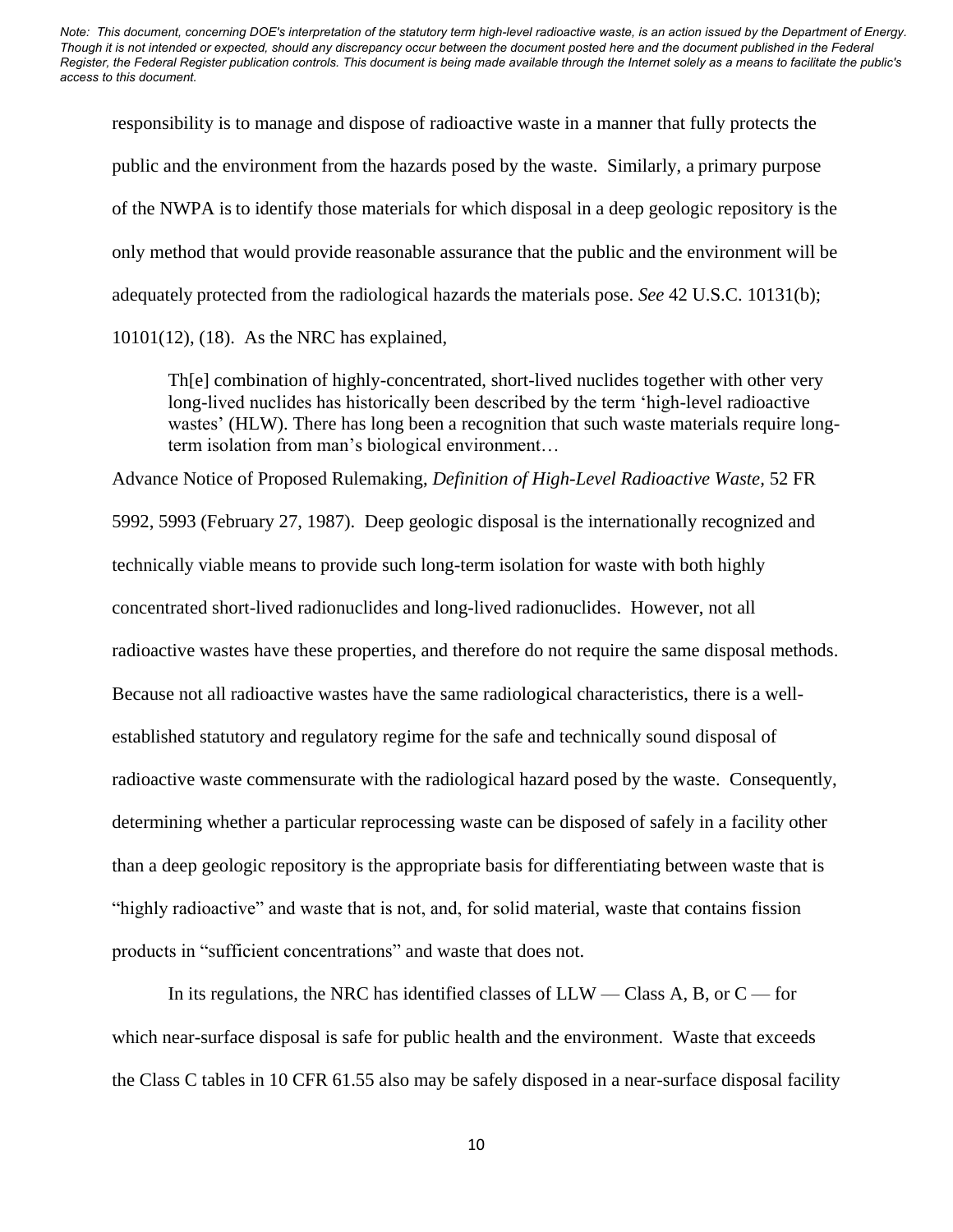under certain conditions. This waste classification regime is based on the concentration levels of a combination of specified short-lived and long-lived radionuclides in a waste stream, with Class C LLW having the highest concentration levels. In accordance with NRC regulations, 10 CFR  $61.55(a)(2)(iv)$  and 10 CFR 61.58, waste that exceeds the Class C levels is evaluated on a casespecific basis to determine whether it requires disposal in a deep geologic repository, or whether an alternative disposal facility can be demonstrated to provide safe disposal.

*Non-HLW Criterion 1*. Because the NRC has long-standing regulations that set concentration limits for radionuclides in waste that is acceptable for near-surface disposal, it is reasonable to interpret "highly radioactive" to mean, at a minimum, radionuclide concentrations greater than the Class C limits. Waste that is at or below Class C limits does not have "highly radioactive" radionuclide concentrations because it can be, and routinely is, safely disposed in near-surface facilities that are proven to be protective of human health and the environment. In other words, because waste within Class C limits clearly does not require disposal in a deep geologic repository, it is not "highly radioactive" within the meaning of the HLW definition, and therefore, non-HLW.

*Non-HLW Criterion 2*. As stated above, solid material derived from liquid reprocessing waste is HLW only if it is "highly radioactive" and contains fission products in "sufficient" concentrations." Where solid material derived from liquid reprocessing waste exceeds the Class C limits (and could, therefore, be considered "highly radioactive"), it is appropriate to analyze also whether the waste contains "sufficient concentrations" of fission products in combination with long-lived radionuclides such that disposal in a deep geologic repository is necessary. As previously articulated, not all radioactive wastes are the same or require the same disposal methods. Only those wastes that have the characteristics of both high concentrations of short-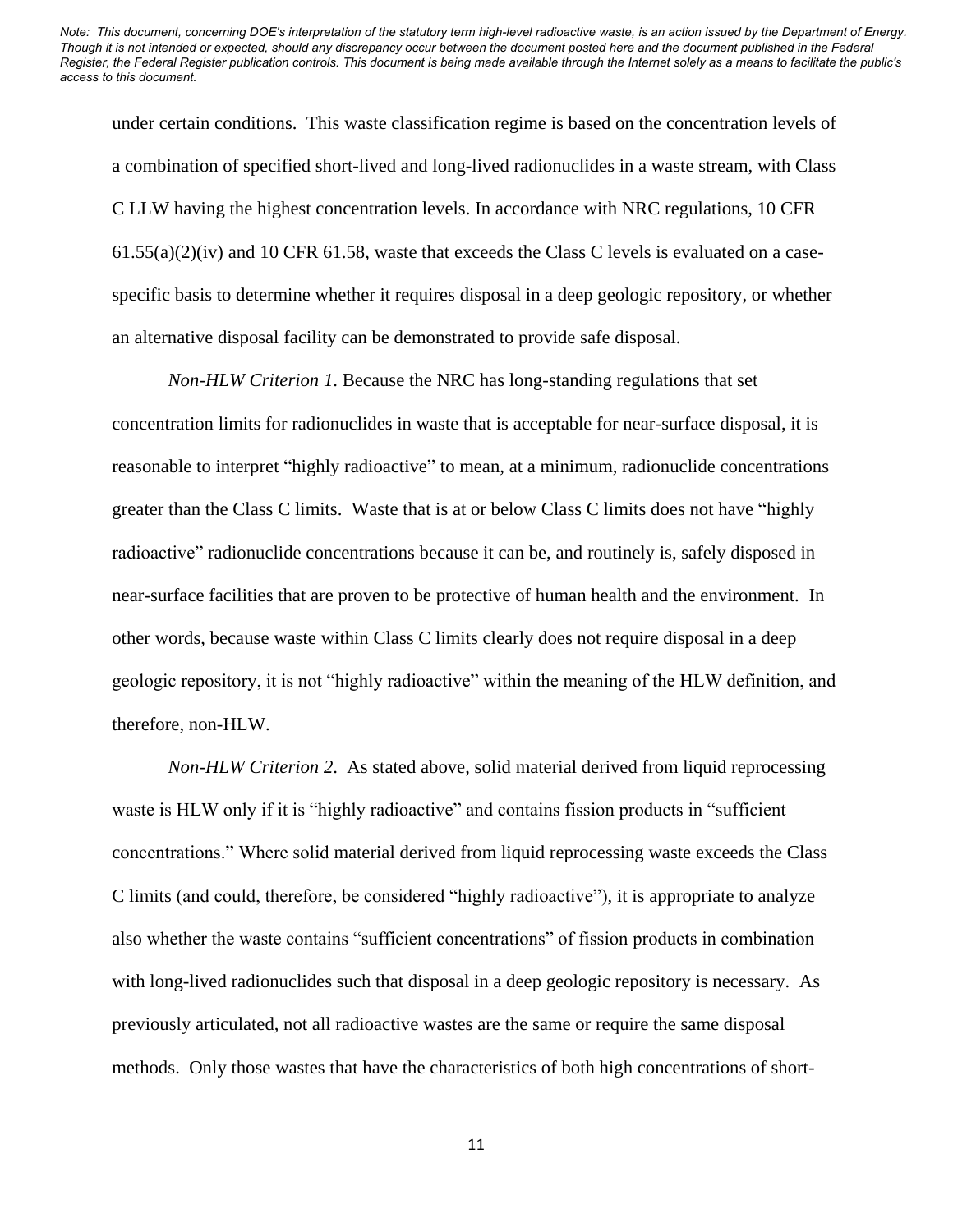lived radionuclides and long-lived radionuclides bear the hallmarks of a radioactive waste that is necessary for deep geologic disposal. Other disposal facilities may be capable of accepting the waste in compliance with the performance objectives of the facility, which means that the public and the environment can be effectively protected from harmful effects by safely disposing the waste in such a facility. Under DOE's interpretation, where solid material exceeds the NRC's Class C limits, such material can still be classified as non-HLW if technical analysis of the radiological characteristics of the waste demonstrates that it can be safely disposed in a facility other than a deep geologic repository. That is, analysis must show that a given waste can be safely disposed, considering the physical characteristics of a specific (non-geologic repository) disposal facility and a method of disposal compliant with the facility's performance objectives.

#### **DOE and NRC authority under Paragraphs A and B of the HLW definition.**

Commenters stated that through its interpretation DOE is improperly attempting to assign to itself under Paragraph A of the HLW definition the authority that Congress assigned to the NRC. That is incorrect. The authority granted to the NRC in Paragraph B reflects Congress' intent for the NRC potentially to define other "highly radioactive materials" as HLW. DOE recognizes the NRC's authority on this point. DOE does not, however, agree with the commenters that by granting NRC, and not DOE, the authority to define non-reprocessing wastes as HLW, Congress explicitly or implicitly deprived DOE of its long-standing AEA authority to interpret this statutory term as it pertains to DOE reprocessing wastes. DOE manages a large inventory of legacy reprocessing waste from atomic energy defense activities, e.g., nuclear weapons production. The structure of the HLW definition simply reflects Congress' recognition of the respective roles that each agency has played under the AEA since the responsibilities of the Atomic Energy Commission (AEC) were divided between DOE and the NRC in 1974.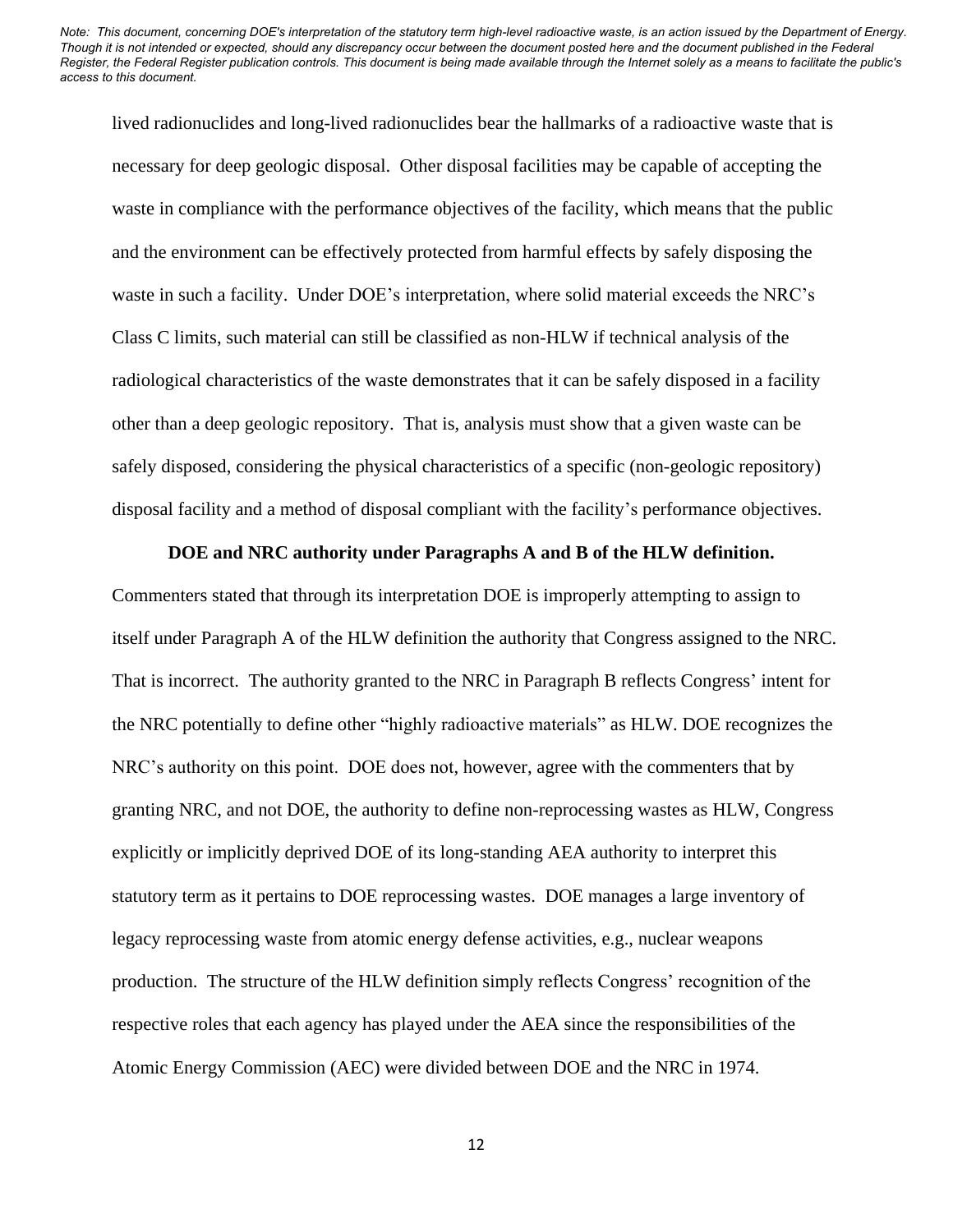The AEA vested in the AEC the exclusive responsibility to regulate the materials covered by the Act. *See* 42 USC 2201(b). With regard to the United States' defense program, the AEA expressly provided the AEC the authority to "provide for safe storage, processing, transportation, and disposal of hazardous waste (including radioactive waste) resulting from nuclear materials production, weapons production and surveillance programs, and naval nuclear propulsion programs." 42 U.S.C. 2121(a)(3).

In 1974, Congress enacted the Energy Reorganization Act of 1974 (ERA), 88 Stat. 1233, as amended, 42 U.S.C. 5801 *et seq*., which abolished the AEC and divided its functions between DOE's predecessor, the Energy Research and Development Administration (ERDA), and the NRC. *See* ERA, Sections 104, 201(f), Pub. L. No. 93-438, 88 Stat. 1233, 1237-38, 1242-44, 42 U.S.C. 5814, 5841(f). Under the ERA, the NRC was assigned responsibility for commercial licensing of nuclear power plants and related regulatory functions. 42 U.S.C. 5841(f). The NRC also acquired licensing authority over ERDA facilities in limited circumstances, including "[f]acilities used primarily for the receipt and storage of high-level radioactive wastes resulting from activities licensed under such Act" and "facilities authorized for the express purpose of subsequent long-term storage of high-level waste generated by the Administration, which are not used for, or are part of, research and development activities." 42 U.S.C. 5842.

The ERDA was assigned all other AEC functions, including its weapons production and defense waste management authority. 42 U.S.C. 5814(c). The ERA also authorized the ERDA Administrator to "prescribe such policies, standards, criteria, procedures, rules, and regulations as he may deem to be necessary or appropriate to perform functions now or hereafter vested in him." 42 U.S.C. 5815(a). In 1977, Congress abolished the ERDA and transferred its functions to DOE. *See* Department of Energy Organization Act (DOEOA) Section 301(a), Pub. L. No. 95-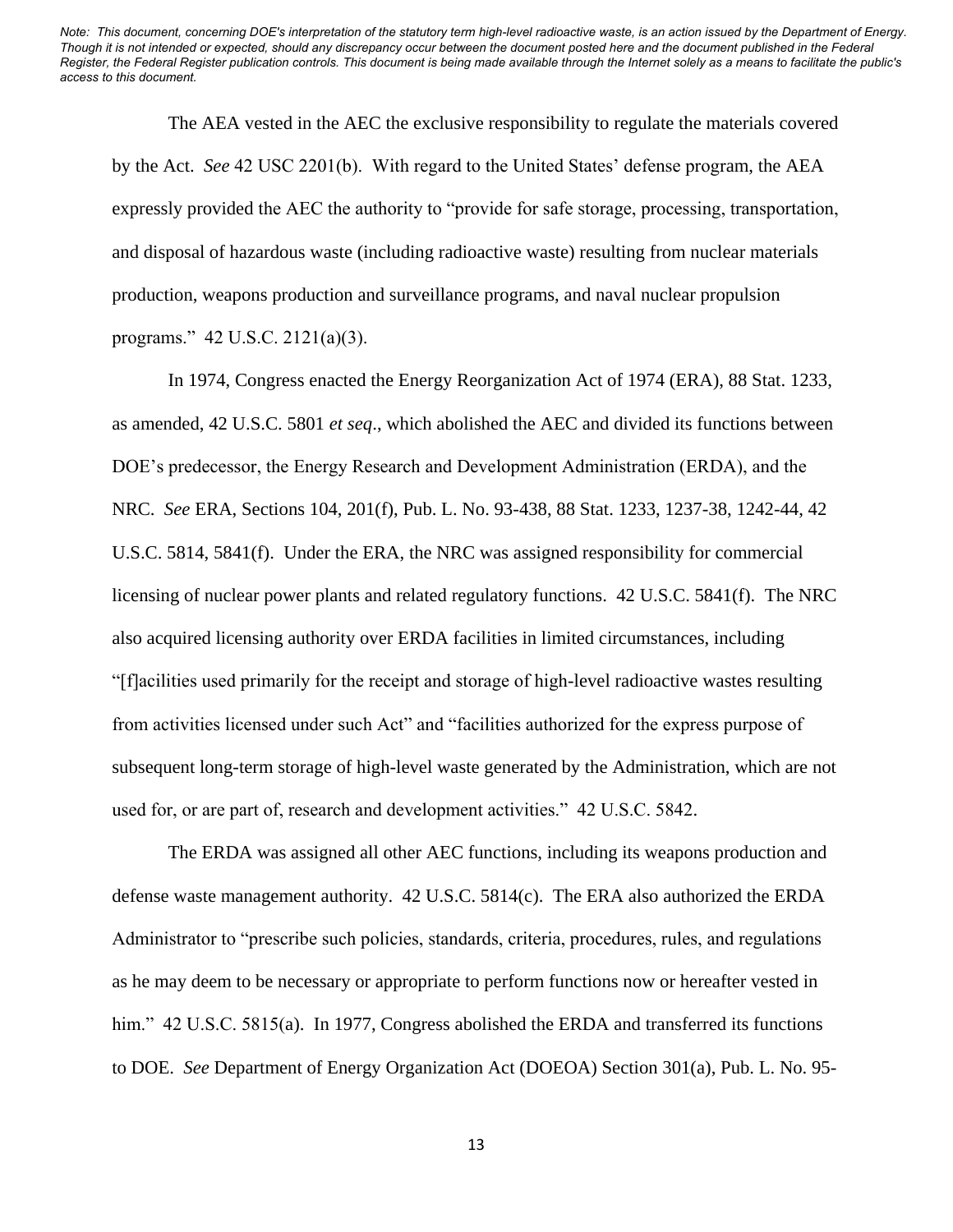91, 91 Stat. 565, 577-78 (1977), 42 U.S.C. 7151(a). Among other things, the DOEOA specifically assigned responsibility for the military applications of nuclear energy to DOE. Additionally, the DOEOA made clear that DOE retained all of ERDA's radioactive waste management responsibilities and authorities including: (1) control over existing Government facilities for the treatment and storage of nuclear wastes, including all containers, casks, buildings, vehicles, equipment, and other materials associated with such facilities; (2) control over all existing nuclear waste in the possession or control of the Government; (3) the establishment of temporary and permanent facilities for storage, management, and ultimate disposal of nuclear wastes; and (4) the establishment of programs for the treatment, management, storage, and disposal of nuclear wastes. *See* 42 U.S.C. 7133(a)(8)(A), (B), (C), and (E). "This left control over existing government facilities and defense nuclear waste in DOE." *NRDC v. Abraham*, 244 F.3d 742, 745 (9th Cir. 2001).

Accordingly, it is well within DOE's authority and responsibility to interpret Paragraph A of the HLW definition to determine whether reprocessing wastes within the DOE complex meet the technical criteria of "highly radioactive" and "sufficient concentrations." Paragraph B, on the other hand, is a different type of function granted to NRC. The authority to define other "highly radioactive materials" that require permanent isolation is consistent with the NRC's licensing and regulatory role under the AEA and NWPA. In assigning NRC this authority, however, Congress did not change DOE authority under the AEA to interpret this statutory term to ensure it is safely storing, managing, and disposing of its radioactive wastes in accordance with applicable law.

Notwithstanding the clear division of responsibilities, DOE and the NRC have historically worked closely together on various issues relating to the safe management and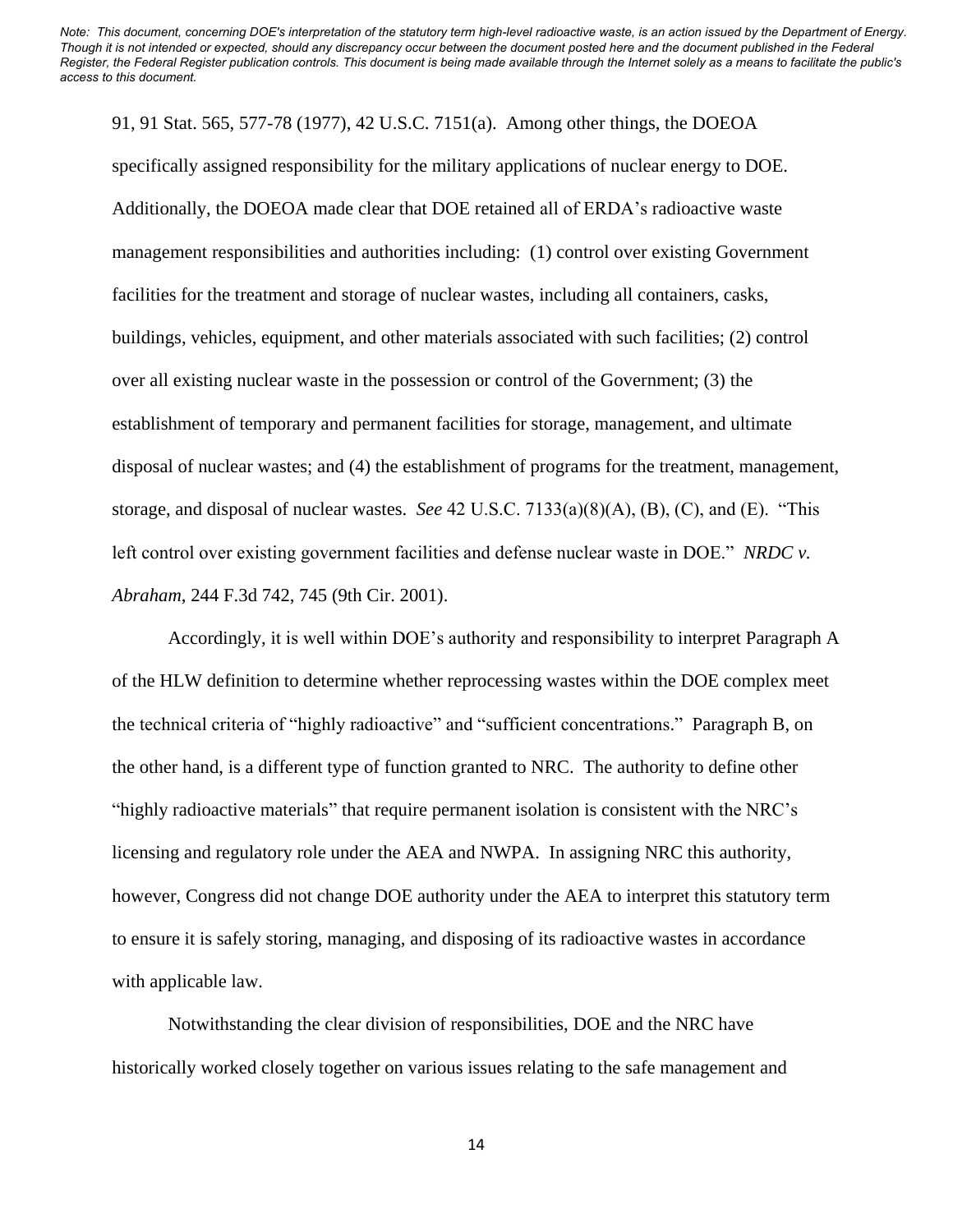disposal of radioactive waste, including HLW. As stated above, DOE places significant weight on the NRC staff's agreement with the concept in DOE's interpretation that HLW, like other radioactive waste, may be disposed of in accordance with its radiological characteristics.

**HLW interpretation and Section 3116.** Commenters stated that DOE's interpretation is inconsistent with Section 3116. DOE disagrees. The HLW interpretation does not impact DOE's intent and obligation to comply fully with Section 3116. In addition, Section 3116 does not limit DOE's long-standing authority under the AEA to interpret the definition of HLW or to apply that interpretation to reprocessing wastes that are not covered by Section 3116.

Section 3116 sets forth a process for determining that specified DOE reprocessing waste is not HLW. This Section 3116 process is similar to the process in DOE's Order 435.1, *Radioactive Waste Management*, the accompanying DOE Manual 435.1-1, *Radioactive Waste Management Manual*, (Manual), and the accompanying DOE Guide 435.1-1, *Implementation Guide* for use with DOE M 435.1-1 (Implementation Guide) for determining whether certain reprocessing wastes are "wastes incidental to reprocessing," or WIR. *See* Public Law 108-375, 2004, Section 3116(a). Section 3116 applies to two "covered States" – South Carolina and Idaho. *Id*. Section 3116(d). However, Section 3116 does not apply to reprocessing wastes that are transported out of South Carolina or Idaho and disposed of in a different state. *See id*. Section 3116(c). Section 3116 also specifies that "nothing in this section establishes any precedent or is binding" outside of South Carolina and Idaho. *Id*. Section 3116(e). In short, in enacting Section 3116, Congress did not limit DOE's long-standing authority under the AEA to interpret the term HLW or to apply this interpretation to reprocessing wastes that are disposed of in states other than Idaho and South Carolina.

#### **2. DOE's Explanation of Its HLW Interpretation**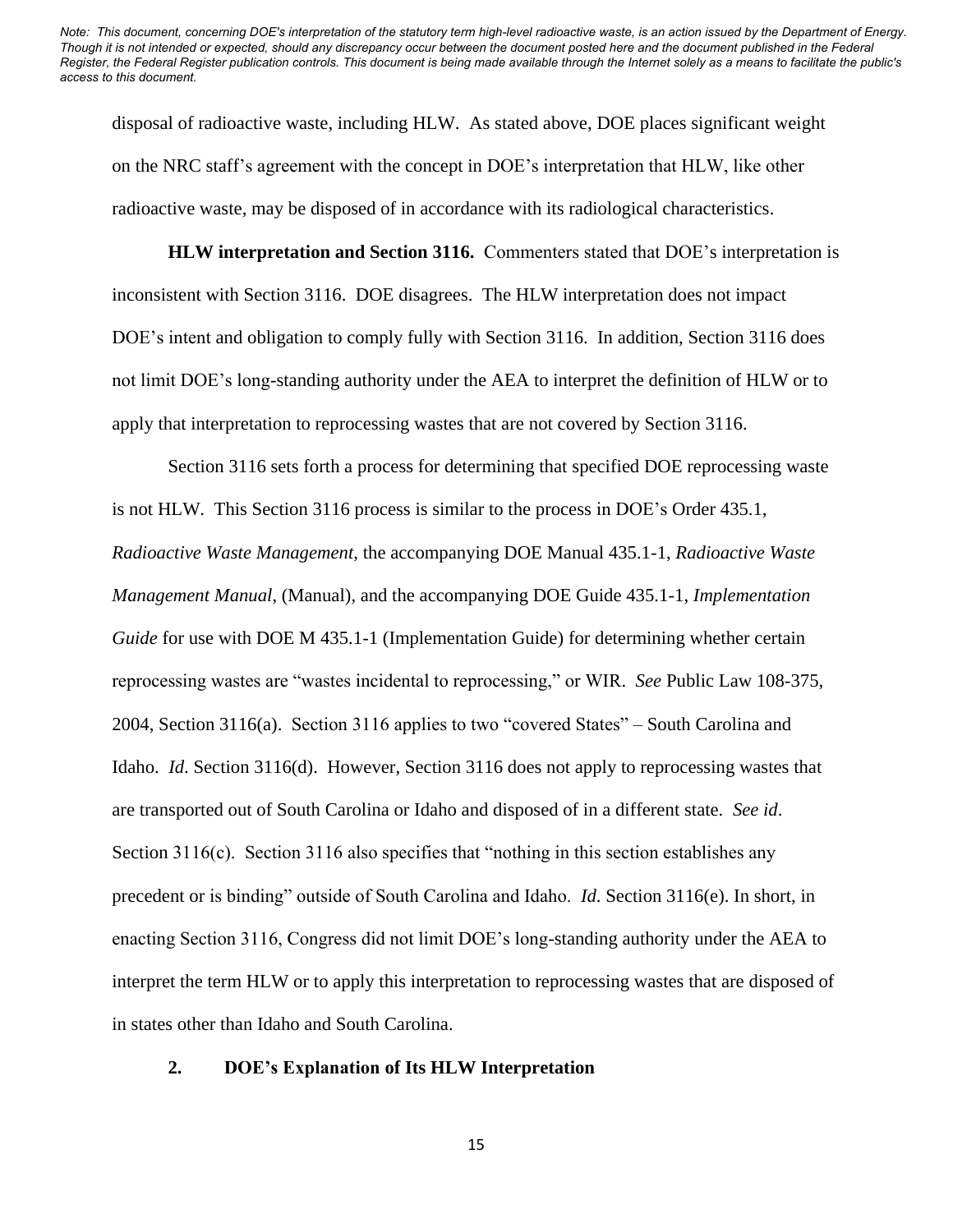Commenters stated that the HLW interpretation represents a change in DOE's existing policy for determining whether reprocessing waste is HLW, and that DOE did not adequately explain the basis for that change. Some commenters also stated that DOE should update its existing authorities to be consistent with the HLW interpretation. Other commenters stated that the HLW interpretation is unnecessary in light of DOE's existing mechanisms for determining whether reprocessing waste is HLW.

As noted above, through this Supplemental Notice DOE is only stating its understanding of the proper interpretation of the statutory text in light of the language and purpose of the two Acts, which is also consistent with Congress's direction and the expert community's consensus, while remaining fully protective of the health and welfare of the public and the environment. This interpretation does not, by itself, change existing applicable DOE regulations, orders, or policies regarding the classification of wastes or the treatment of any particular waste stream. Implementation of this interpretation at a particular site or for a particular waste stream, and any changes to existing policies that may be appropriate in light of this interpretation will be the subject of subsequent actions.

DOE acknowledges, as explained below, that the HLW interpretation in this Supplemental Notice differs from the existing WIR evaluation method under DOE Order 435.1 for determining whether reprocessing waste is HLW or WIR that is set forth in the Manual and Implementation Guide. DOE disagrees, however, that the HLW interpretation is unnecessary in light of the existing DOE Order 435.1 WIR evaluation method. DOE believes in light of further consideration that the HLW interpretation is the proper reading of the statutory definitions of that term, informed by DOE's expert understanding of the risks presented to the public and the environment by different types of reprocessing wastes. As explained elsewhere in this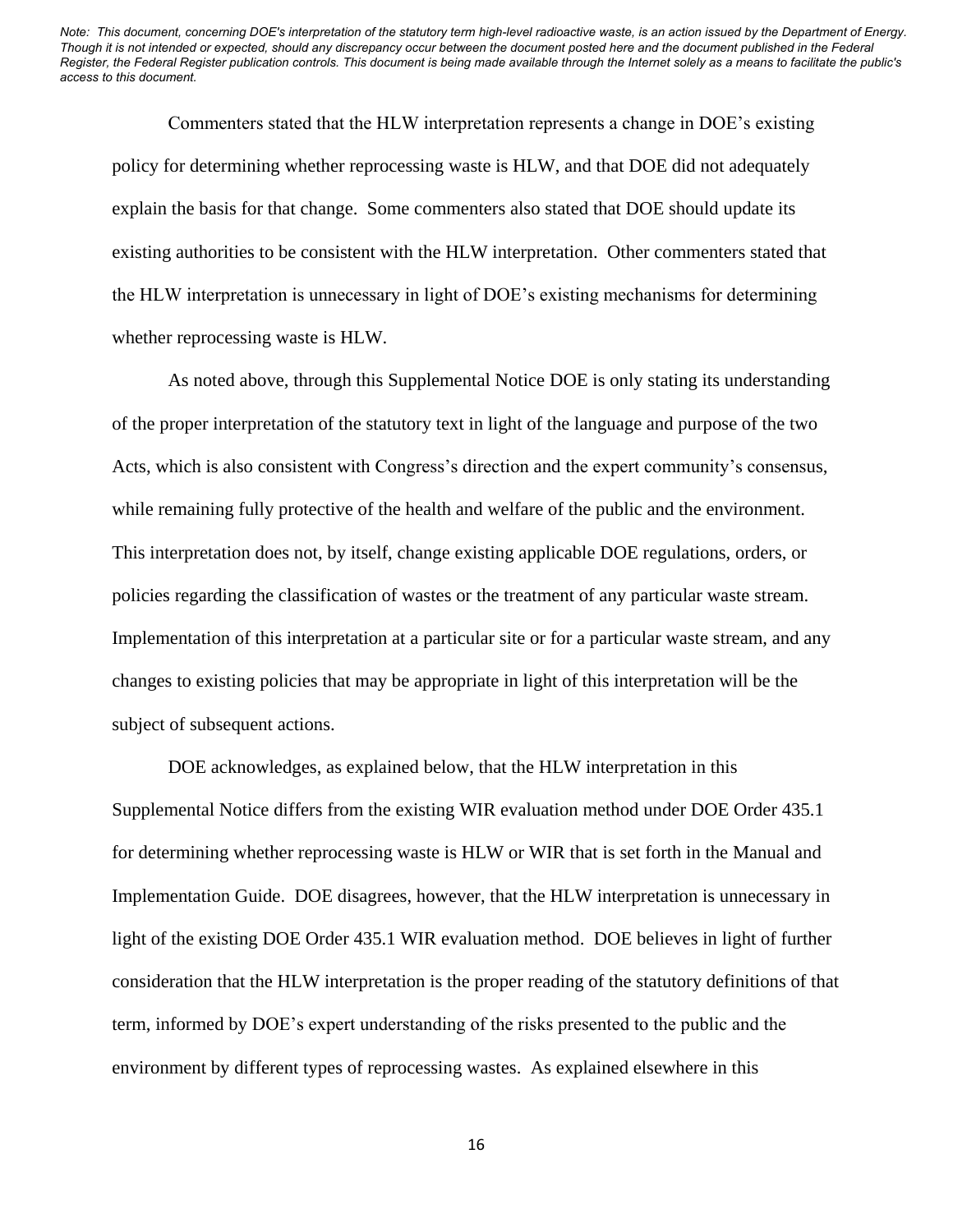Supplemental Notice, hereafter DOE will consider what actions may be needed and appropriate to update applicable DOE directives in light of this interpretation and will, as part of that process, assess whether any additional elements of its current policies should be amended. Accordingly, any changes in policy, including revisions to DOE Order 435.1, related documents, or the WIR process and its application, will be addressed in future actions.

**DOE Order 435.1 and WIR.** Covering a broad range of topics, DOE Order 435.1

defines how DOE – through its programs and contractors – implements its AEA authority to manage radioactive waste at DOE-owned or leased facilities. The Order is intended to ensure that waste characterization, treatment, disposal, and environmental monitoring activities are conducted in a manner that protects the public, workers, and the environment from exposures to doses of radiation in excess of specified standards. DOE Order 435.1 (4.b.). The Manual sets forth in more detail the requirements and responsibilities for managing waste under the Order. The Implementation Guide discusses acceptable methods for meeting the requirements of the Order and Manual.

DOE Order 435.1 breaks down DOE's waste management activities by waste type including HLW, transuranic (TRU) waste, and LLW. With regard to HLW, the Manual also formalizes the long-standing concept that "WIR" is not HLW because its radioactive characteristics do not pose the elevated risk to human health and the environment that HLW poses. According to the Manual, "waste resulting from reprocessing spent nuclear fuel that is determined to be incidental to reprocessing is not high-level waste, and shall be managed as [TRU] or [LLW], as appropriate." Manual at II.B. $<sup>1</sup>$ </sup>

<sup>&</sup>lt;sup>1</sup> The Manual sets forth two processes for determining that waste is WIR, not HLW. First, under the "citation method," a limited number of secondary solid waste items that fall on a precompiled list are excluded from HLW, including "laboratory items such as clothing, tools, and equipment." Second, the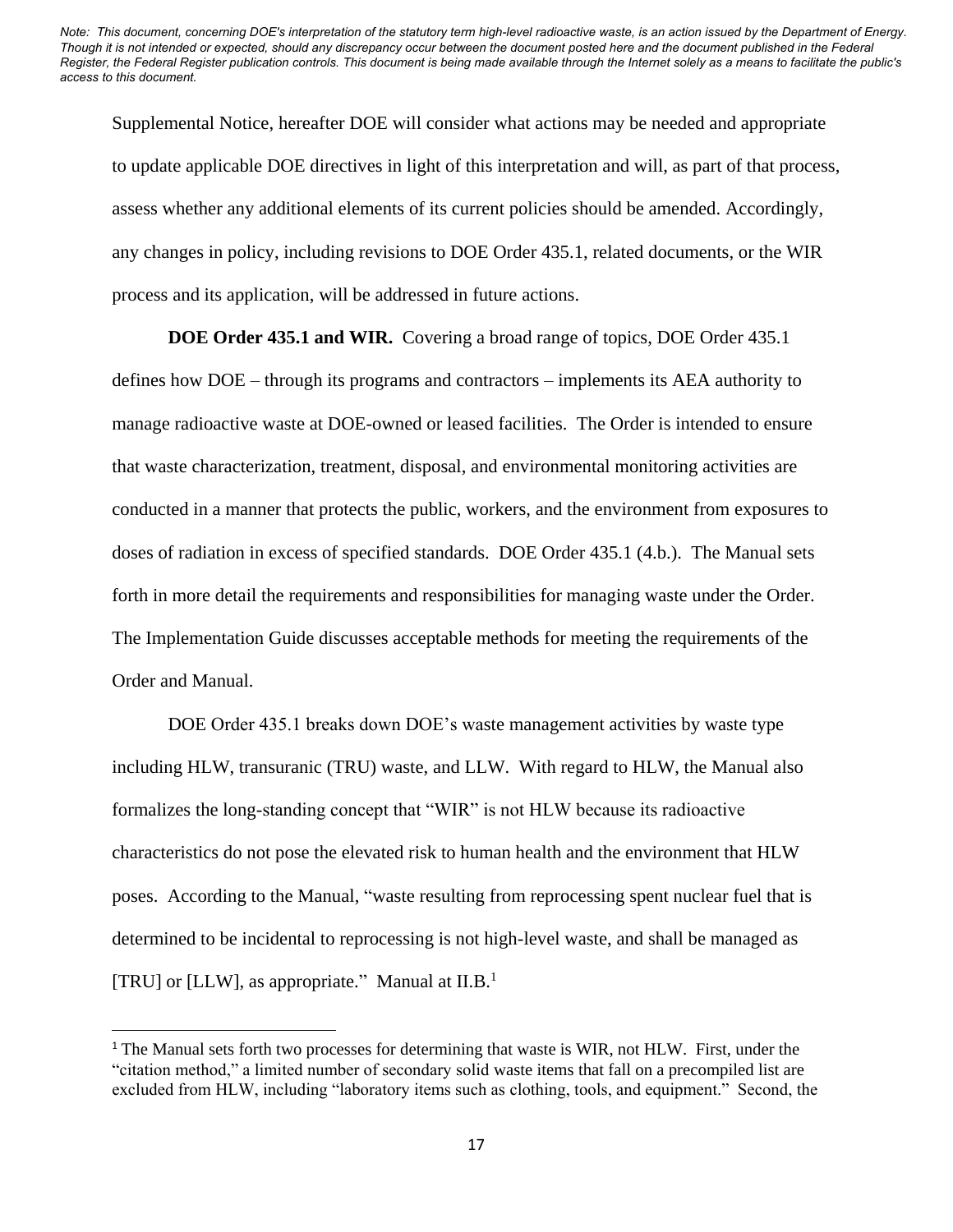The 435.1 WIR Criteria provide that wastes being managed as HLW can be determined

to be WIR, e.g., managed as  $LLW^2$ , where they meet the following criteria (DOE M 435.1-1,

Chapter II-B $(2)(a)$ , page II-1,2):

- (1) Have been processed, or will be processed, to remove key radionuclides to the maximum extent that is technically and economically practical;
- (2) Will be managed to meet safety requirements comparable to the performance objectives set out in 10 CFR part 61, Subpart C, *Performance Objectives;* and
- (3) Are to be managed, pursuant to DOE's authority under the *Atomic Energy Act of 1954*, as amended, and in accordance with the provisions of Chapter IV of this Manual, provided the waste will be incorporated in a solid physical form at a concentration that does not exceed the applicable concentration limits for Class C low-level waste as set out in 10 CFR 61.55, Waste Classification; or will meet alternative requirements for waste classification and characterization as DOE may authorize.

If DOE determines that waste meets the 435.1 WIR Criteria, the waste is not HLW and DOE

manages it as LLW or TRU waste.

The above describes the WIR process in DOE Manual 435.1-1. DOE has applied the

435.1 WIR Criteria in limited circumstances to determine that certain waste is not HLW. The

435.1 WIR Criteria would not apply to reprocessing waste disposed of in South Carolina or

Idaho, pursuant to Section 3116. As previously noted, reprocessing wastes that are transported

out of South Carolina or Idaho and disposed of in a different state are not covered by Section

3116.

# **WIR Criteria and the HLW interpretation.** While the development of the 435.1 WIR

Criteria was an important step forward in DOE's management of HLW because it allows DOE in

<sup>&</sup>quot;evaluation method" includes a consideration of the risk-related characteristics of the waste (435.1 WIR Criteria).

<sup>2</sup> Under the WIR process, certain reprocessing wastes may also be managed as TRU waste, in accordance with DOE M 435.1-1, Chapter II-B(2)(b), page II-2.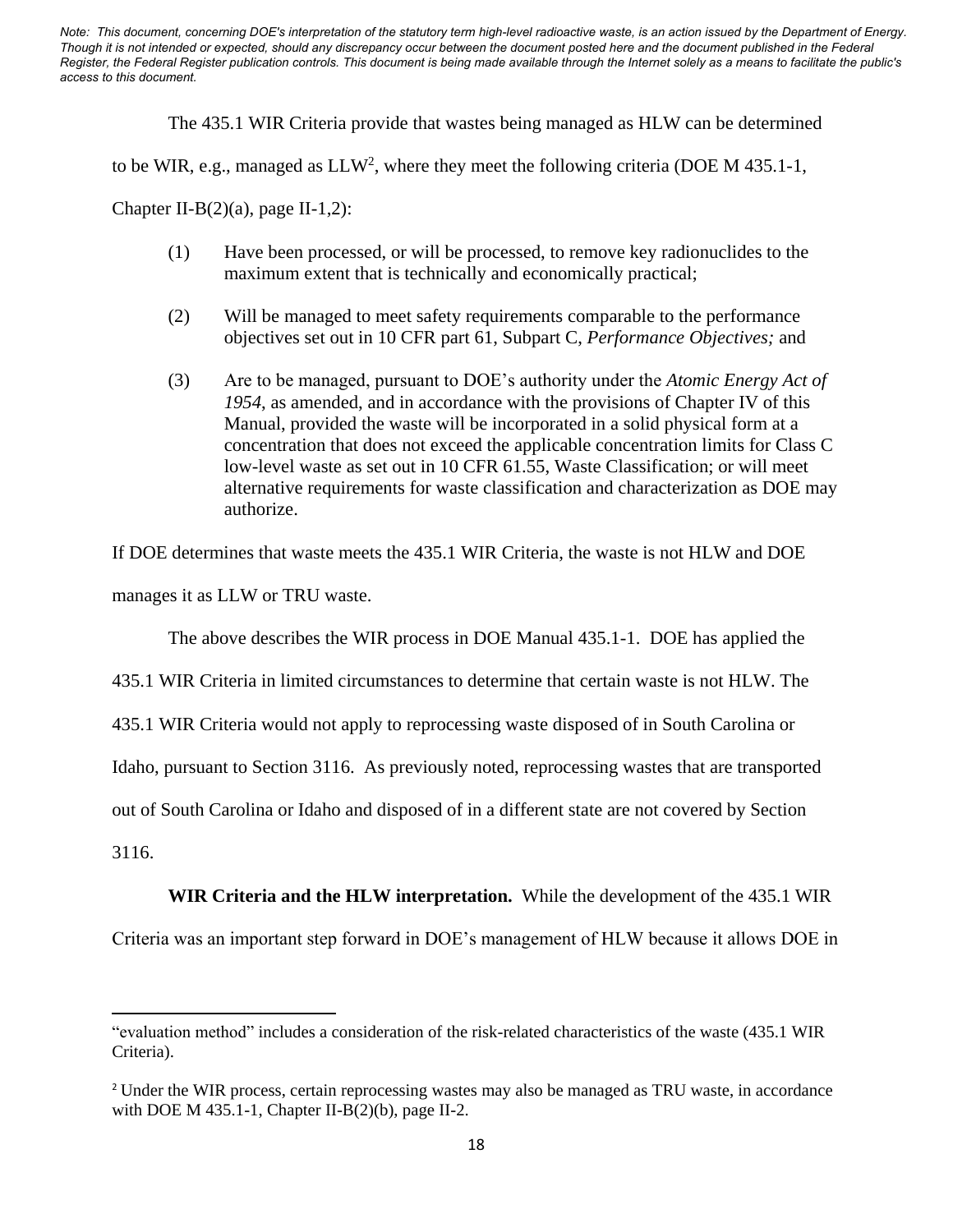limited circumstances to determine that certain waste is not "highly radioactive," DOE has reexamined the statutory term HLW. At this time, however, DOE is not making any decisions based upon this re-examination and is not modifying DOE Manual 435.1-1 or the current management of existing wastes. DOE will address such issues as it examines future application to any specific waste, and such examination will occur only with appropriate public engagement and full compliance with other legal obligations such as compliance with the National Environmental Policy Act (NEPA, 42 U.S.C. 4321 *et seq*.).

With respect to the HLW interpretation, however, nothing in the statutory text of the AEA or the NWPA requires that radionuclides be removed to the maximum extent technically and economically practical prior to determining whether waste is HLW. DOE's HLW interpretation is consistent with and informed by analysis of the risk presented to the public and the environment from reprocessing wastes. Reprocessing wastes that already meet existing regulatory requirements for safe disposal as LLW without any radionuclide removal do not present risks to the public and the environment that would necessitate their classification as HLW under the AEA and NWPA. Accordingly, DOE Manual 435.1-1's requirement to remove radionuclides to the maximum extent technically and economically practical is not a component of DOE's HLW interpretation as reflected in this Supplemental Notice. However, DOE continues to operate under DOE Manual 435.1-1 and any change to the terms or applicability of that document will be the subject of appropriate agency action.

**Why DOE is issuing the HLW interpretation.** Through the AEA, Congress conferred on DOE the responsibility of safely and permanently disposing of the radioactive waste from the United States' defense program, including reprocessing wastes. *See* 42 U.S.C. 2121(a)(3), 5814, 7151(a). While DOE has made important progress in fulfilling this responsibility, there has been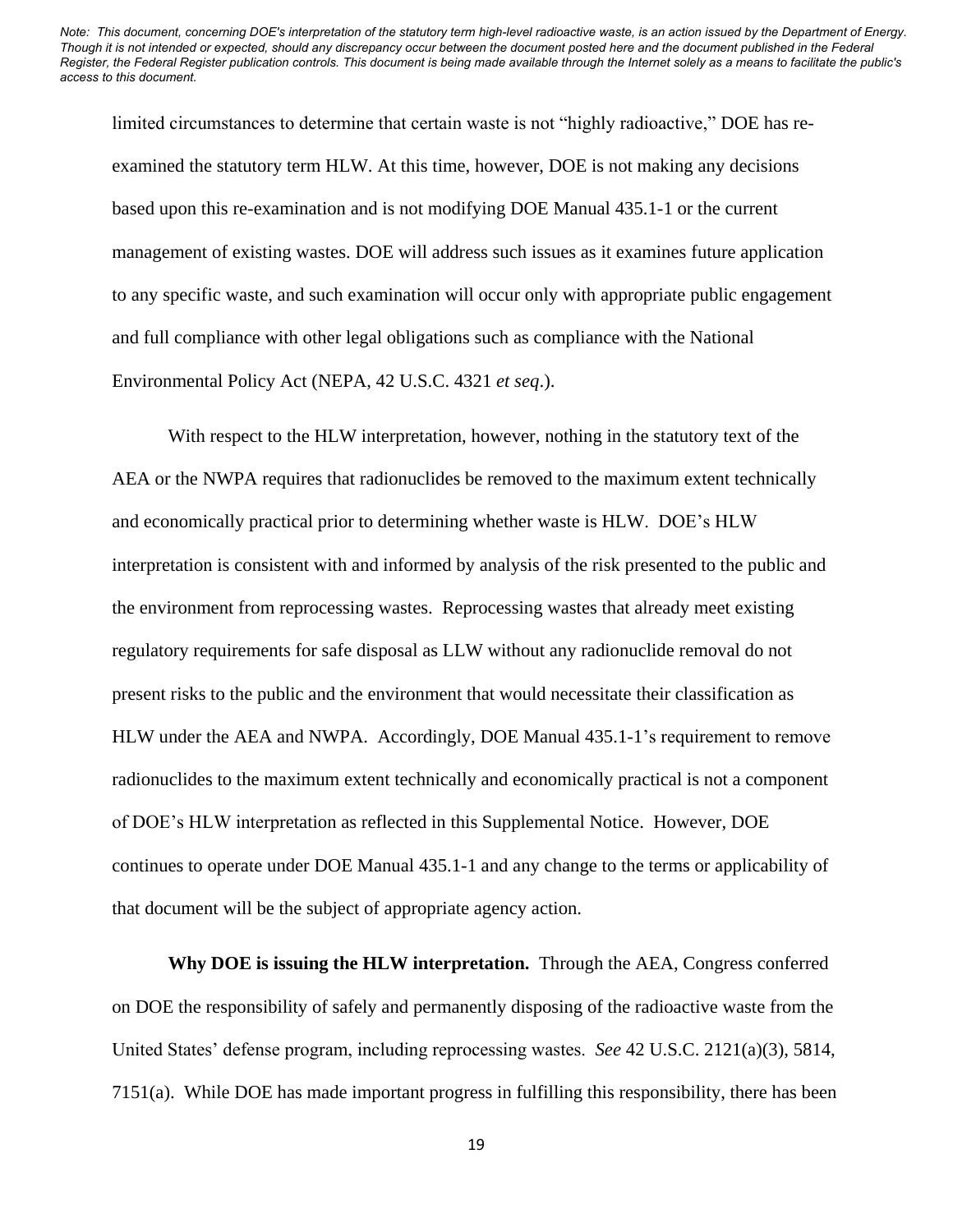widespread recognition that the current approach to managing and disposing of these wastes has shortcomings, and that alternative strategies should be explored and developed.

Most recently, in enacting the National Defense Authorization Act for Fiscal Year 2018 (Public Law 115-91), Congress specifically tasked DOE with "conduct[ing] an evaluation of the feasibility, costs, and cost savings of classifying covered defense nuclear waste as other than high-level radioactive waste, without decreasing environmental, health, or public safety requirements." Public Law 115-91, Sec. 3139. DOE's report responsive to Congress' directive is currently undergoing interagency review. Even before this Congressional directive, in 2012, for example, the Blue Ribbon Commission on America's Nuclear Future (BRC) – a group of experts, including a former NRC Chairman, tasked by the Secretary of Energy at the request of the President with reviewing the existing policies for managing the back end of the nuclear fuel cycle – reported that "[t]he most important overarching criticism of the U.S. waste classification system is that it is not sufficiently risk-based. Rather, it is (for the most part) directly or indirectly source-based – that is, based on the type of facility or process that produces the waste rather than on factors related to human health and safety risks." (Blue Ribbon Commission on America's Nuclear Energy Future, Report to the Secretary of Energy, January 26, 2012<sup>3</sup>). The BRC found that "the definition of HLW, in particular, has attracted the most criticism" for being insufficiently risk-based, noting that "to the extent that terms such as 'highly radioactive,' 'sufficient concentrations,' and 'requires permanent isolation' are used to define HLW, they have not been quantified." *Id*. The BRC explained that this is "potentially problematic because the liquid waste stream from the front end of a reprocessing plant can have a broad range of characteristics—including characteristics that may be altered by time (decay) or by subsequent

<sup>3</sup> *The BRC report is available at: https://www.energy.gov/sites/prod/files/2013/04/f0/brc\_finalreport\_jan2012.pdf*.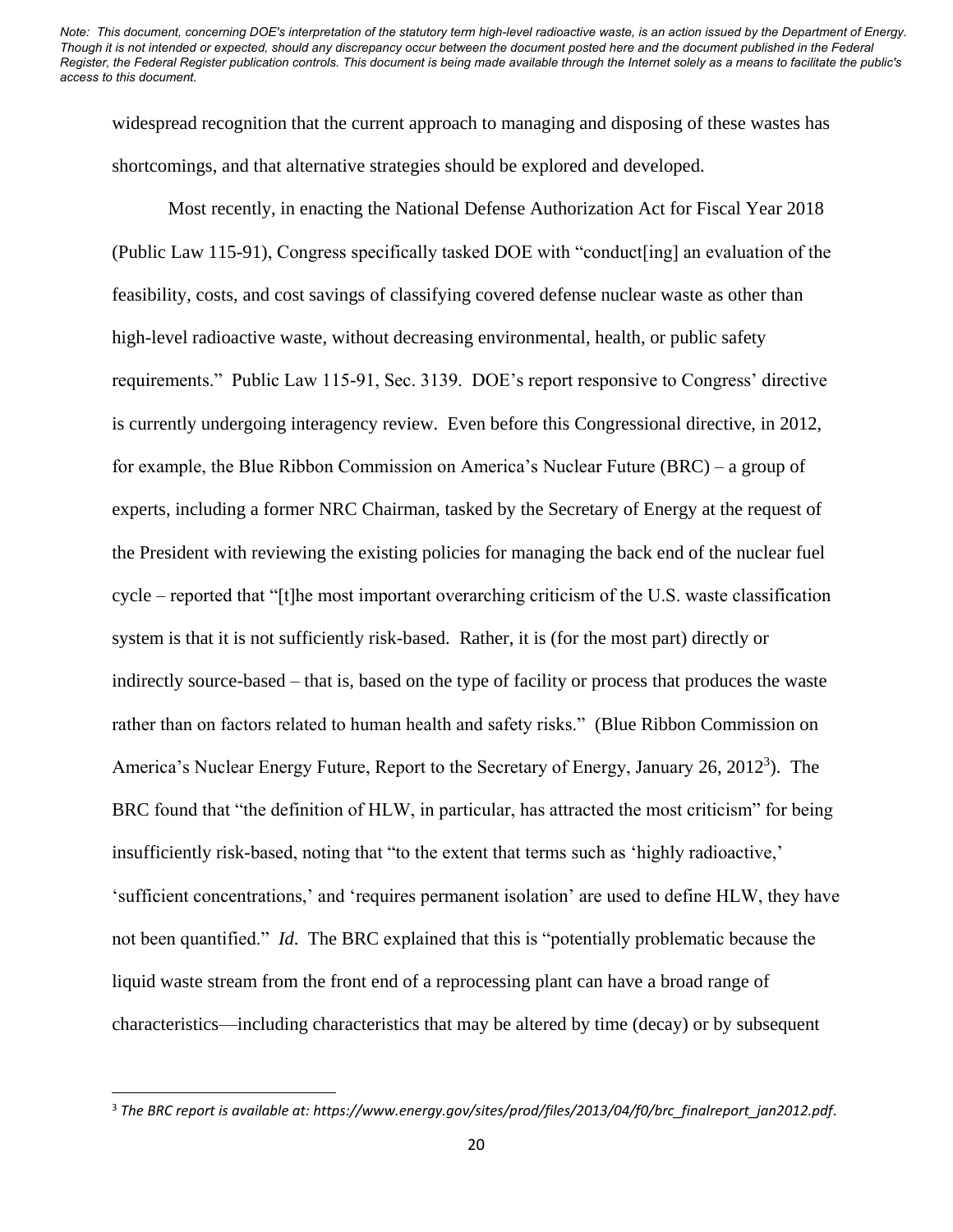processing (which DOE has done with many of its defense wastes). The waste that remains after these changes, while still classified as HLW, may have characteristics similar to TRU waste or LLW." *Id*.

Consistent with Congress' directive, the BRC's report, and other similar reports and findings, DOE has re-examined its existing authorities and the statutory requirements for managing and disposing of reprocessing wastes, including the HLW definition and the 435.1 WIR Criteria. Consistent with the statutory text, DOE's HLW interpretation is more fully based on radiological characteristics that determine risk. As such, it is the first step in a process of potentially opening new disposal pathways for reprocessing waste with lower levels of radioactivity, while protecting human health and the environment. This process will proceed on a site-by-site basis and involve, as appropriate, various stakeholders including the NRC, the Environmental Protection Agency (EPA), states, tribes, and others.

DOE's interpretation of HLW could, upon implementation, provide a range of benefits to both DOE and the public, including: enhancing safety at DOE sites by using lower-complexity waste treatment and immobilization approaches to reduce the risks of long-term waste storage and management; reducing time that untreated radioactive waste is stored on-site at DOE facilities; furthering DOE's commitment to state and local communities to move radioactive material out of the generator state; utilizing mature and available commercial facilities and capabilities to shorten mission completion schedules and reduce taxpayer financial liability; aligning with international guidelines for management and disposal of radioactive waste based on radiological risk; and establishing risk-informed disposal practices, consistent with current regulatory requirements for LLW.

#### **3. Interpretative Rule**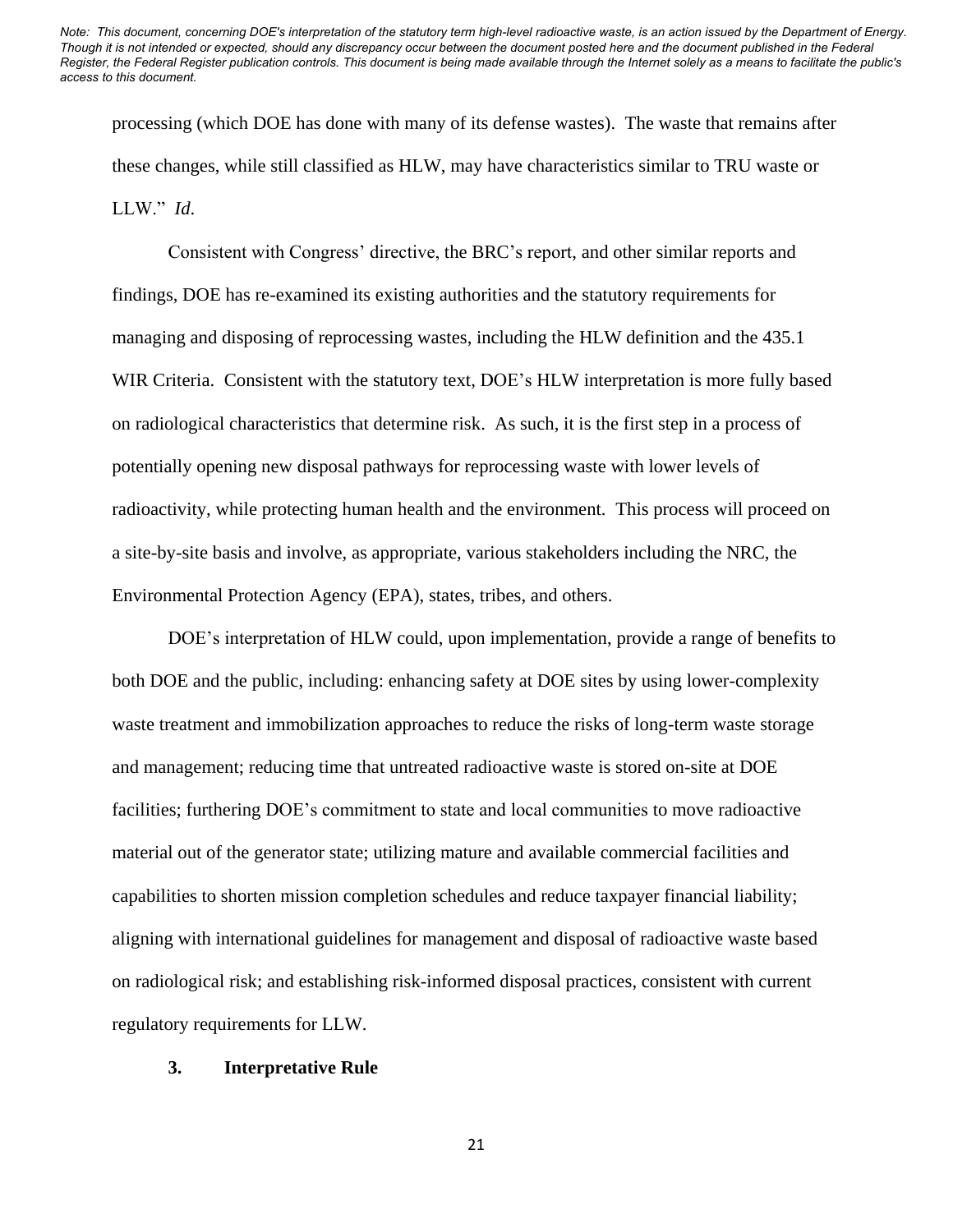Commenters stated that DOE's HLW interpretation should be issued as a regulation. Commenters also stated that DOE should provide the public with more information about how the Department intends to implement the interpretation at each site where reprocessing waste is stored, and that DOE should provide additional opportunities for public participation beyond the 90 days of public comment provided on the interpretation.

DOE wishes to make clear that an interpretative rule is a type of rule or regulation within the meaning of those terms in the APA, *See* 5 U.S.C. 551(4). It is well established under the APA that agencies have the authority to issue interpretative rules, and that these rules are a valuable tool for an agency to use to advise the public prospectively, and in a clear and transparent manner, of the agency's construction of a statute it administers. As such, an interpretative rule does not have force and effect on its own. It is not until the agency takes an action in which the interpretation is applied that the interpretation can have an effect and, even then, only through that subsequent action.

When DOE considers this statutory interpretation in the context of taking an action in the future with regard to specific wastes, it will evaluate its internal orders and policies to determine if any require revision to accommodate this interpretation, and if so, DOE will follow applicable procedures to make any necessary changes. However, DOE's internal system of orders are not rules or regulations under the APA, and do not themselves constitute agency action.

Furthermore, DOE disagrees that the public required additional information about how DOE intends to implement the HLW interpretation in order to comment on it. The wealth of substantive comments received, including comments that led to revisions in the HLW interpretation as reflected in this Supplemental Notice, indicate that the public had a meaningful opportunity to comment on DOE's general interpretation. Finally, DOE disagrees that additional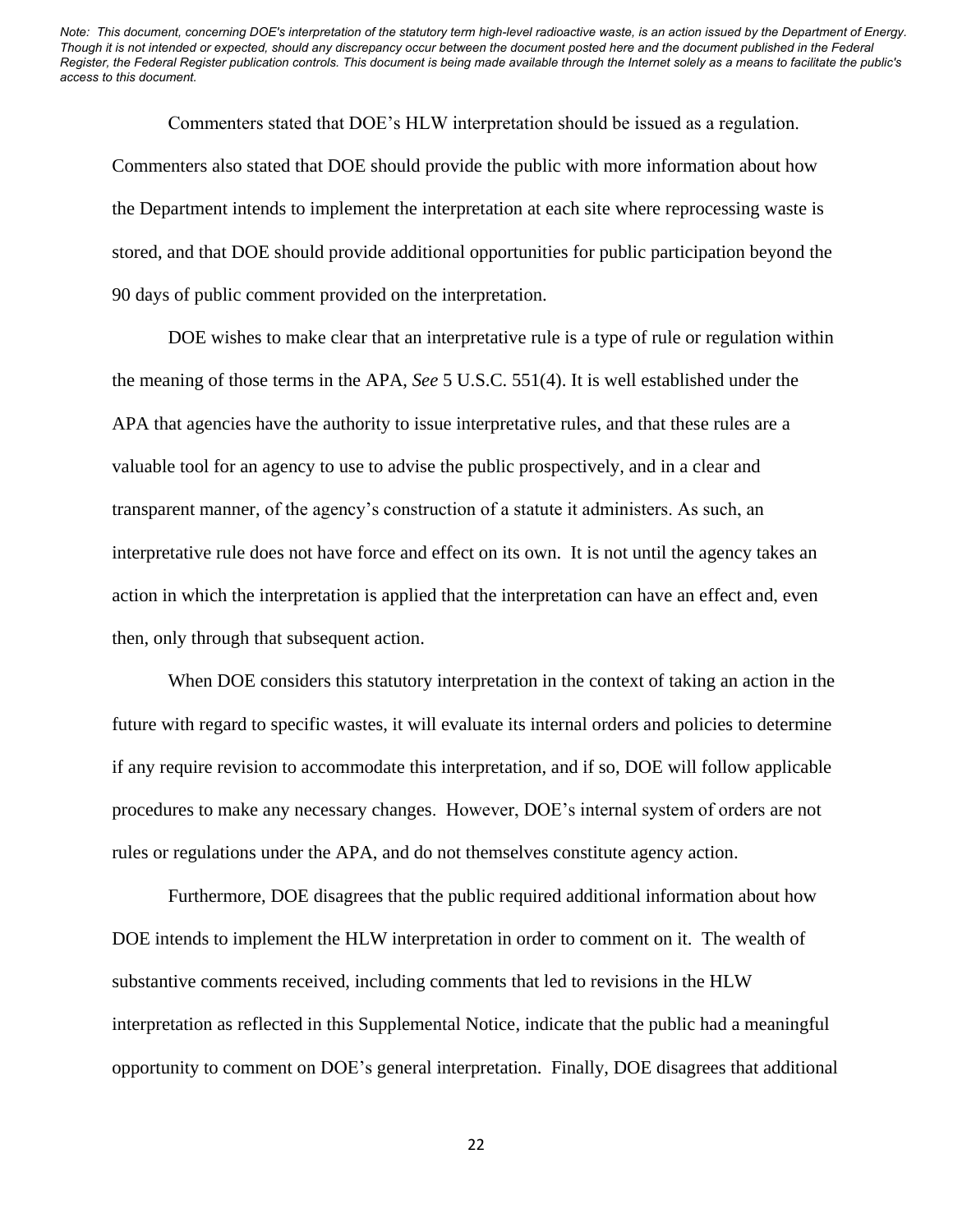process is necessary before DOE adopts the interpretation. As DOE indicated in the request for comments and is reiterating in this Supplemental Notice, there will be additional processes after the interpretation has been issued but before any specific waste classification or disposal decisions are implemented, as outlined in greater detail below.

**State, Tribal, Local and Public Involvement**. The Department will work closely with State and local officials, regulators, tribal governments, and stakeholders, on a site-by-site basis, to ensure compliance with applicable programmatic requirements and regulatory agreements before classifying any reprocessing waste as non-HLW under the HLW interpretation or consequent disposal decisions.

**Path Forward.** DOE expects that, depending on site and waste specific facts, some of its reprocessing waste will be found to qualify for non-HLW classification, while other waste will continue to be managed, and ultimately disposed of, as HLW. The development of the path forward for reprocessing waste classified as non-HLW, and decisions flowing from that path, will be dependent on executing a number of technical and regulatory steps (listed in no particular order, recognizing some steps may occur simultaneously), including, but not limited to:

- Identifying potential disposal facilities.
- Evaluating disposal facility waste acceptance criteria and impacts on performance objectives of the disposal facility (the licensee or permittee for the disposal facility may also be required to obtain appropriate regulatory authorizations to accept waste).
- Coordinating with stakeholders.
- Preparing or revising necessary permits.
- Preparing NEPA or Comprehensive Environmental Response, Compensation, and Liability Act (CERCLA) documentation, if needed, to retrieve, treat, package, characterize, and certify the wastes for disposal.
- Modifying affected contracts, if necessary.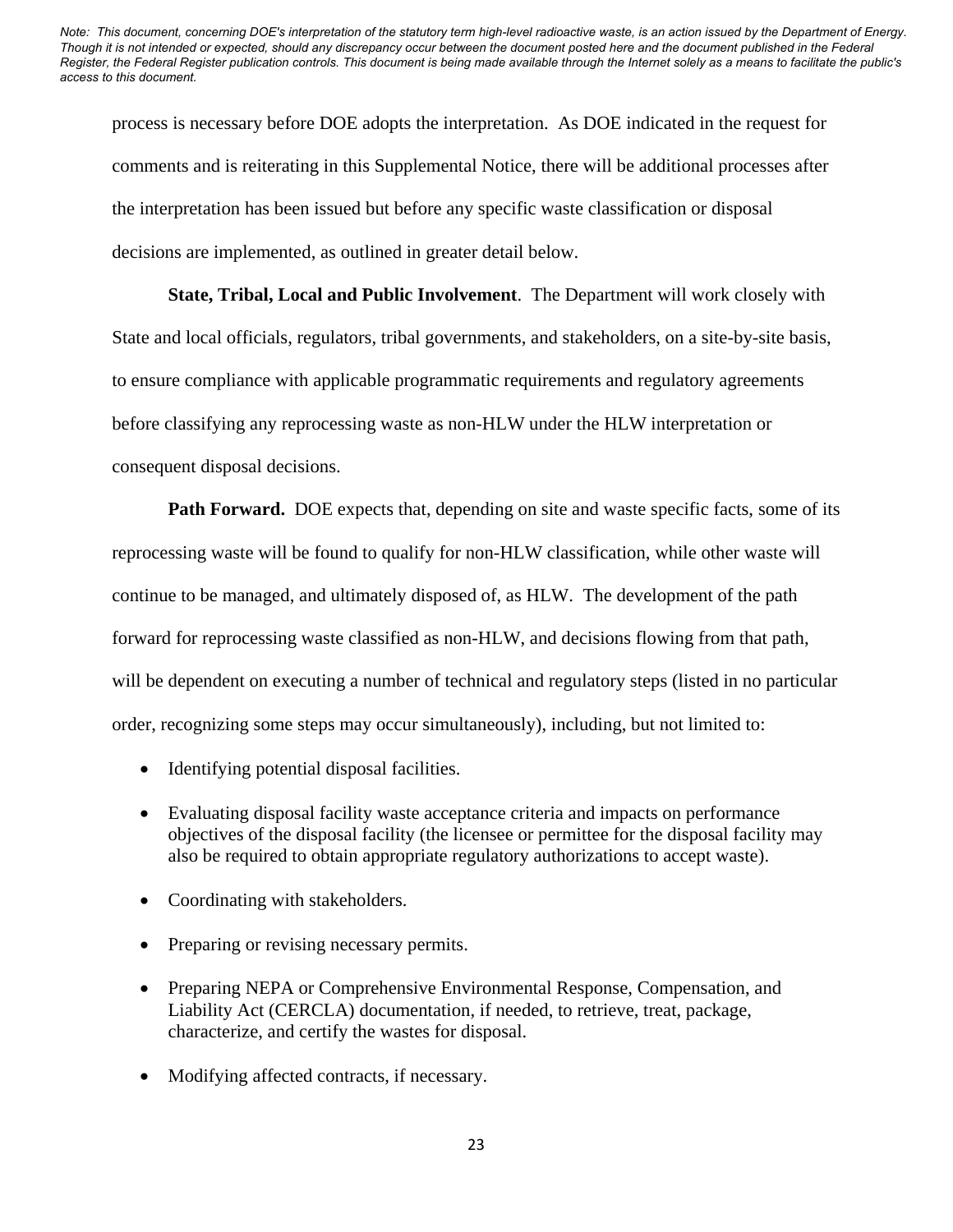- Including a fiscal year budget request to plan for and/or execute disposal of the waste stream.
- Initiating project planning and execution activities in accordance with DOE Order 413.3B, *Program and Project Management for the Acquisition of Capital Assets*, as appropriate.
- Developing waste loading, packaging, and transportation cask systems as needed to remove the waste from the site and deliver to the disposal facility.

As explained above and in the NOI, DOE's first step in determining whether and how to implement the HLW interpretation specific to a particular waste stream is initiating a NEPA process to analyze the potential environmental impacts associated with disposing of certain waste from the Savannah River Site at a commercial disposal facility located outside South Carolina licensed by either the Nuclear Regulatory Commission (NRC) or an Agreement State under 10 CFR part 61 to receive low-level radioactive waste. At this time, DOE is not considering whether to implement the HLW interpretation at any other site or for any other waste stream. While DOE will continue in the normal course to evaluate its waste inventories and related management and disposal options, and expects to engage openly with stakeholders regarding potential future opportunities to implement the HLW interpretation more broadly, any decisions about whether and how the interpretation will apply to other wastes at any specific site will be the subject of subsequent actions.

#### **4. West Valley Demonstration Project**

Commenters stated that DOE did not address the application of the interpretation to the West Valley Demonstration Project (WVDP) in New York. As commenters pointed out, the WVDP operates under a distinct statutory and regulatory basis pursuant to the West Valley Demonstration Project Act (Public Law 96-368), which provides a definition of HLW separate from the AEA and the NWPA. As such, DOE is now clarifying that: (1) the interpretation does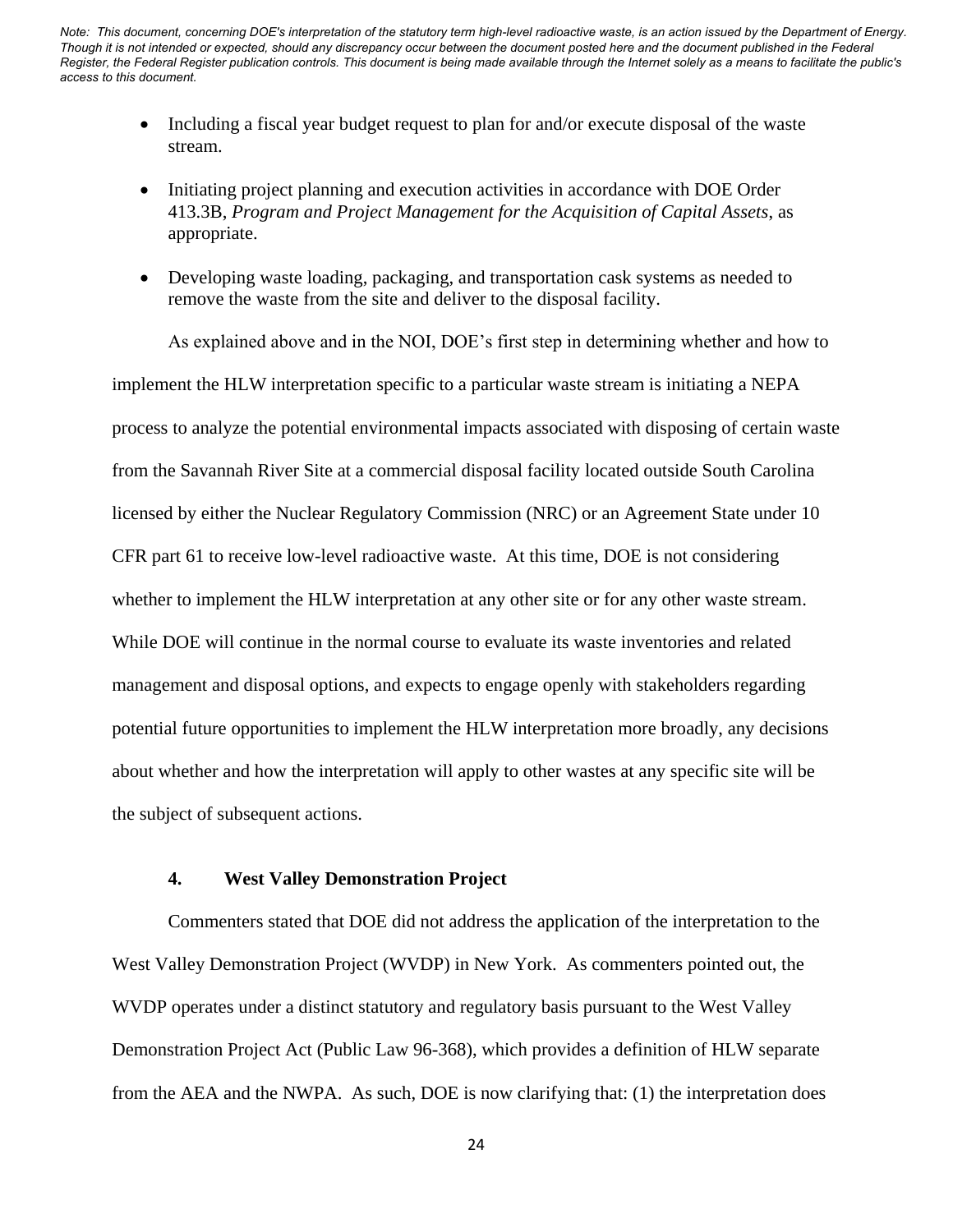not apply to the reprocessing wastes from the WVDP governed by Pub. L. 96-368; and (2) the interpretation therefore will not be used in connection with the disposition of any reprocessing wastes from the WVDP.

#### **5. Compliance with the National Environmental Policy Act**

Commenters stated that the HLW interpretation is a major federal action affecting the quality of the human environment, and that DOE is required to prepare a NEPA analysis that specifically addresses the potential environmental impacts of the interpretation. DOE disagrees that the HLW interpretation requires the NEPA analysis suggested by the commenters.

As discussed above, through this Supplemental Notice, DOE is only stating its understanding of the proper interpretation of the statutory text in light of the language and purpose of the two Acts. Again, issuance of this Notice does not change how DOE will manage any particular reprocessing wastes, and it does not commit DOE to any specific disposal pathways for any reprocessing wastes. Rather, DOE's interpretation helps initiate a wastespecific decision-making process that will include appropriate engagement with stakeholders before any final decisions could or will be made that potentially would result in any environmental impacts. As explained above, and in the NOI, DOE is separately initiating a NEPA process to study the potential environmental impacts associated with implementing the interpretation to dispose of certain waste from the Savannah River Site at a commercial disposal facility located outside South Carolina licensed by either the Nuclear Regulatory Commission (NRC) or an Agreement State under 10 CFR part 61 to receive low-level radioactive waste. If, in the future, DOE proposes an additional action to which NEPA would apply, such as implementation of this interpretation with respect to other specific wastes, DOE will likewise analyze such a proposal pursuant to NEPA.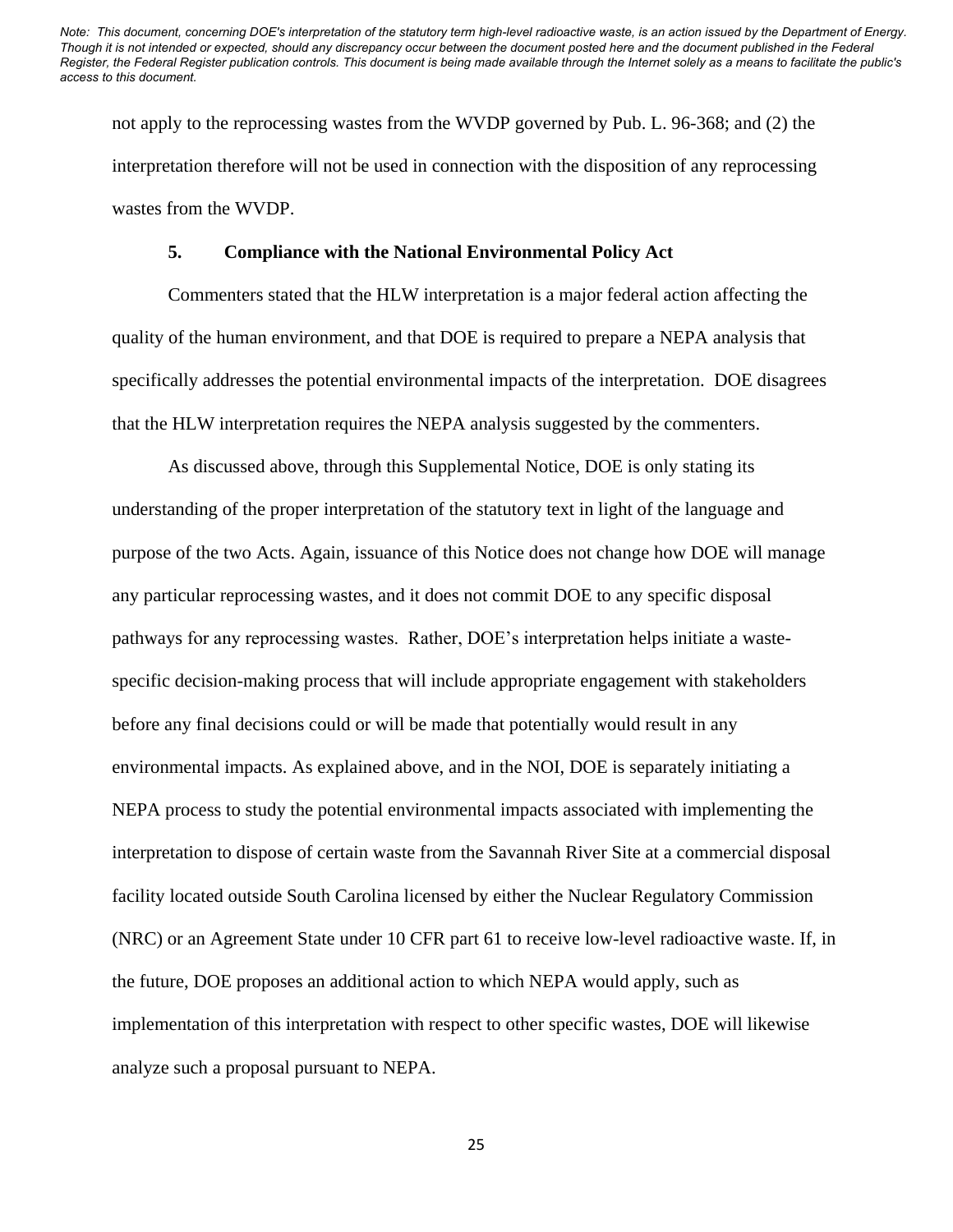## **B. Technical Basis for HLW Interpretation**

DOE is committed to the safe and environmentally sound disposal of all its radioactive waste, and the HLW interpretation enhances rather than lessens DOE's commitment to that outcome. Commenters expressed concern that, in effect, DOE's HLW interpretation would lead to the less rigorous and safe disposal of radioactive wastes without a sufficient technical basis. However, the source of the waste does not dictate its safe disposal – the radiological characteristics of the waste and the requirements of the disposal facility operate together to ensure safe disposal. Reprocessing wastes that meet the criteria for non-HLW can be safely disposed along with other non-reprocessing wastes (with similar waste characteristics) that meet the disposal facility's requirements. The requirements that ensure the health and safety of the public, workers, and the environment are long-standing and embedded in DOE's and the NRC's regulations and implementing procedures and documents (e.g., design, permitting, and operations processes for disposal of LLW). All commercial and DOE disposal facilities must be designed, constructed, operated, and closed to meet relevant safety standards, including performance objectives. Commercial LLW disposal facilities are licensed by either the NRC or Agreement States under 10 CFR part 61. LLW disposal facilities owned by DOE must be authorized by DOE in accordance with DOE Order 435.1 and associated manuals, guides, and other directives. Tank closures in the states of Idaho and South Carolina must comply with Section 3116, while tank closures in Washington must comply with the requirements of DOE Order 435.1.

The HLW interpretation and the two criteria for non-HLW are based on well-established approaches for waste classification and disposal. The first criterion is derived directly from the NRC's waste classification system established in the 1980's under 10 CFR 61.55. The second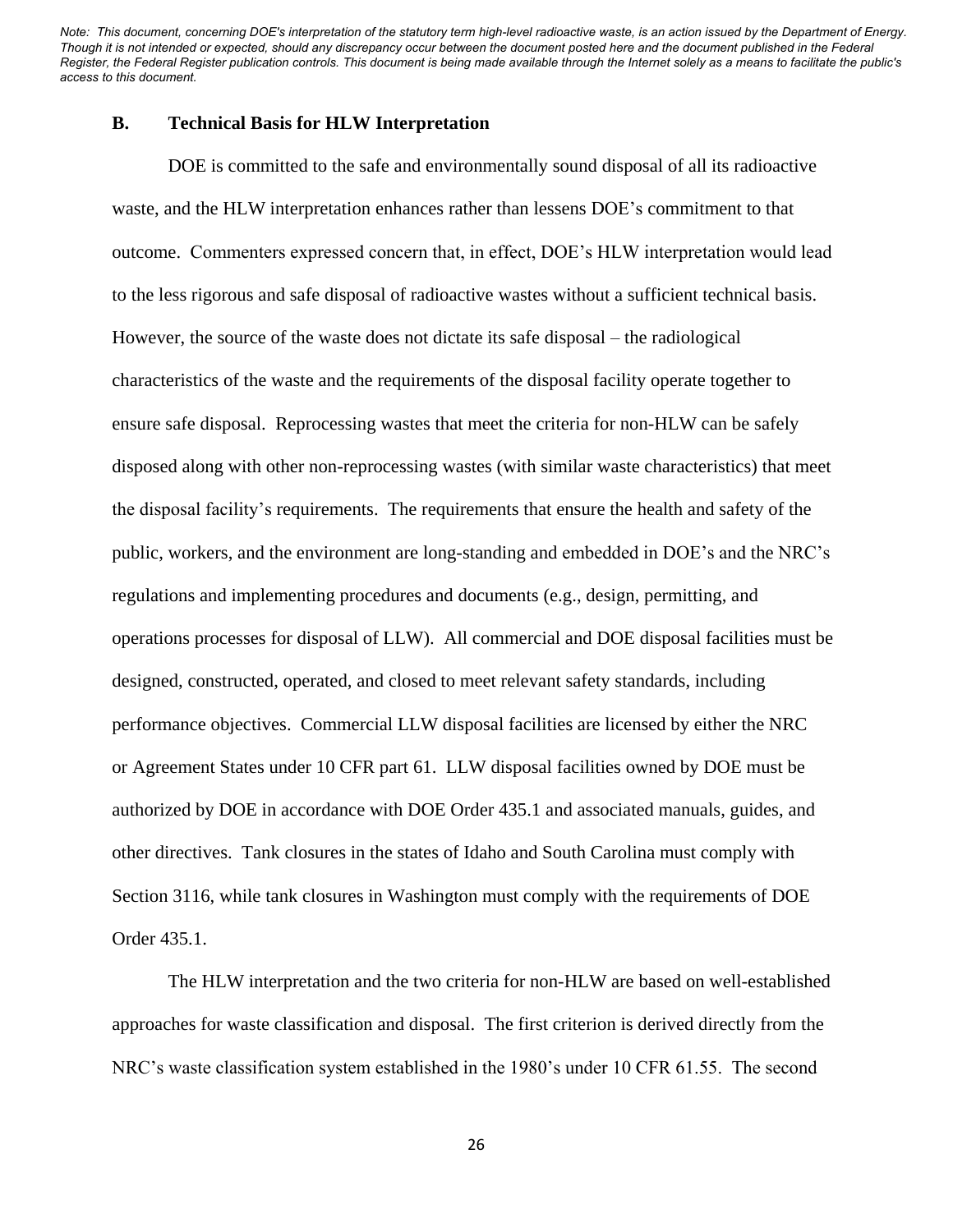criterion is consistent with both the NRC's alternative classification system (10 CFR 61.58, *Alternative Requirements for Waste Classification and Characteristics,* and 10 CFR 61.55(a)(2)(iv), *Waste Classification*) and DOE Manual 435.1-1, which regulates the safety of LLW disposal facilities according to demonstrated compliance with public health and worker safety-based performance objectives. The NRC's performance objectives for commercial LLW disposal facilities (10 CFR part 61, Subpart C) and the DOE performance objectives for DOE LLW disposal facilities (DOE M 435.1-1, Chapter IV, Paragraph P) are comparable in their standards and focus on protecting the environment, workers, and the public.

Both criteria 1 and 2 directly incorporate the requirement that a reprocessing waste must meet the performance objectives of a LLW disposal facility to be determined as non-HLW. As further explained below, performance objectives set forth the overarching radiological standards necessary to protect the health and safety of individuals and the general population from radiological releases, both during operation and following the closure of the disposal facility. Disposal facilities have other requirements that must be met for disposal of the waste, including for example satisfaction of waste acceptance criteria (WAC). The WAC are the technical and administrative requirements a waste must meet to be accepted at a disposal facility (e.g., waste characterization, waste form acceptability, quality assurance), and are established to ensure the disposal facility, in total, meets its safety-based performance objectives<sup>4</sup>.

<sup>4</sup> Each disposal facility has its own WAC, which are dictated in part by the physical characteristics of a site. An example of a site-specific WAC for the WCS commercial disposal facility in Texas is available at: *[http://www.wcstexas.com/pdfs/forms-and-docs/Waste%20Acceptance%20Criteria-a.pdf.](http://www.wcstexas.com/pdfs/forms-and-docs/Waste%20Acceptance%20Criteria-a.pdf)*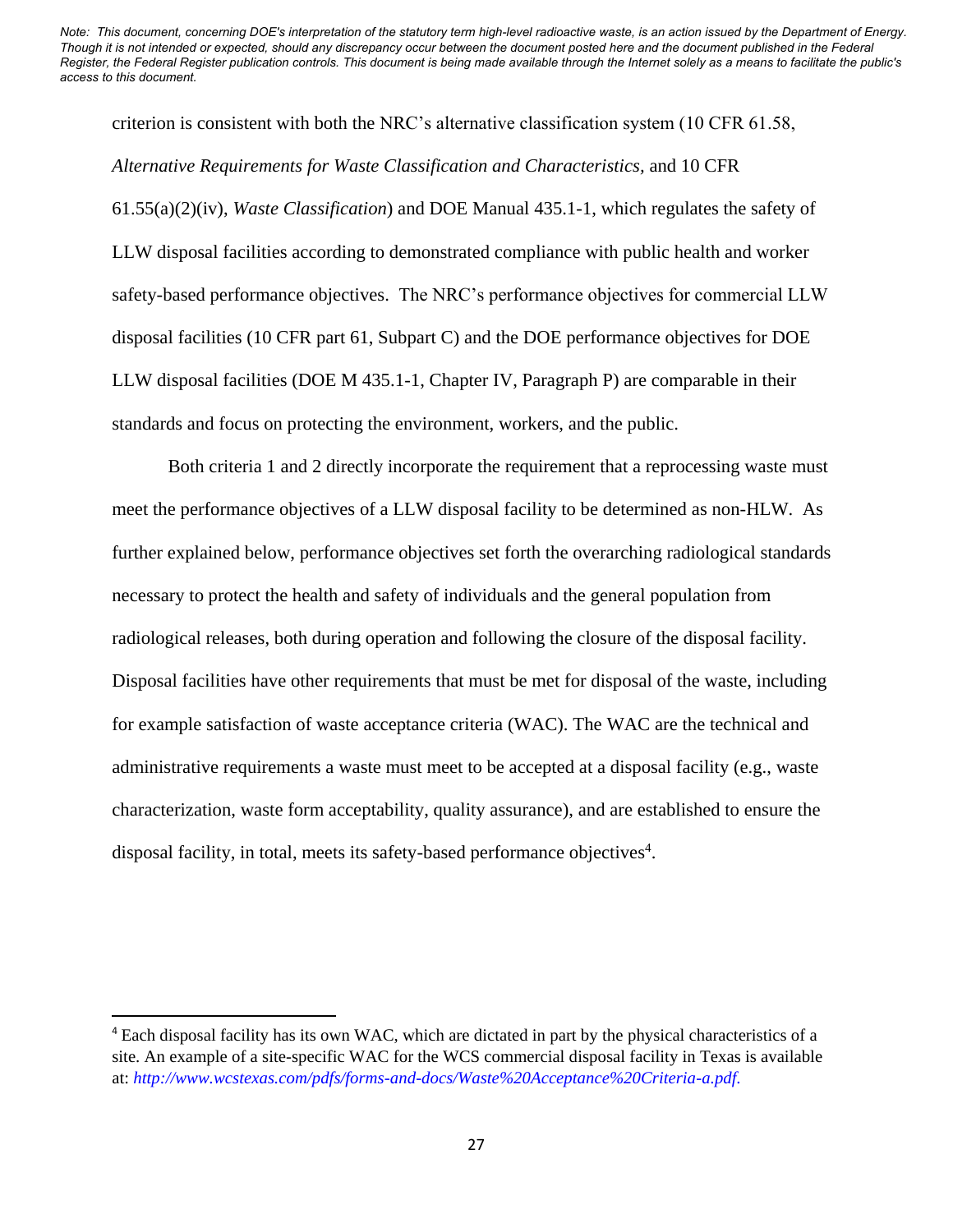Although DOE's plain reading of the statutory definition of HLW stands on its own, the following information is provided to further public understanding of the interpretation from a technical perspective.

#### **1. Criterion 1 – Waste At or Below Class C LLW Limits**

Criterion 1, as stated in the October 10 Notice, provided that a reprocessing waste is non-HLW if the waste: "does not exceed concentration limits for Class C low-level radioactive waste as set out in section 61.55 of title 10, Code of Federal Regulations." This criterion has been revised to clarify that a waste must also meet the performance objectives of a disposal facility. The revised criterion provides that a reprocessing waste is non-HLW if the waste: "does not exceed concentration limits for Class C low-level radioactive waste as set out in section 61.55 of title 10, Code of Federal Regulations, and meets the performance objectives of a disposal facility." This criterion would be applicable only to DOE waste suitable for off-site disposal at a commercial disposal facility regulated by the NRC or an Agreement State.

Commenters offered a number of observations about criterion 1, as originally stated. Commenters noted that this criterion does not require that the waste comply with the performance objectives of a LLW facility, only that it meet the 10 CFR 61.55 concentration limits. Other commenters believed it to be unreasonable because, for example, it would permit DOE to convert HLW to non-HLW by dilution or concentration averaging (e.g., mixing with grout); DOE reprocessing wastes have different radionuclides than commercial LLW; and DOE would need to employ statistical sampling to accurately characterize waste for the purposes of assessing whether it meets the Class C standard. On the other hand, several commenters believed this criterion was reasonable based on its technical merit, and supported DOE in its technical rationale for this criterion. These comments are addressed below; a comparison of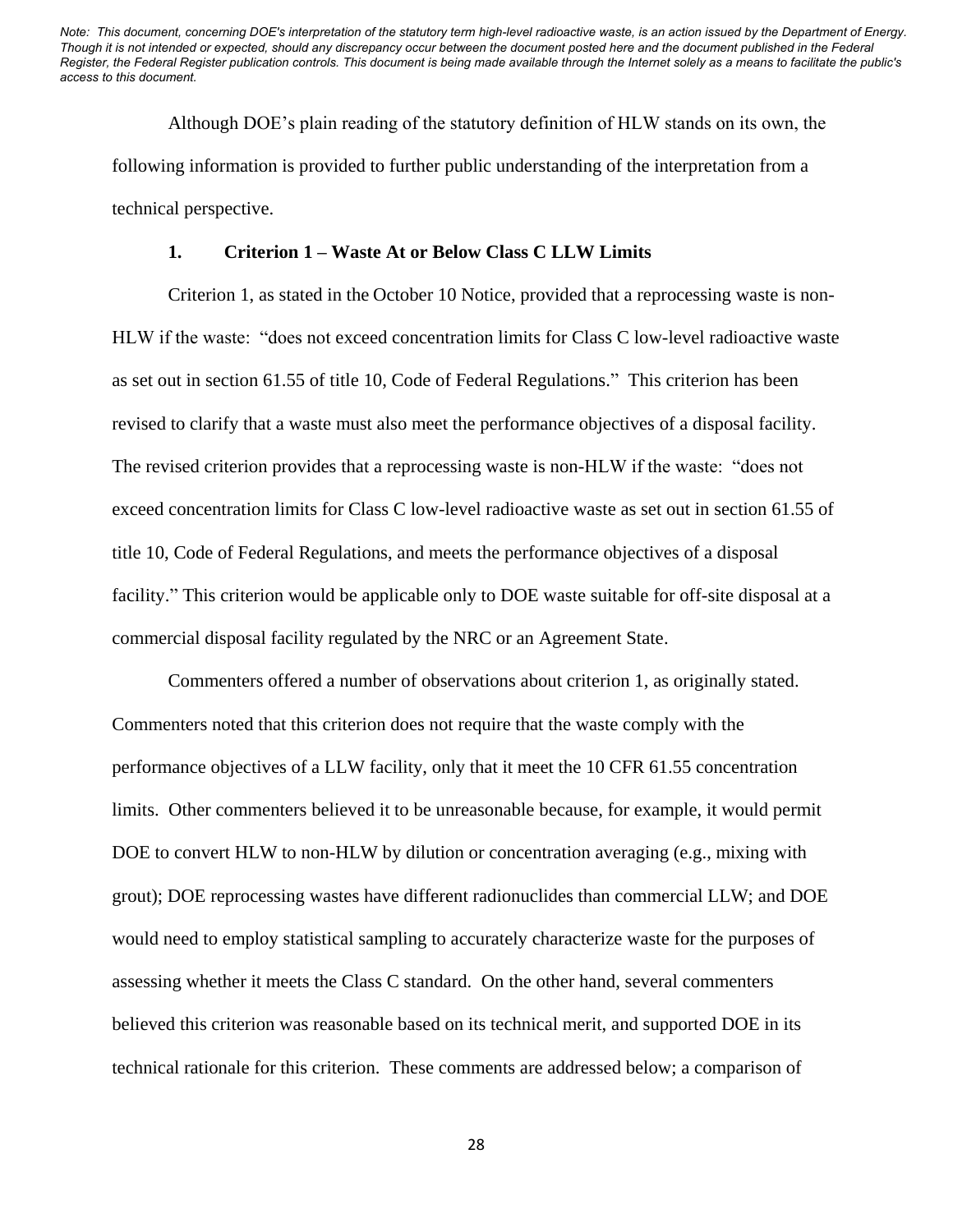NRC and DOE safety goals and performance objectives for LLW disposal facilities is provided in Appendix A of this document.

**Compliance with performance objectives**. In response to comments, DOE has revised this criterion to expressly state that the reprocessing waste must meet the performance objectives of a disposal facility. DOE understands that a waste meeting the concentration limits in the tables in 10 CFR 61.55 alone is not sufficient to effectuate the disposal of non-HLW at a disposal facility. If a certain reprocessing waste stream is determined by waste characterization data and analysis to have concentrations satisfying Class A, B, or C using the 10 CFR 61.55 tables, and meets the performance objectives of a disposal facility, then the waste stream is non-HLW. This process is consistent with how DOE disposes of non-reprocessing waste (e.g., soils and debris from environmental restoration and decontamination and decommissioning [D&D] of nuclear facilities) that the Department determines is appropriate for DOE disposal facilities or off-site commercial disposal. The process is also consistent with how industry routinely disposes of LLW in commercial disposal facilities.

**Concentration Averaging**. Application of DOE's interpretation would not result in improper dilution of a reprocessing waste stream. Dilution of a waste stream to meet concentration limits is not permitted by DOE (Implementation Guide, Section II-A, page II-4) or the NRC (*Concentration Averaging and Encapsulation Branch Technical Position*, Revision 1 (February 2015)). Some types of stabilization (*e.g.*, grouting), solidification, or other treatment would result in reductions of radionuclide concentrations. However, this is not dilution if stabilization or solidification is required by disposal sites' waste acceptance criteria to immobilize radioactive constituents and meet long-term performance objectives. Grout, for example, is a proven safe and effective technology that continues to be used by DOE and other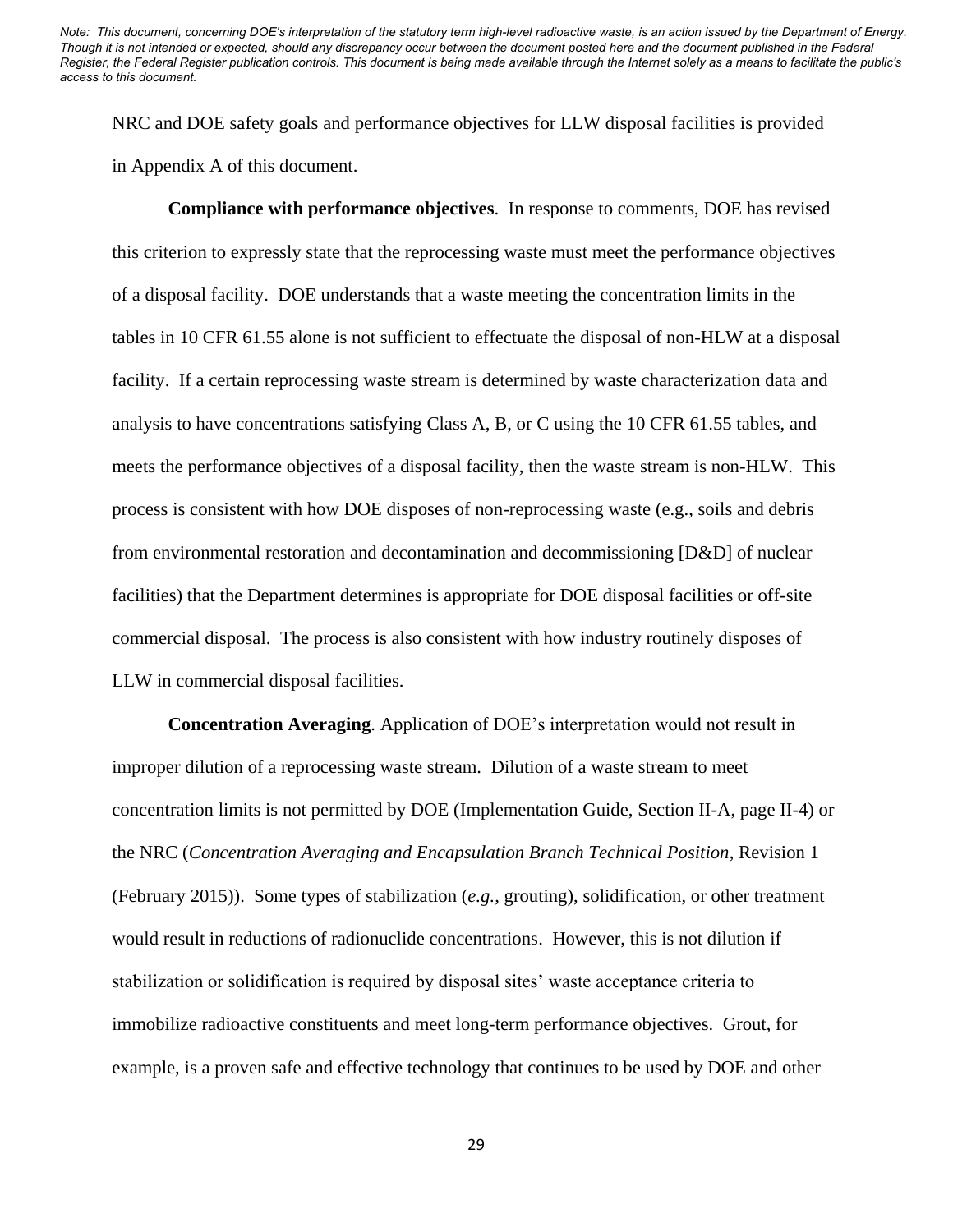national and international parties to stabilize radioactive wastes, including certain tank wastes, for disposal. Use of stabilization agents for this purpose is consistent with the NRC's *Concentration Averaging and Encapsulation Branch Technical Position*, which allows mixing of nonradioactive constituents with radioactive waste (e.g., solidification, encapsulation, or additives used in thermal processing) provided the mixing has a purpose other than reducing the waste classification, such as waste stabilization or process control. Furthermore, the addition of stabilization agents to the waste prior to disposal is often necessary to meet the NRC requirements in 10 CFR 61.56, *Waste characteristics* (e.g., to ensure structural stability of the waste form).

**Radionuclides in DOE reprocessing waste.** Commenters noted that DOE reprocessing wastes are unique, and it may be improper to consider some DOE reprocessing wastes as comparable to the LLW classification concentration limits in the NRC regulations that are based on generic LLW from the commercial sector. Commenters noted that some DOE reprocessing waste streams, in particular those that are not currently treated, may contain unique radionuclides. This does not mean that the criterion is improper, only that, as DOE has stated in the October 10 Notice and this Supplemental Notice, waste classification and any disposal decision would not be made until DOE completes waste characterization, among other prerequisite actions (*e.g.*, applicable NEPA compliance). The results of this analysis, and the ability to meet performance objectives at the intended disposal facility would dictate the ultimate waste classification for disposal purposes.

Regarding 10 CFR 61.55, table 1 addresses seven specific radionuclides and alpha emitters with half-lives greater than five years, and table 2 includes four additional specific radionuclides with the Class C limits. These nuclides identified by NRC are the most mobile and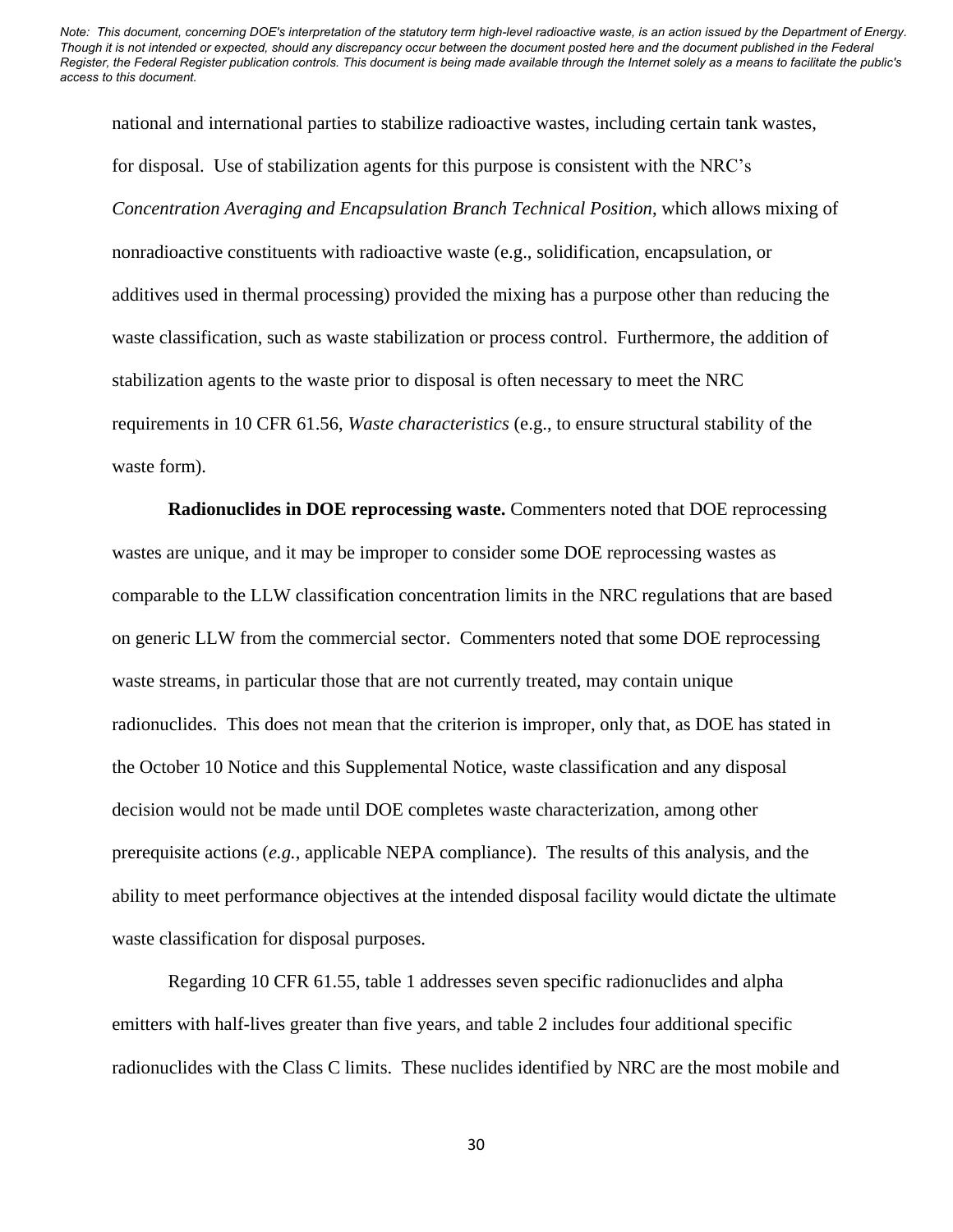problematic of all possible key radionuclides and their concentration determine the classification of the waste. Regardless of classification, compliance with performance objectives is ensured through compliance with the disposal facility waste acceptance criteria for all key radionuclides. For DOE facilities, which do not follow the 10 CFR 61.55 waste classification tables, and the NRC/Agreement State facilities, the full range of radionuclides would be considered as part of the regulatory review of a facility's ability to meet applicable performance objectives.

**Sampling.** DOE will continue to use the existing framework of guidelines, best practices, regulations, and other mechanisms to ensure that each waste stream – whether from reprocessing or other sources – is properly characterized before it is received by a treatment, storage, or disposal facility. DOE follows established practices to characterize and document radioactive waste in sufficient detail to ensure safe management and compliance with the waste acceptance requirements of any facility receiving the waste. These practices are described in DOE M 435.1-1 (e.g., Chapter II-L, page II-5, and Chapter IV-1, page IV-4); DOE G 435.1-1 (e.g., Chapter II-L, page II-78, and Chapter IV-I, page IV-70); EPA guidance (e.g., Hazardous Waste Test Methods/SW-846, Guidance on Systematic Planning Using the Data Quality Objectives Process, etc.); NRC guidance (e.g., *Concentration Averaging and Encapsulation Branch Technical Position* ); DOE or commercial facility waste acceptance criteria; and DOE waste analysis plans and sampling and analysis plans for specific waste streams or activities (e.g., tank waste retrieval); and other documents.

#### **2. Criterion 2 – Waste Above Class C Limits**

Criterion 2, as stated in the October 10 Notice, provided that a reprocessing waste is non-HLW if the waste: "does not require disposal in a deep geologic repository and meets the performance objectives of a disposal facility as demonstrated through a performance assessment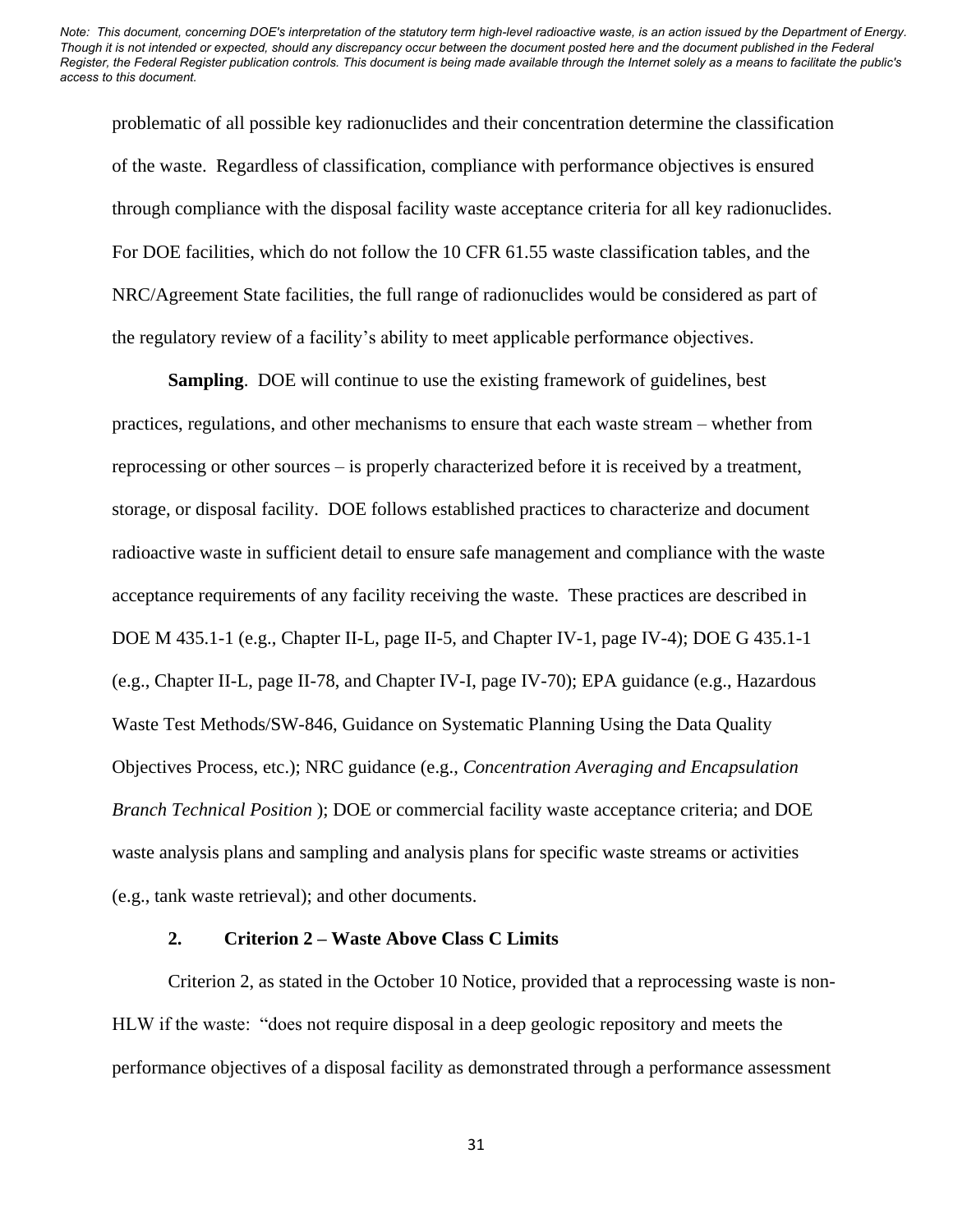conducted in accordance with applicable regulatory requirements." This criterion has been revised from "applicable regulatory requirements" to "applicable requirements." The revision was made to more precisely reflect that performance assessments are conducted pursuant to DOE and NRC requirements, guidance, and standards.

Commenters raised several concerns about criterion 2, as originally stated. Comments regarding this criterion centered on DOE as a self-regulator, with the ability to unilaterally determine or change performance standards for its own facilities, and DOE's reliance on performance assessments. Commenters also noted more specific concerns, such as DOE's use of performance objectives rather than waste acceptance criteria and the need for DOE to counteract the purported motivation of a commercial disposal facility to accept any waste for a profit. As with criterion 1, these comments are addressed below, and Appendix A of this document contains a comparison of NRC and DOE safety goals and performance objectives for LLW disposal facilities.

**DOE regulatory role**. Congress conferred on DOE the authority to, in certain circumstances, self-regulate its own radioactive waste management and disposal in accordance with the AEA, as amended, and other statutes. Where DOE disposes of its wastes at NRC or Agreement State licensed facilities, DOE is not the regulator and is subject to the same requirements and oversight as any private customer. While DOE has self-regulatory authority in certain circumstances, that does not mean DOE operates with unfettered discretion and without oversight. DOE is subject to various levels of independent internal and external oversight making it accountable to comply with an integrated framework of laws and technical standards to protect public health, safety, and the environment. Contrary to the concerns of some commenters, DOE's internal governing documents (*e.g.*, DOE Order 435.1, and associated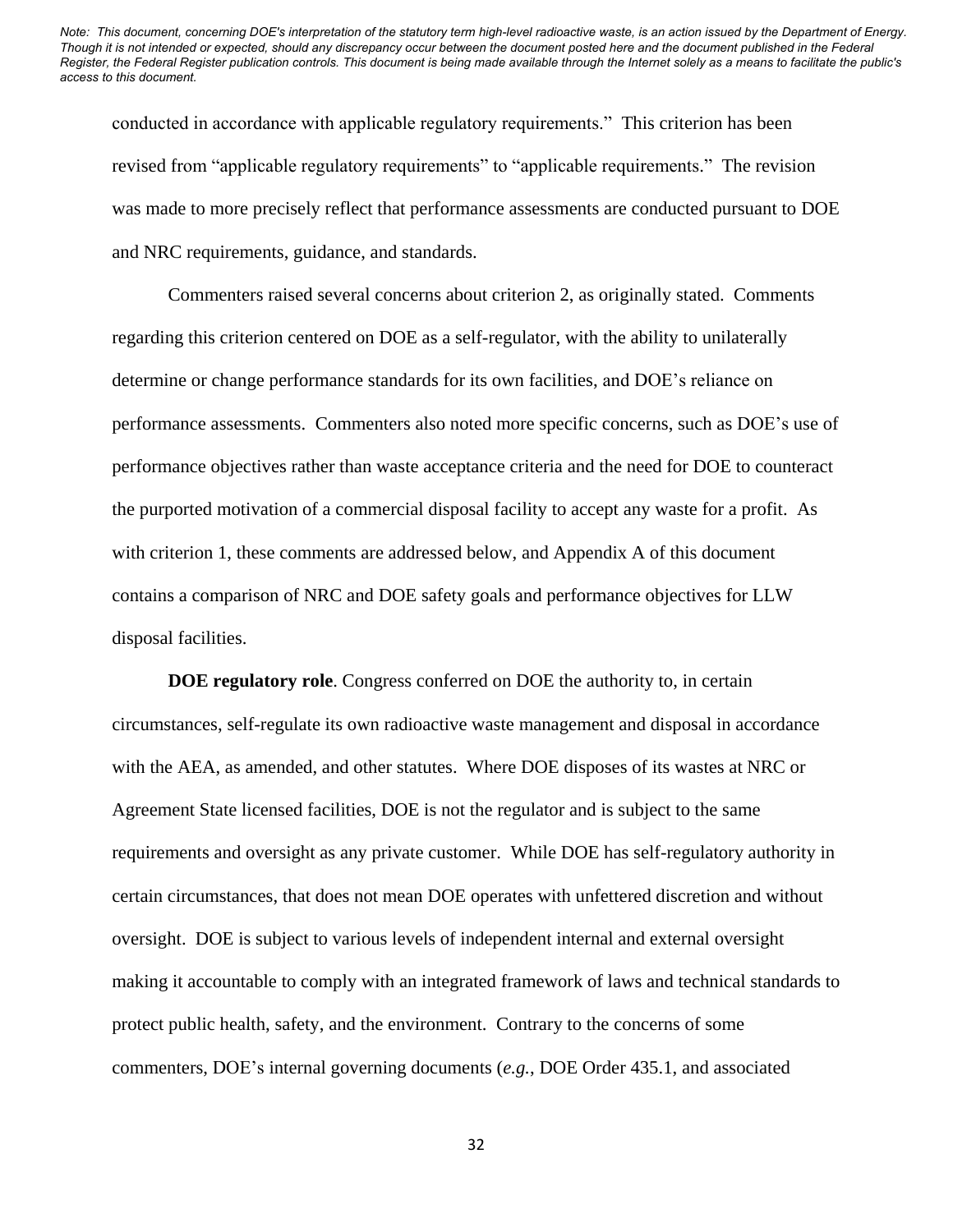manual and guide) represent a mature and robust system to address the protection of workers, public health and safety, and the environment for all DOE onsite radioactive waste management, as well as environmental restoration activities resulting in off-site management and disposal of radioactive waste. Many of the current DOE compliance-related actions revolve around waste and material disposition that are governed by, among other external regulatory regimes: CERCLA; Resource Conservation and Recovery Act (RCRA) or industrial waste water regulations; and regulatory agreements.

In addition, there are several organizations involved in oversight of DOE's Office of Environmental Management and that office's waste management and disposal activities, including: State agencies and EPA for activities under RCRA and CERCLA; the Defense Nuclear Facilities Safety Board (DNFSB) for defense nuclear facilities; DOE's Low-Level Waste Disposal Facility Federal Review Group (LFRG)<sup>5</sup> for radioactive waste disposal and closure of liquid waste tanks; DOE's Office of Environmental, Health, Safety & Security for establishing radiation protection standards through DOE orders and regulations; and DOE's Office of Enterprise Assessment for independent oversight and enforcement functions covering all DOE program offices.

Other forms of guidance or external accountability exist such that it would be highly difficult and unlikely for DOE to unilaterally change its requirements to be inconsistent with established norms and regulatory requirements for radioactive waste management. For example,

<sup>&</sup>lt;sup>5</sup> The LFRG is comprised of federal employees from DOE-Headquarters, the National Nuclear Security Administration, and DOE Field Elements with radioactive waste disposal facility responsibilities. Among its functions, the LFRG is charged with reviewing the underlying technical basis of a waste disposal facility, which may include, for example: disposal facility performance assessments and composite analyses; appropriate CERCLA documentation; and other technical basis documentation (e.g., monitoring plan and closure plan). The reviews are performed to provide management with reasonable assurance that the applicable performance objectives and measures will be met.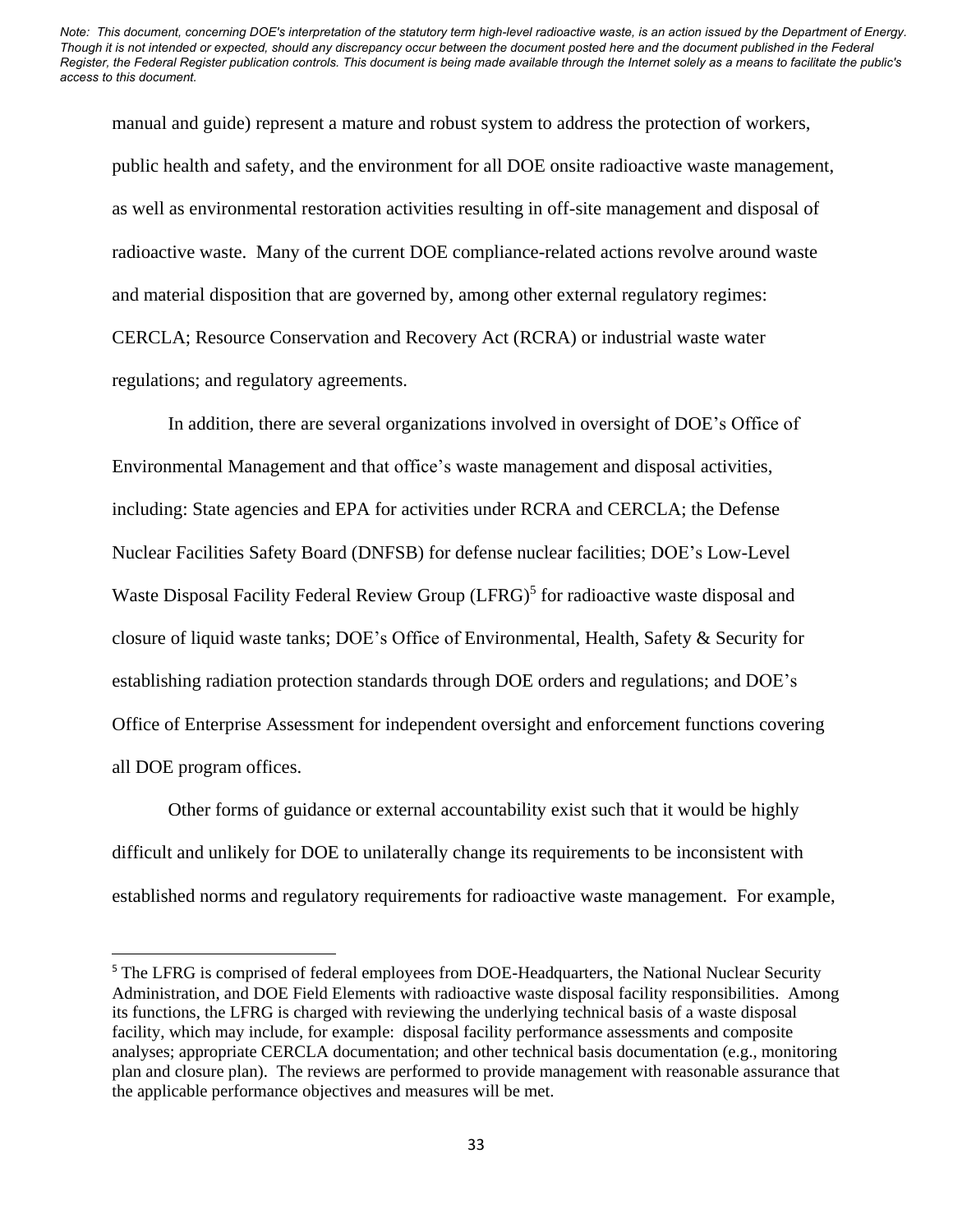the National Council on Radiation Protection and Measurements (NCRP), a Congressionallychartered corporation (Public Law 88-376, July 14, 1964), plays a key role supporting radiation protection by providing independent scientific analysis, information, and recommendations that represent the consensus of leading scientists. NCRP draws from collaboration with the International Commission on Radiological Protection (ICRP), which has developed and maintained the International System of Radiological Protection used world-wide as the common basis for radiological protection standards, legislation, guidelines, programs, and practice.

Further, the Interagency Steering Committee on Radiation Standards (ISCORS) operates at the federal level to ensure that comparable standards of protection are afforded to workers, the public, and the environment across agencies that develop and enforce regulations for nuclearrelated activities and facilities. DOE is a member of the ISCORS, which is comprised of eight Federal agencies, three Federal observer agencies, and two state observer agencies that facilitate consensus on acceptable levels of radiation risk to the public and workers, and promote consistent risk approaches in setting and implementing standards for protection from ionizing radiation. The NRC and EPA play prime roles on ISCORS and, like DOE, set standards for the level of acceptable risk from radiation exposures by considering ICRP and NCRP recommended guidelines. Unilateral proposals to change practices would be met with significant scrutiny and oversight from ISCORS, as the actions of one agency reflect on policies in other agencies.

**Performance objectives and performance assessments.** Several commenters were skeptical about DOE's reliance on performance assessments and questioned whether such assessments provide the necessary level of technical rigor, particularly when used for LLW disposal versus HLW or spent nuclear fuel (SNF) disposal, which account for longer compliance time periods, to ensure safe disposal of non-HLW. Also, commenters noted the lack of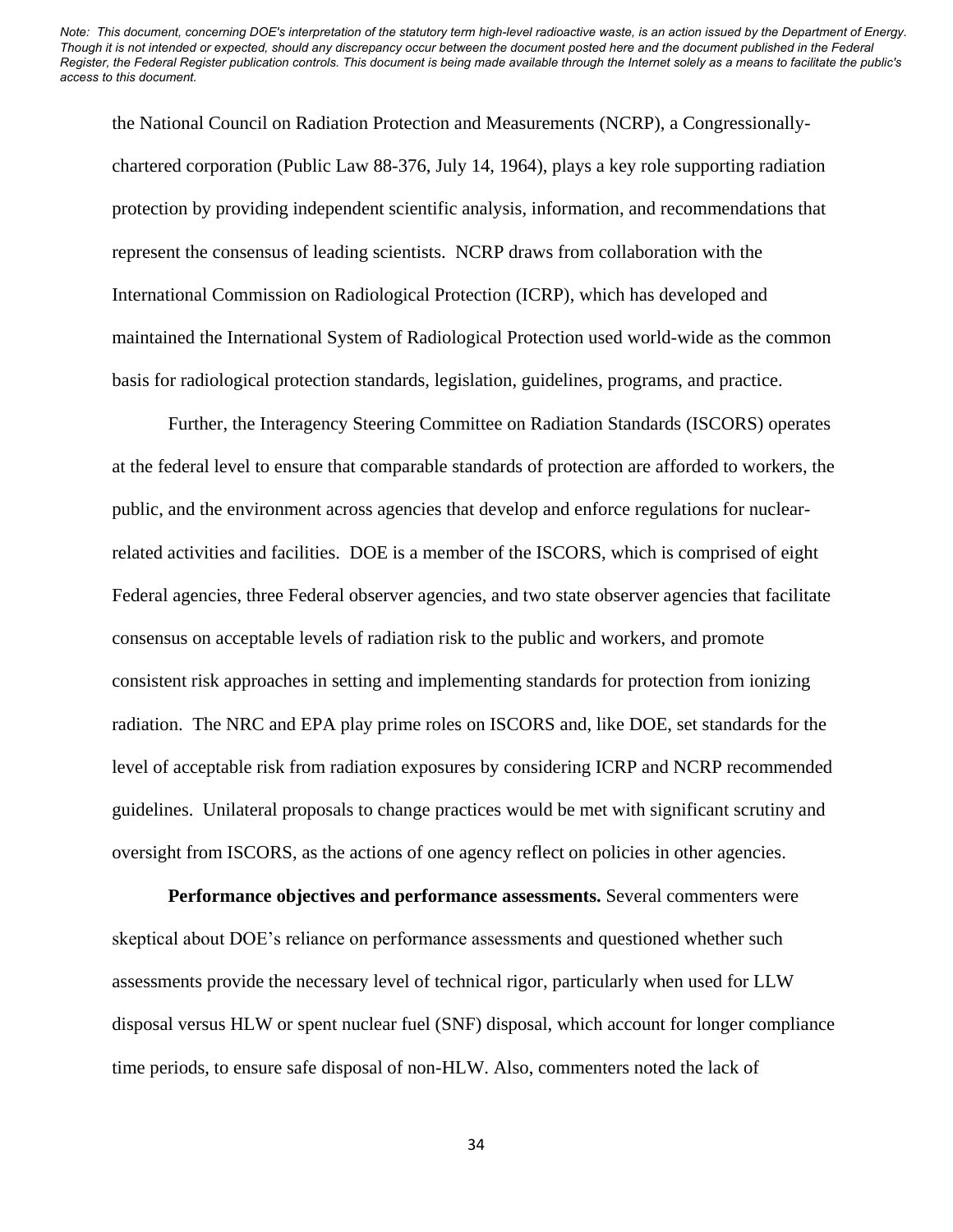regulatory standards for a performance assessment and the potential for inconsistent application across disposal sites.

*Performance objectives* are the regulatory means by which NRC and DOE set forth the overarching radiological standards necessary to protect the health and safety of individuals and the general population from radiological releases, both during operation and following the closure of the disposal facility (e.g., both DOE and NRC set the performance objective to ensure protection of the general population at a dose of no more than 25 millirem annually [DOE M 435.1-1, Chapter IV-P(1)(a), page IV-9, and 10 CFR 61.41]).

*Performance assessments* (PA) are used by the NRC and other regulatory bodies as a universally utilized approach to radioactive waste disposal to demonstrate how performance objectives will be met. The PA is the process, model, or collection of models used to estimate future releases of radionuclides to the environment and potential doses to human receptors. NRC has specific and detailed requirements, guidance and standards applicable to the conduct of a performance assessment: NUREG 1573, *Performance Assessment Methodology for Low-Level Radioactive Waste Disposal Facilities.* DOE has comparable requirements set forth in DOE M 435.1-1 (Chapter IV-P(2), page IV-11), and DOE *Standard Disposal Authorization Statement and Tank Closure Documentation (*(DOE-STD-5002-2017, Chapter 2).

The disposal facility's wide-ranging requirements – derived from the performance objectives of the facility and coupled with other quantitative and qualitative elements, e.g., waste acceptance criteria, defense-in-depth safeguards, sensitivity and uncertainty analyses, and waste form/disposal facility stability considerations - form an integrated framework to provide confidence that the disposal facility will perform safely to protect the public and the environment.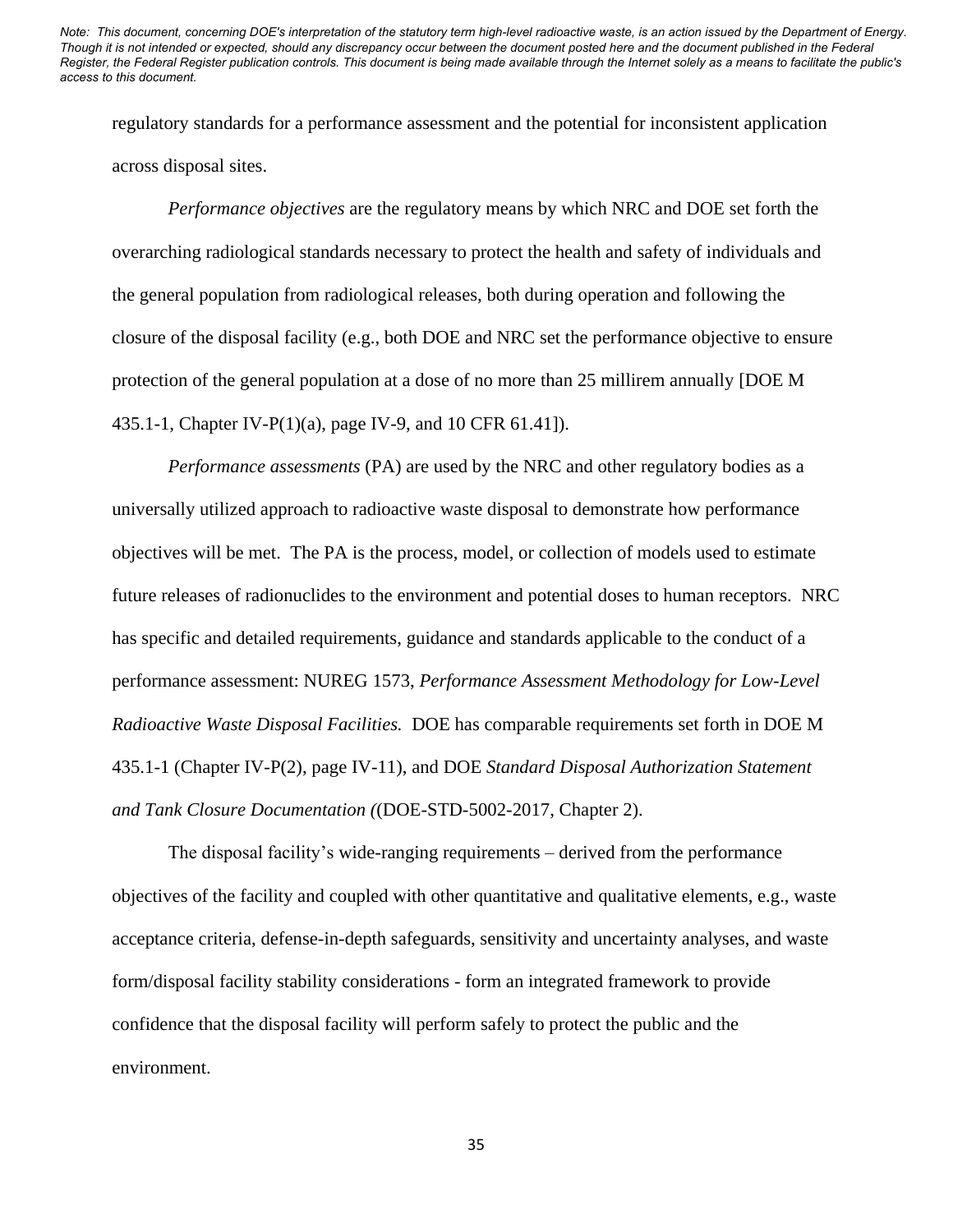The HLW interpretation does not change, and will not require any changes to NRC or DOE regulatory requirements or facility performance objectives. The same high standards for safety and technical rigor will be maintained across commercial and DOE disposal sites, recognizing that each site will have its own site-specific requirements. In addition, the disposal facility's compliance period for ensuring protection of public health and safety is established by the regulator (*e.g.*, NRC or Agreement State) and will be applied in accordance with the radiological characteristics of the waste and the site-specific performance objectives of the disposal facility.

**Other concerns.** Other commenters raised the general concern that, under DOE's interpretation, commercial operators would be motivated by profit to accept wastes that may not be safe for disposal. DOE believes this concern is misplaced, given the integrity and rigor of the regulatory system governing the disposal of LLW at private facilities licensed or permitted by the NRC and Agreement States. LLW has been, and will continue to be, disposed of at commercial facilities in a safe and technically sound manner. DOE has no reason to find that the addition of its non-HLW to this system would cause any different or irresponsible action from commercial entities.

#### **3. Technical Basis for Not Removing Key Radionuclides**

Commenters were concerned by DOE's interpretation, which does not include the removal of key radionuclides "to the maximum extent practicable" as a condition for a reprocessing waste stream to be determined non-HLW. This concern related to all forms of disposal, whether in situ (e.g., closure of a waste tank), or at a designated DOE or commercial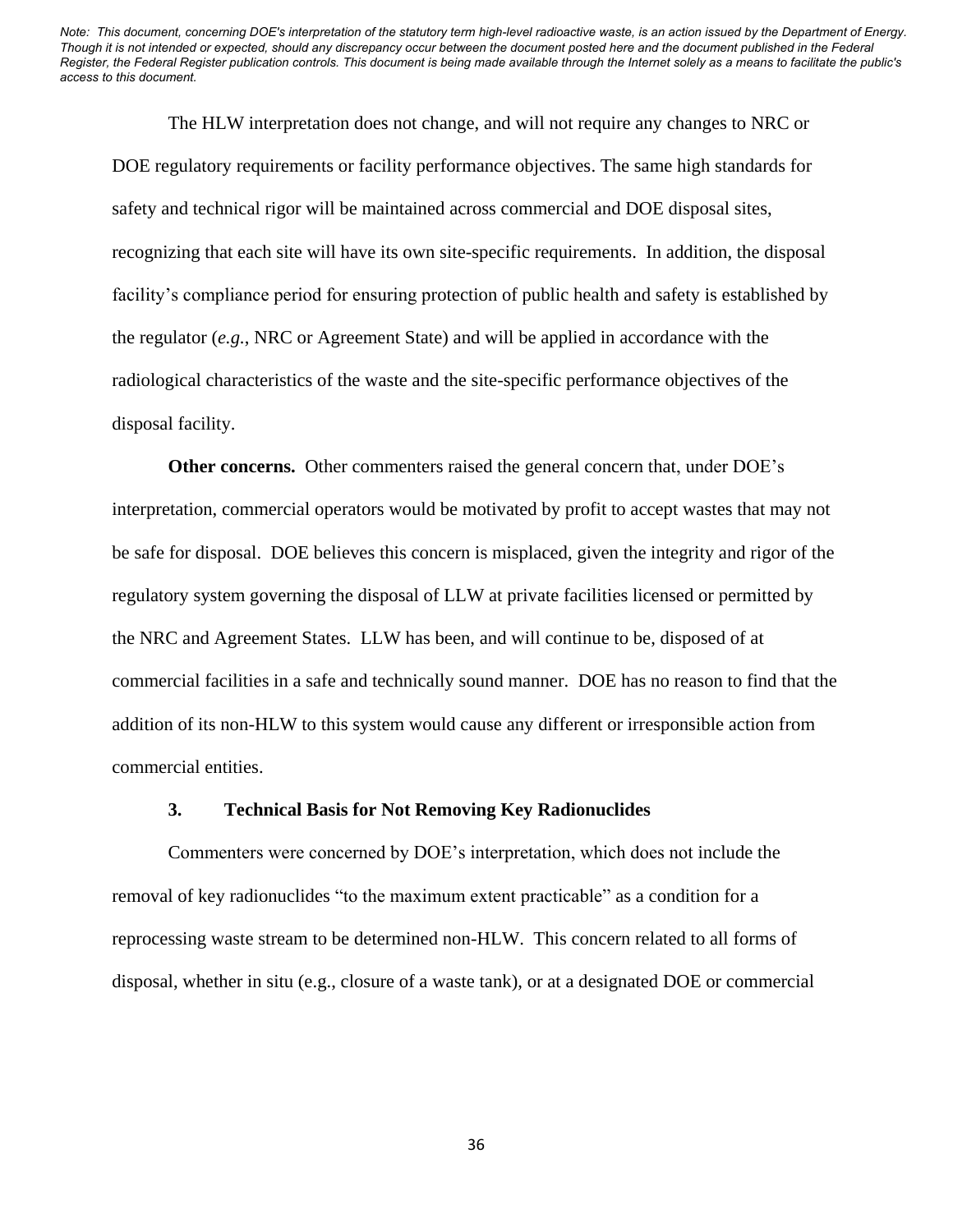LLW disposal facility. Commenters noted that this is an element of both the existing 435.1 WIR Criteria, and Section 3116<sup>6</sup>.

As previously explained, there is nothing in the statutory text of the AEA or the NWPA that requires radionuclides to be removed to the maximum extent technically and economically practical prior to determining whether waste is HLW. Rather, the statutory text is focused on examining a waste in terms such as whether it is highly radioactive, contains fission products in sufficient concentrations, or requires permanent isolation. As a consequence, DOE believes that reprocessing wastes that already meet existing regulatory requirements for safe disposal as LLW without any radionuclide removal do not present risks to the public and the environment that would necessitate their classification as HLW under the AEA and NWPA.

## **4. Tank Closures**

Commenters, in particular government officials of states with underground radioactive waste tanks, voiced concern with DOE's approach to the extent it would result in classifying tank reprocessing wastes as non-HLW and disposing of it in place. Commenters believed the interpretation is unreasonable in its application to tank wastes, based on the concern that tank waste from reprocessing is highly radioactive as a matter of fact and, additionally, that this interpretation should not be applied to close tanks without retrieving wastes.

As noted previously and reiterated below, this Supplemental Notice does not propose or finalize any decisions about the classification or disposal of any waste stream, or this interpretation's potential application to the closure of waste tanks. DOE understands the complex history and practice with regard to tank closure activities, and existing arrangements

<sup>&</sup>lt;sup>6</sup> As noted elsewhere, the requirements of Section 3116 are not applicable to waste shipped out of South Carolina or Idaho and disposed of in another state.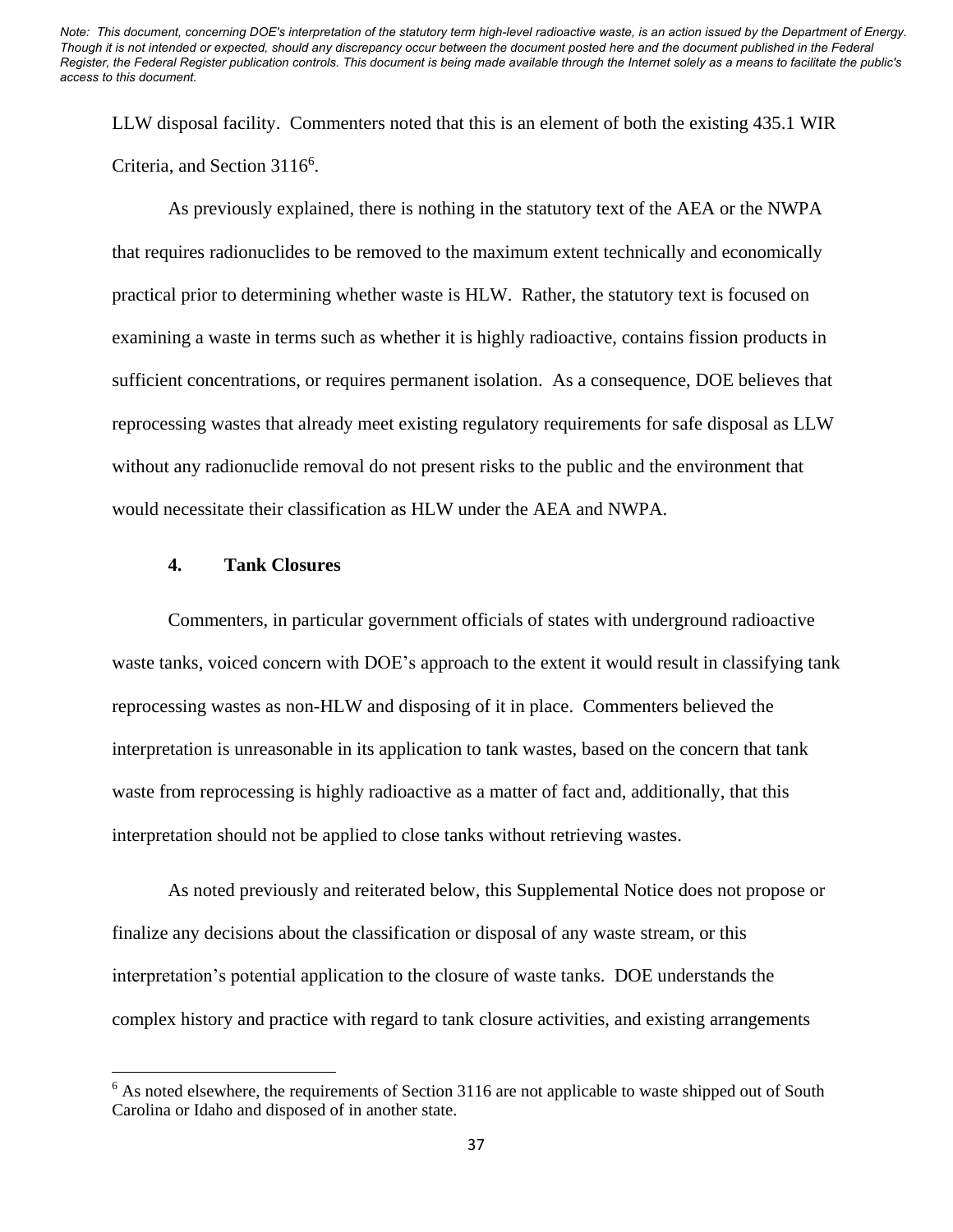that may affect implementation. In this case as with its other wastes, DOE will pursue any waste classification or disposal decisions in separate actions, in accordance with applicable law, regulations and agreements, and based on appropriate interactions with affected stakeholders and regulators.

## **C. Implementation and Other Comments on the HLW Interpretation**

DOE received a number of comments, from state and local representatives, nongovernmental organizations, and individual members of the public suggesting the need for and inquiring about more detailed information, *e.g.*, waste inventory amounts, wastes affected by a different classification, transportation routes, and new disposal locations that would result from the Department's implementation of its interpretation. In particular, commenters wanted to better understand DOE's approach with regard to state, local, and tribal consultation when evaluating and implementing disposal decisions; the NRC's regulatory role; confirmation of compliance with applicable federal and state environmental laws, regulations and agreements; potential environmental justice issues; impact on the Waste Isolation Pilot Plant (WIPP); and availability of space in LLW facilities with the addition of non-HLW.

DOE also received an assortment of comments not directly related to its interpretation. Some commenters wanted DOE to expand the scope of the interpretation to include all radioactive waste, specifically uranium-233 waste, while others questioned the need for the interpretation at all if DOE pursued the development of a deep geologic repository at Yucca Mountain for SNF and HLW disposal.

**Information needs.** The questions and issues raised by commenters seeking more information and details on implementation actions are important to DOE (and were constructive in assisting DOE with its criteria for non-HLW), and will be the subject of subsequent public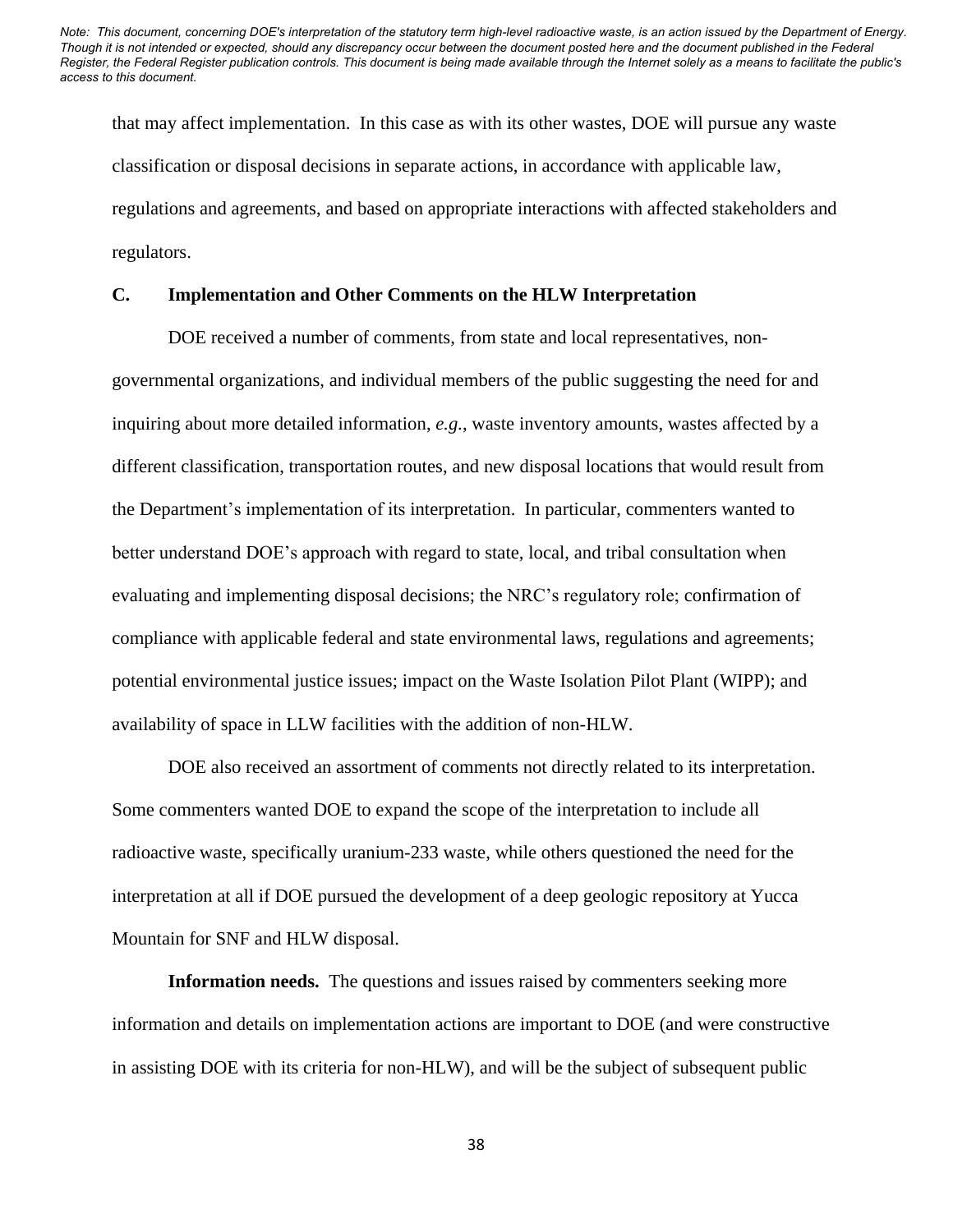interactions when DOE undertakes implementation. As stated in the October 10 Notice seeking public comment on the HLW interpretation, and equally applicable at this juncture, DOE is not by issuance of this interpretation making and has not made any decisions on the classification or disposal of any particular waste stream at any location. At this time, it is premature to conclude any detailed impact analyses or to provide specific implementation details or plans (*e.g.*, what reprocessing waste will go to what facility); DOE will not be changing how it manages or disposes of its reprocessing waste except pursuant to subsequent actions to implement this interpretation, which would include appropriate NEPA analysis for any particular proposed action, such as the NEPA process described in the NOI.

Notwithstanding that at present DOE has not made any implementation decisions, as mandated by law (Public Law 115-91, Sec. 3139), DOE prepared a Report to Congress providing in part the type of information requested by commenters (and several commenters specifically asked about the status of the report). The report is undergoing interagency review and will not be publicly available until that review is complete and the report is submitted to Congress.

**Consultation and compliance.** DOE will not undertake any implementation actions without appropriate interactions with applicable federal, state and local agencies, and Native American governments. The scope of implementation will be considered site by site, and conducted in full compliance with existing statutes, regulations, and DOE directives. Specifically, DOE will continue to comply with its responsibilities under existing requirements, agreements, consent orders or permits including: NEPA; CERCLA; RCRA; DOE Order 435.1 and its implementing documents; and Section 3116, applicable in Idaho and South Carolina. DOE will consider input from affected state, local, and tribal stakeholders, along with governing regulatory agencies.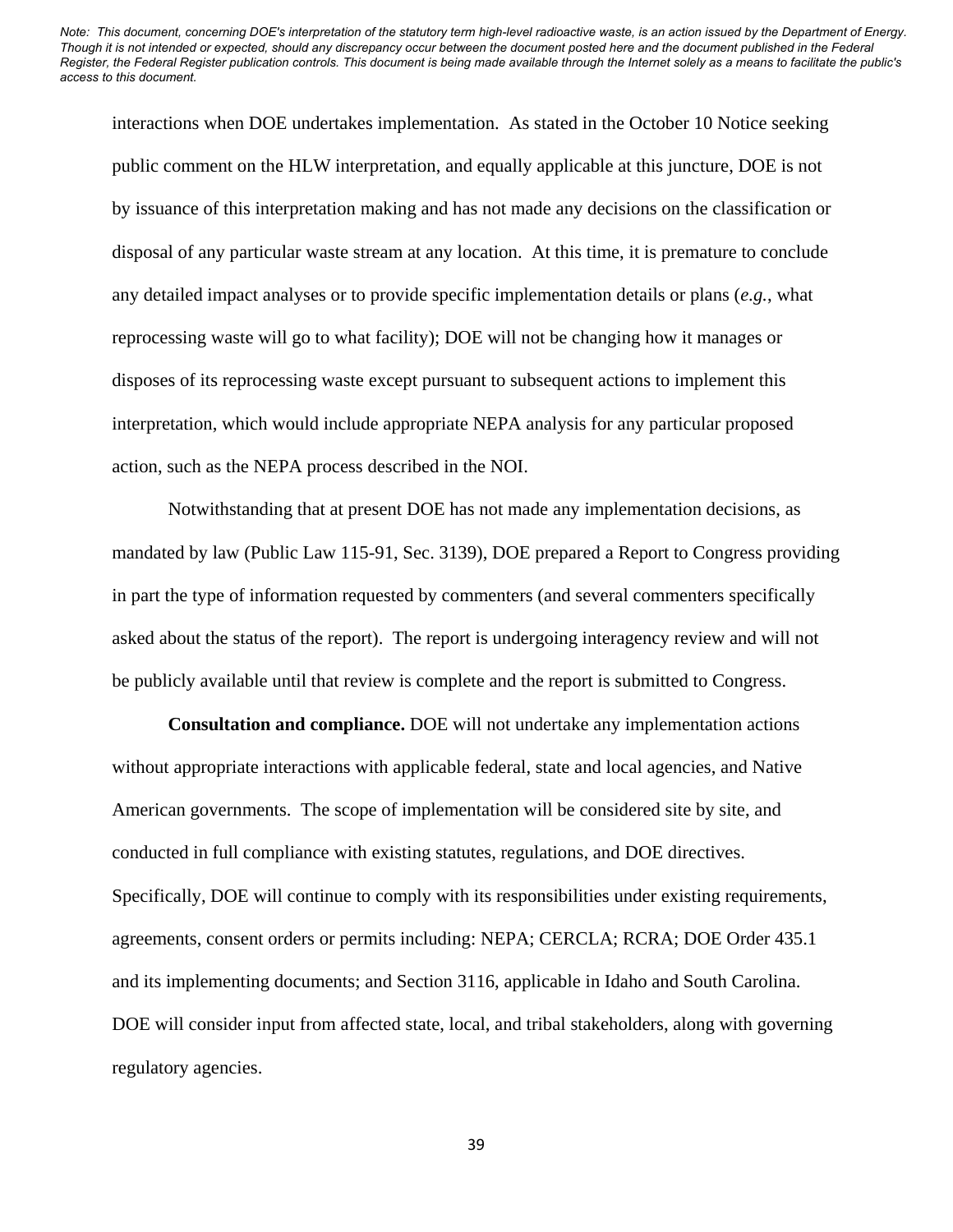**NRC regulatory role.** The Department fully supports the NRC in its statutory and regulatory role with respect to regulating commercial nuclear activities (including licensing disposal facilities), as well as its historical and established consultative role to DOE on the disposal of its reprocessing wastes determined to not be HLW under DOE Order 435.1. DOE's interpretation does not change the NRC's existing authorities, e.g., under Section 3116. DOE intends to maintain its strong relationship with the NRC, and will engage with the NRC on the best way to continue that relationship when and as it applies its HLW interpretation in the future.

**Environmental Justice**. Some commenters were concerned that DOE's interpretation violates the principles of environmental justice, specifically the impact on Native American nations and impacts on tribal lands from DOE's radioactive waste management and disposal decisions. DOE is committed to the principles of a government-to-government relationship with tribal populations as embodied in Executive Order (EO) 13175 and DOE's Order 144.1, as well as the 2010 United States' announcement supporting the United Nations Declaration of the Rights of Indigenous People. DOE also remains committed to build on the legacy of EO 12898 and the principles of environmental justice. In this and other applicable contexts, DOE will continue to work with all stakeholders, including interested tribal organizations and minority and low-income populations to ensure their interests are taken into account, consistent with environmental justice principles and applicable NEPA processes.

**WIPP.** All transuranic waste generated from atomic energy defense activities to be disposed of at WIPP must comply with the WIPP Land Withdrawal Act, as amended, the WIPP Hazardous Waste Facility Permit, the WIPP waste acceptance criteria, and other applicable requirements. Currently, any reprocessing waste that may be determined to be non-HLW could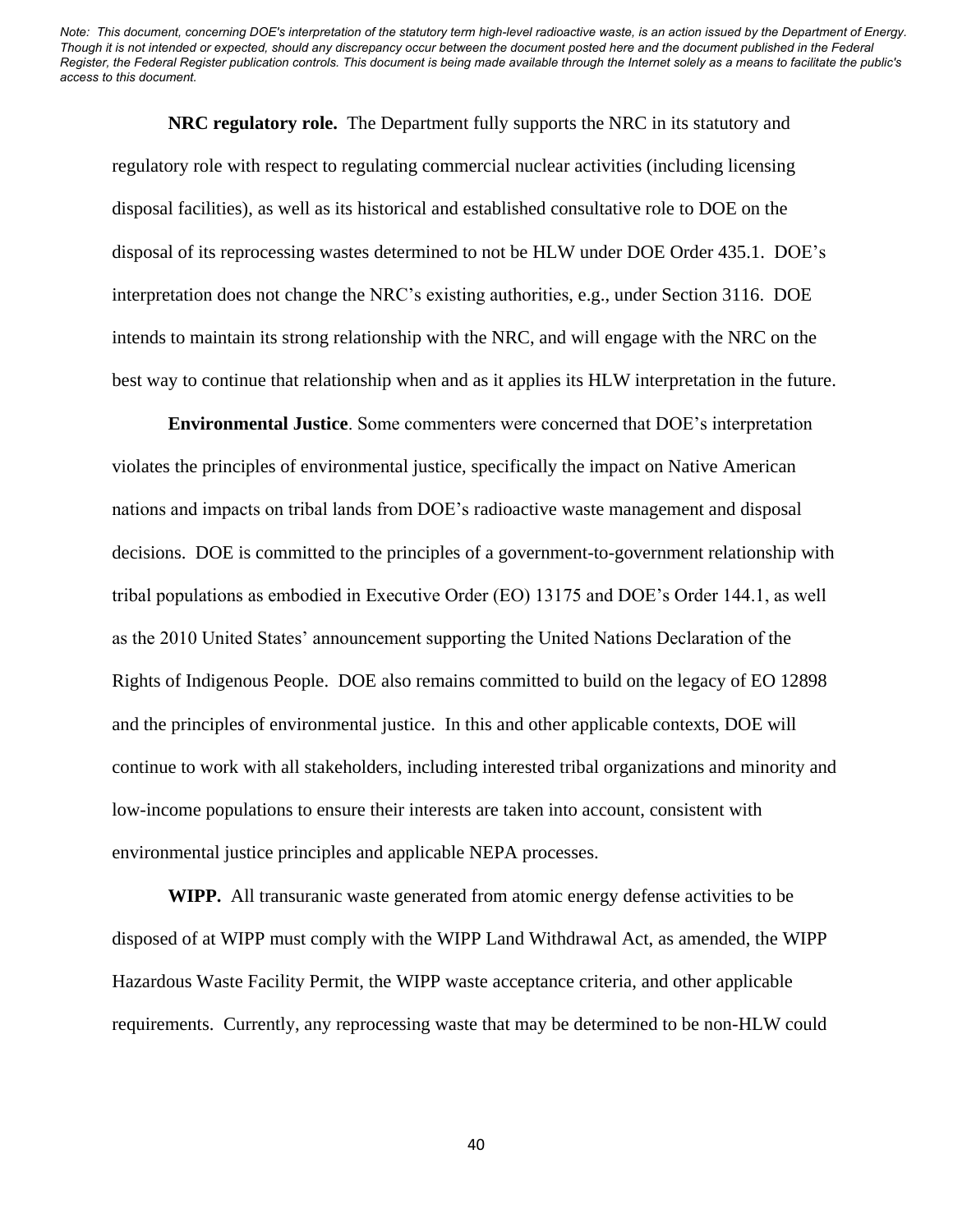not be disposed of at WIPP because the WIPP permit specifically prohibits tank waste from disposal at WIPP.

**Disposal capacity**. DOE believes that the available commercial LLW disposal capacity will be adequate to accommodate its wastes, as well as those from the commercial sector. The Waste Control Specialists (WCS) Federal Waste Facility accepts DOE Class A, B or C LLW. Energy*Solutions* in Utah (Clive) receives commercial and DOE Class A LLW. <sup>7</sup> These facilities have several million cubic meters of disposal capacity, with the possibility of increased capacity if license amendments are approved, that can be used for DOE's eligible radioactive wastes. DOE will continue to evaluate LLW disposal capabilities and available capacity.

**Other waste types.** The scope of the HLW interpretation is reprocessing waste; it does not and would not appropriately address other waste types that are not from reprocessing of SNF, such as: the greater-than-Class C (GTCC) LLW inventory included in the *Final Environmental Impact Statement for the Disposal of Greater-Than-Class C Low-Level Radioactive Waste and GTCC-Like Waste*, and also discussed in the recently issued *Environmental Assessment (EA) for the Disposal of Greater-Than-Class C (GTCC) Low-Level Radioactive Waste and GTCC-Like Waste at Waste Control Specialist in Andrews County, Texas*; and uranium-233 waste.

**Yucca Mountain**. At least one commenter opined that DOE could obviate the need for the HLW interpretation if, instead, the Department pursued the development of a deep geologic repository at Yucca Mountain for SNF and HLW. Pursuit of a deep geologic repository at Yucca Mountain and DOE's HLW interpretation are not mutually exclusive efforts, and DOE believes it is necessary and appropriate to pursue both. DOE agrees that Yucca Mountain is the only site that can legally be considered for the disposal of HLW, and the Administration has requested

<sup>7</sup> There are two additional licensed LLW disposal facilities for commercial compact waste only (the Barnwell, South Carolina facility and the U.S. Ecology facility near Richland, Washington).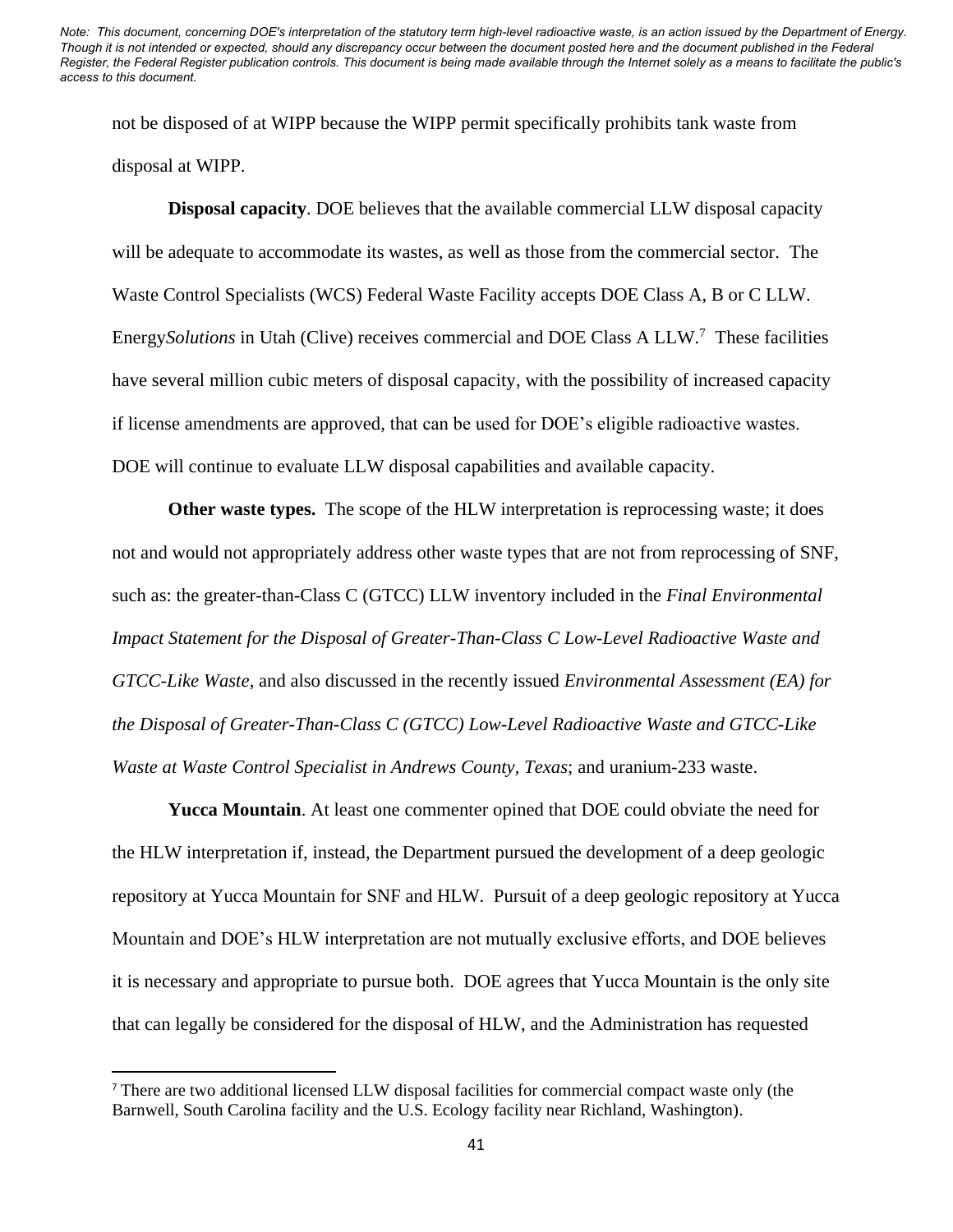funding from Congress to restart the Yucca Mountain licensing proceeding. The Department's interpretation of what is not HL W does not affect the need for, or the Department's commitment to a deep geologic repository at Yucca Mountain for the disposal of HLW.

#### **IV. Conclusion**

The Department bases its interpretation of the statutory term HLW on the statutory text and purpose. DOE's interpretation is consistent with and informed by its comprehensive understanding and experience in the safe and technically sound disposal of many types of radioactive wastes, including those from its legacy reprocessing activities. On this basis, the Department interprets the AEA and NWPA as establishing that not all reprocessing wastes are HL W by law, and that where wastes can be safely disposed based on the radiological characteristics of the waste, such wastes may properly be classified as non-HLW. DOE anticipates continued engagement and productive involvement of members of the public and the regulatory community in subsequent activities that may follow this HL W interpretation, including the NEPA process described in the NOL

Signed at Washington, DC on  $\sqrt{25 - 30}$ 

Anne Marie White, Assistant Secretary for Environmental Management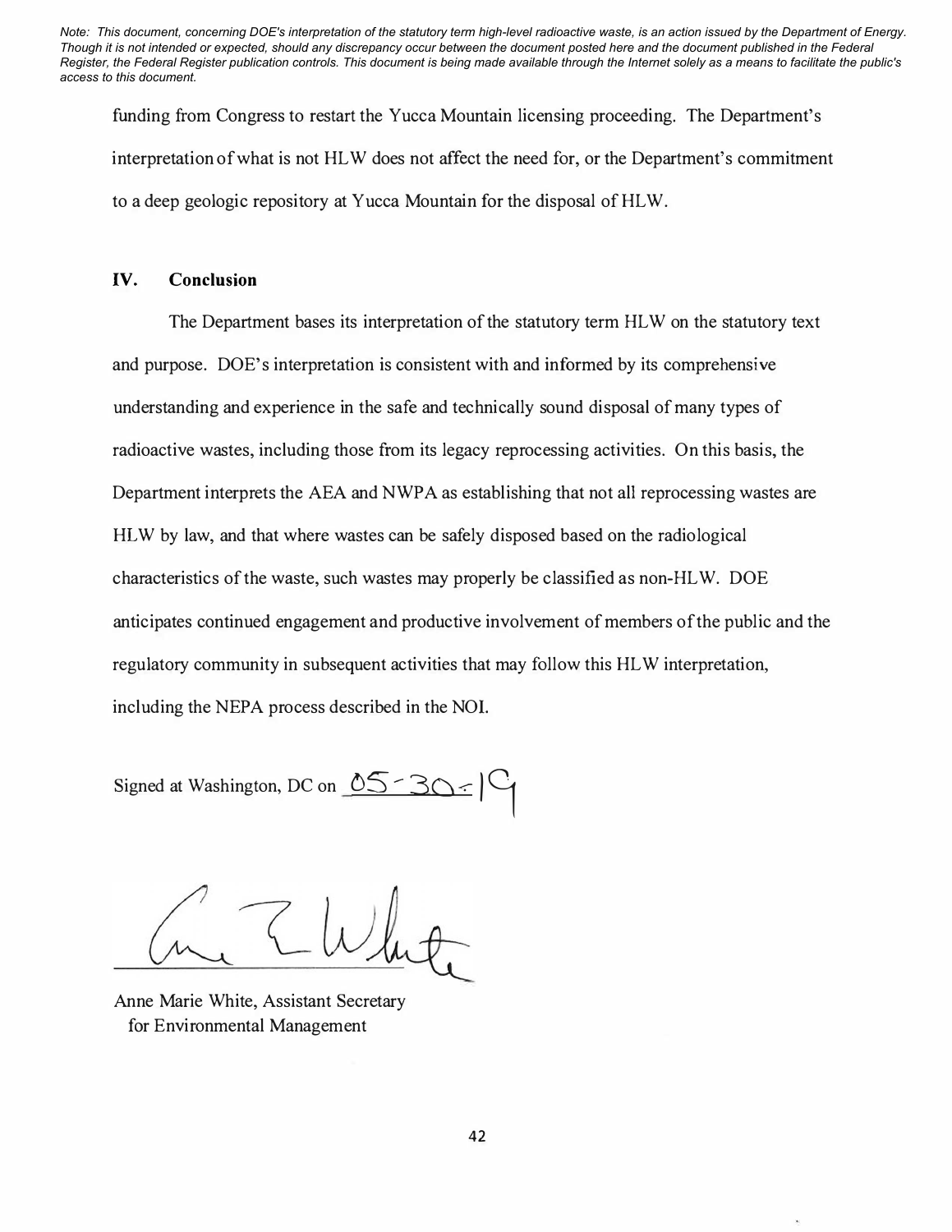# **Appendix A**

This Appendix provides additional detail comparing the requirements of DOE and NRC for the disposal of LLW. While there are some differences in the two systems, both are based on technical and administrative requirements that ensure an essentially identical level of public health and safety protection.

**Safety Goal NRC Performance Objective for Commercial Facilities DOE Performance Objective/Measures for DOE Facilities** Standard for demonstrating compliance reasonable assurance exists that exposures to humans are within the limits established in the performance objectives… [10 CFR 61.40] reasonable expectation that the performance objectives identified in this Chapter are not exceeded as a result of operation and closure of the facility. [DOE Manual 435.1-1  $Ch. IV P(1)]$ Protection of the General Population Radioactive material released to the general environment in groundwater, surface water, air, soil, plants, or animals must not result in a dose to the whole body of in excess of 25 mrem annually. [10 CFR 61.41] Dose to a representative member of the public shall not exceed 25 mrem annually from all exposure pathways excluding the dose from radon and its progeny in air. [DOE Manual 435.1-1 Ch. IV P(1)(a)] NRC adds organ-specific objectives: No dose to the thyroid in excess of 75 mrem/year and to any other organ of any member of the public in excess of 25 mrem/year. [10 CFR 61.41] DOE adds air pathway objective: Dose to representative members of the public shall not exceed 10 mrem/year, excluding radon and its progeny. [DOE Manual 435.1-1 Ch. IV  $P(1)(b)$ ] *- This cell intentionally blank -* DOE adds an objective specifically for radon: Radon release shall not exceed an average flux of 20 pCi/m<sup>2</sup>/second at the surface of the disposal facility. Alternatively a limit of 0.5 pCi/liter of air may be applied at the facility boundary. [DOE Manual 435.1-1 Ch. IV  $P(1)(c)$ ] Protection of Individuals from Inadvertent Intrusion Design, operation, and closure of the land disposal facility must ensure protection of any individual inadvertently intruding into the disposal site and occupying the site or contacting the waste at any time after active institutional controls over the For purposes of establishing limits on concentration of radionuclides that may be disposed of nearsurface, an analysis of inadvertent human intrusion shall use performance measures for chronic

|  | Safety Goals and Comparison of NRC and DOE Performance Objectives |  |
|--|-------------------------------------------------------------------|--|
|  |                                                                   |  |